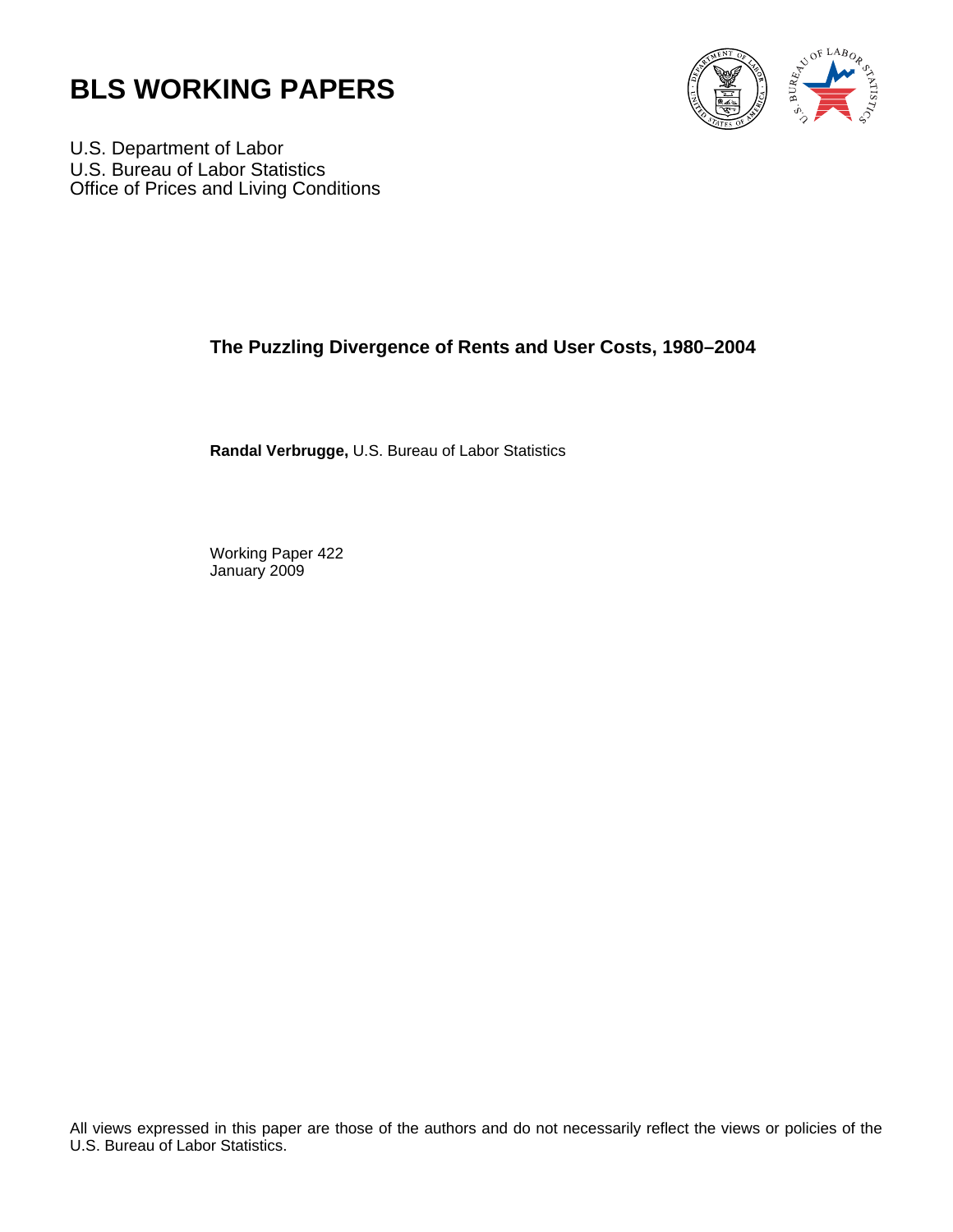

Review of Income and Wealth Series 54, Number 4, December 2008

# THE PUZZLING DIVERGENCE OF RENTS AND USER COSTS, 1980–2004

#### by Randal Verbrugge\*

#### *Bureau of Labor Statistics*

This paper demonstrates that, in the context of U.S. housing data, rents and *ex ante* user costs diverge markedly—in both growth rates and levels—for extended periods of time, a seeming failure of arbitrage and a puzzle from the perspective of standard capital theory. The tremendous volatility of even appropriately-smoothed *ex ante* annual user cost measures implies that such measures are unsuitable for inclusion in official price statistics. The divergence holds not only at the aggregate level, but at the metropolitan-market level as well, and is robust across different house price and rent measures. But transactions costs matter: the large persistent divergences did not imply the presence of unexploited profit opportunities. In particular, even though detached housing is readily moved between owner and renter markets, and the detached-unit rental market is surprisingly thick, transactions costs would have prevented risk-neutral investors from earning expected profits by buying a property to rent out for a year, and would have prevented risk-neutral homeowners from earning expected profits by selling their homes and becoming renters for a year. Finally, computing implied appreciation as a residual yields a house price forecast with huge errors; but either longer-horizon or no-real-capital-gains forecasts which turn out to have similar forecast errors—imply a far less divergent user cost measure which might ultimately be useful for official price statistics. Some conjectures are offered.

#### 1. Introduction

Housing price dynamics are central to understanding inflation, consumption, and the evolution of wealth. Yet measurement of housing costs is controversial. Many official statistical agencies, including the U.S. Bureau of Labor Statistics (BLS), use a rental equivalence approach to measuring cost inflation for homeowners. Many commentators in the financial press implicitly prefer a house price approach: between 1995 and 2004, the owners-equivalent-rent (OER) subindex of the CPI rose by about 30 percent, but the Office of Federal Housing Enterprise Oversight (OFHEO) house price index rose by over 61 percent, a divergence which many commentators viewed as "perverse" and unacceptable.<sup>1</sup> Conversely, since

*Note*: All views expressed in this paper are those of the author and do not reflect the views or policies of the Bureau of Labor Statistics or the views of other BLS staff members. Thanks are extended to Uri Kogan, who provided outstanding research assistance for Section 5. Thanks are also due to two anonymous referees, to the Associate Editor, and to Richard Ashley, Susanto Basu, Mark Bils, Morris Davis, Paul Emrath, Tim Erickson, Josh Gallin, Thesia Garner, Bob Gordon, John Greenlees, John Haltiwanger, Jonathan Heathcote, David Johnson, Greg Kurtzon, Steve Landefeld, Elaine Maag, Leonard Nakamura, François Ortalo-Magné, Marc Prud'homme, Marshall Reinsdorf, Matthew Shapiro, Robert Van Order, Christina Wang, Elliot Williams, Anthony Yezer, and Peter Zadrozny, and participants at the 2004 SSHRC, 2004 IARIW, 2005 FESAC, and 2007 North American Econometric Society conferences. However, none is responsible for any remaining errors.

\*Correspondence to Randal Verbrugge, Division of Price and Index Number Research, Bureau of Labor Statistics, 2 Massachusetts Ave NE, Washington DC 20212, USA (verbrugge.[randal@bls.gov](mailto:randal@bls.gov)).

<sup>1</sup>More recently, the complaint has been that OER inflation is too high, given the cooling in house prices.

© 2008 The Author

Journal compilation © 2008 International Association for Research in Income and Wealth Published by Blackwell Publishing, 9600 Garsington Road, Oxford OX4 2DQ, UK and 350 Main St, Malden, MA, 02148, USA.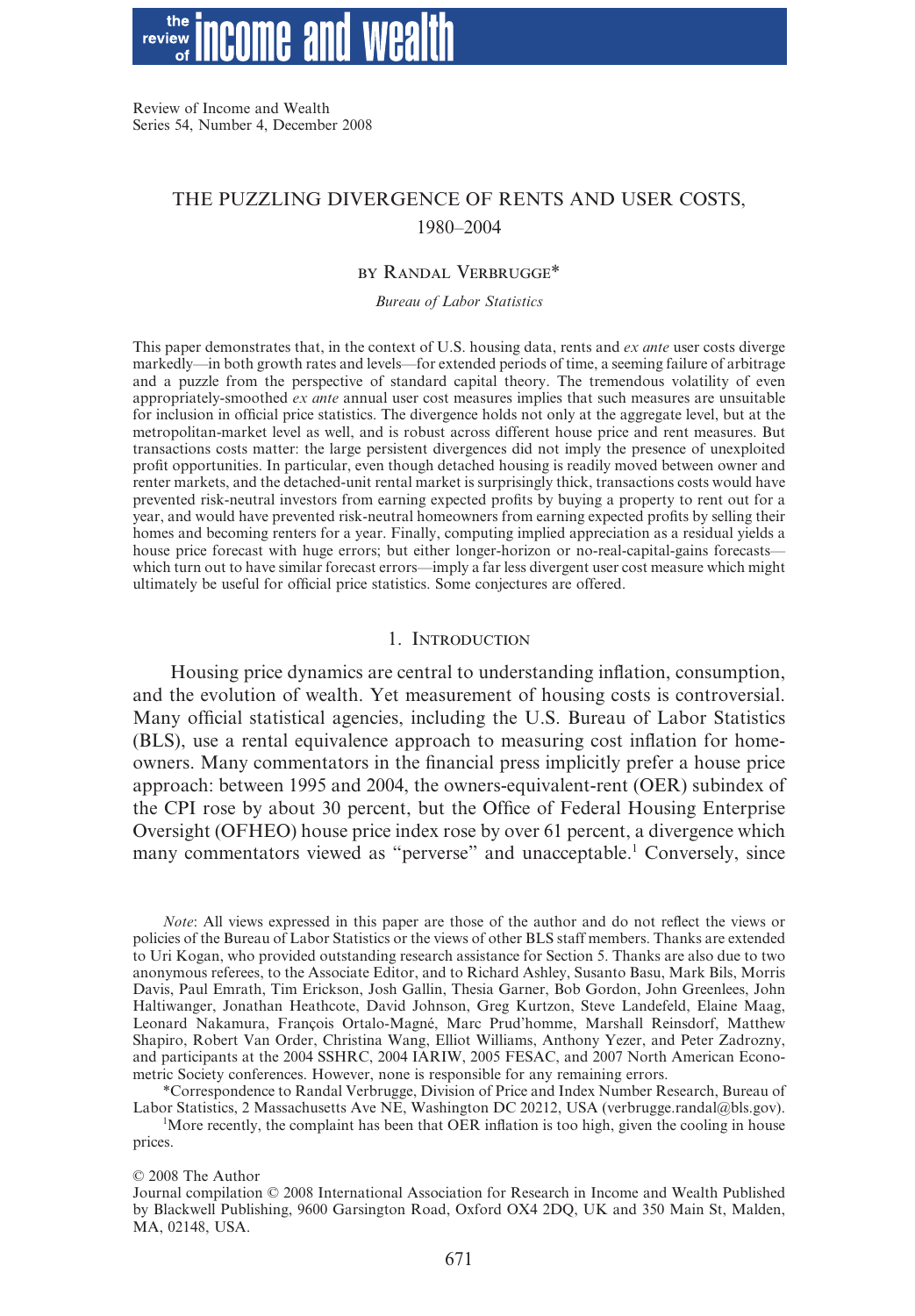housing is a durable capital good which provides a flow of services over time and which has an active secondary market, many economists prefer a user-cost approach (see Prescott, 1997).<sup>2</sup>

In standard Jorgensonian capital theory, a durable good's rental cost will equal its *ex ante* user cost. This paper is the first to demonstrate that, in the case of U.S. housing data, rents and *ex ante* user costs diverge markedly, for extended periods of time, an evident failure of arbitrage, and a puzzle from the perspective of the standard theory.

Prior to this paper, it was known that *ex post* user cost measures are typically *much* more volatile than the corresponding rent measures (see, e.g. Gillingham, 1983). Indeed, *ex post* homeowner user cost measures are so volatile that, given their large weight in consumer price indexes, their monthly movements would dominate these price index movements. But in many contexts, such *ex post* measures of user costs are not the most interesting or relevant measure, for several reasons. First, *ex post* user costs can be negative. Second, decisions are made on the basis of *ex ante* rather than *ex post* user costs. Third, rents should equal *ex ante* rather than *ex post* user costs. Such reasons have prompted some (e.g. Diewert, 2008) to suggest that, for the purposes of constructing official statistics, *ex ante* user cost measures are superior. *A priori*, one would have expected a much tighter linkage between rents and *ex ante* user costs. For example, *ex ante* measures might have turned out to be far less volatile than *ex post* measures, since they involve expected rather than actual home price appreciation.

This paper constructs several estimates of *ex ante* user costs for U.S. homeowners, and compares these to rents. Since there is no accepted model of house price dynamics, a forecasting approach to expected appreciation is used. There are four novel findings. First, a significant volatility divergence remains even for *ex ante* user cost measures which have been smoothed in a manner that mimics the implicit smoothing in rent data. Indeed, the volatility of smoothed quarterly aggregate *ex ante* user cost growth is about ten times greater than that of aggregate rent growth. This large volatility probably rules out the use of standard *ex ante* annual user costs as a measure of the costs of homeownership.

The second novel finding is perhaps more surprising: not only do rents and user costs diverge in the short run, but the gaps persist over extended periods of time. In other words, the divergence between rents and user costs is not simply a high-frequency phenomenon. This temporal divergence is true both for the U.S. as a whole, and—to greater and lesser extents—for ten major metropolitan areas in the U.S. Formal cointegration tests reject cointegration in nearly all cases. The divergence between rents and user costs is disconcerting, and suggests that the standard theory is deficient.

One way to interpret this divergence is that rent dynamics are enigmatic. In particular, rents do not appear to respond very strongly to their theoretical determinants. This is explored in greater depth in a companion paper, Verbrugge (2007b), and accords with findings of earlier work by Follain *et al.* (1993),

<sup>2</sup> User costs are used frequently in interarea and international comparisons (Heston, 2004; Katz, 2004), are used in Iceland to compute shelter costs (Guðnason, 2004, 2005), are in use by the Bureau of Economic Analysis (Diewert, 2008), and have been frequently proposed or used as measures of consumption (see, e.g. Landefeld and McCulla, 2000).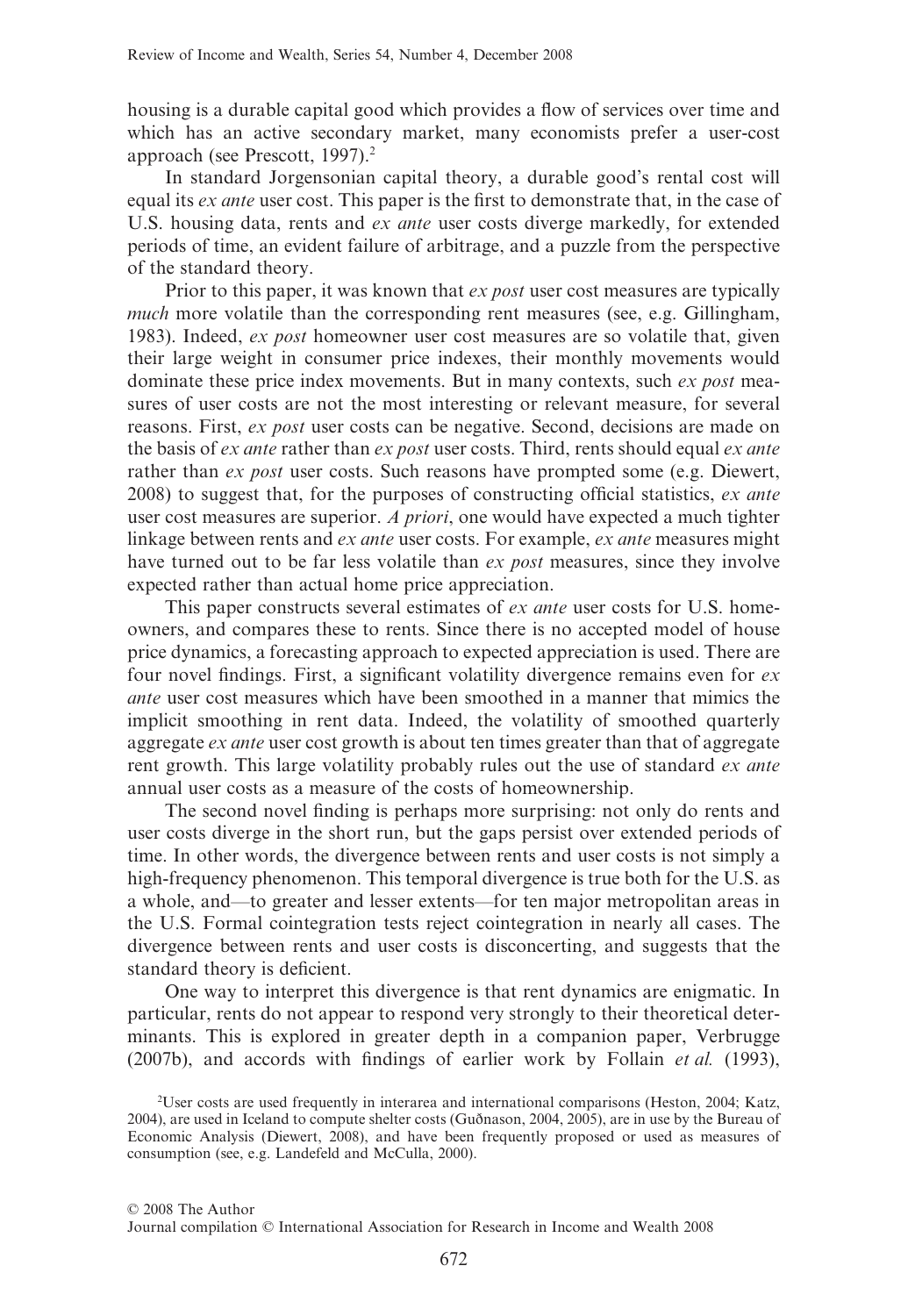DiPasquale and Wheaton (1992) and Blackley and Follain (1996). These studies focus on structural models of the rental housing market—the latter two estimate multiple-equation structural models—and each concludes that it is difficult to find strong evidence that changes in user costs influence rents.<sup>3</sup> Another way to interpret this divergence is that—contrary to the view of Himmelberg *et al.* (2005)—if the standard frictionless model applies, house price dynamics make no sense. (In that sense, this paper is related to the large literature on real estate market efficiency; but this paper does not rely on very-long horizon forecasts to draw its conclusions, and focuses on the issue that is most relevant for inflation dynamics.)

Despite this novel divergence finding, the third novel finding is that there were evidently no unexploited profit opportunities. The detached-unit rental market is surprisingly thick, and detached housing is readily moved between owner and renter markets, so the capital specificity issue highlighted by Ramey and Shapiro (2001) should not play a big role. However, the large costs associated with real estate transactions would have prevented risk-neutral investors from earning expected profits by using the transaction sequence *buy–earn rent on property–sell*, and would have prevented risk-neutral homeowners from earning expected profits by using the transaction sequence *sell–rent for one year–repurchase*. The large wedges offer a partial explanation of the significant divergences: rents and user costs might evolve somewhat independently until their divergence becomes large. Another way to put this is that the owner-occupied and rental markets are segmented. This possibility is explored in Verbrugge (2007b).

The final novel finding provides a hint at a resolution. Any reasonable forecast of annual house price appreciation yields the conclusions above. Thus, the expected house price appreciation that is implied by equating *ex ante* user costs to rents must yield a terrible forecast; indeed it does, suggesting persistently overoptimistic appreciation expectations in the early 1980s, and entirely missing the post-1995 run-up of house prices. Long horizon forecasts behave somewhat similarly. This is intriguing, because the existence of large transactions costs implies that the margin of indifference between renting and owning has an implied horizon much longer than one year. Furthermore, rent inflation for continuing tenants is notoriously subdued, suggesting that landlords' planning horizons also exceed one year. In environments with significant transactions costs, neither the theory of landlord behavior, nor of user costs, is fully developed. Nonetheless, several longer-horizon forecasts in otherwise standard *ex ante* user cost measures were explored, to see if they would lead to less rent-user cost divergence. The corresponding user cost measures, though still quite volatile, do feature far less divergence from rents. Thus, longer horizons, and a rationalization for rent inflation stickiness, might help explain the puzzles highlighted herein; and long-horizon forecasts might provide a basis for a modified user cost measure suitable for official price statistics.

Finally, what distinguishes this paper from the recent work of Himmelberg *et al.* (2005)? That paper is focused on explaining house price dynamics, and asks whether these have been driven by bubbles or fundamentals. However, it does not directly address the issue of rents versus user costs, since that study's measure of

3 In contrast, Green and Malpezzi (2003) find a stronger relationship between rents and user costs.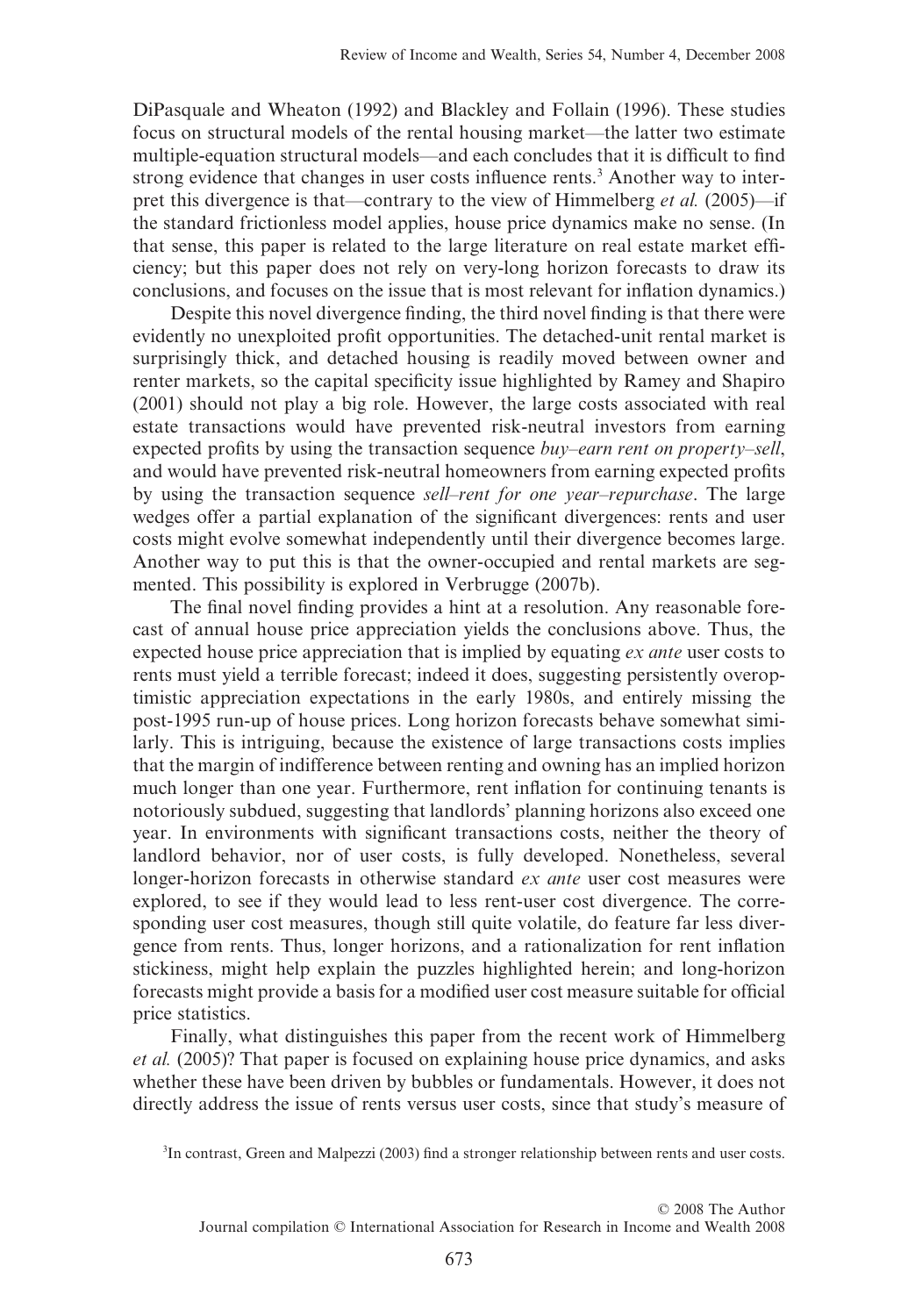expected appreciation is a one-sided 15-year moving average. This measure may be sensible in other contexts, but is unsuitable for the purpose of comparing rents to annual user costs, since it cannot reflect the covariance between interest rates and expected appreciation at higher frequencies.

The outline of the sequel is as follows. Section 2 describes the data. Section 3 discusses the theory and the construction of the user cost measures. Section 4 presents empirical evidence. Section 5 then explores the "arbitrage" question: given the divergences observed, were profits possible in expectation? Section 6 explores the use of alternative appreciation measures, and the differences these make. Section 7 offers some conclusions.

## 2. Data and Data Issues

Data used are the Conventional Mortgage Home Price Indexes (CMHPIs) for the U.S. and for ten U.S. metropolitan areas, the U.S. Census "constant-quality" new home price index, the average contract rate on commitments for 30-year conventional fixed-rate first mortgages in the U.S., the one-year T-bill interest rate, the CPI OER and rent indexes for all-U.S. and for ten metropolitan areas, confidential post-1987 U.S. CPI microdata, and the U.S. Census rental vacancy rate.

### 2.1. *House Price Indexes*

The house price indexes, and their construction, are discussed in more detail in an unpublished Appendix.4 The closely-related OFHEO and CMHPI price indexes differ significantly from the Census new home price index. However, while the distinctions might be important in some contexts—such as in answering the question, "Was there a bubble in U.S. home prices?" (see McCarthy and Peach, 2004)—the answer to the question "Do rents and user costs diverge?" is unchanged, as will be evident below.

#### 2.2. *Interest Rate; Marginal vs. Average User Cost*

A key component in a user cost series is the interest rate. The choice of the interest rate is contentious. In one view, the interest rate used in a particular agent's user cost should correspond to his idiosyncratic opportunity cost of capital—the rate at which future nominal returns are discounted. However, the work of Wang *et al.* (2005) implies that the appropriate discount rate is rather the rate which corresponds to risky housing investment; in other words, it should contain the risk premium relevant for mortgages. The interest rate should arguably also contain a default premium, reflecting the purely idiosyncratic part of the return, i.e. the part that is orthogonal to aggregate housing risk. These considerations suggest the use of the mortgage interest rate, which contains both a risk premium and a default premium. Further lending support to this view is the fact that actual debt in the house must be financed at a mortgage interest rate. This choice is also convenient in that it leads to a simpler user cost expression. Fortunately, in the present analysis the resolution of this contentious issue appears not

4 The Appendix is available on the BLS website: see [https://www.bls.gov/ore/orecatlg.htm.](http://www.bls.gov/ore/orecatlg.htm)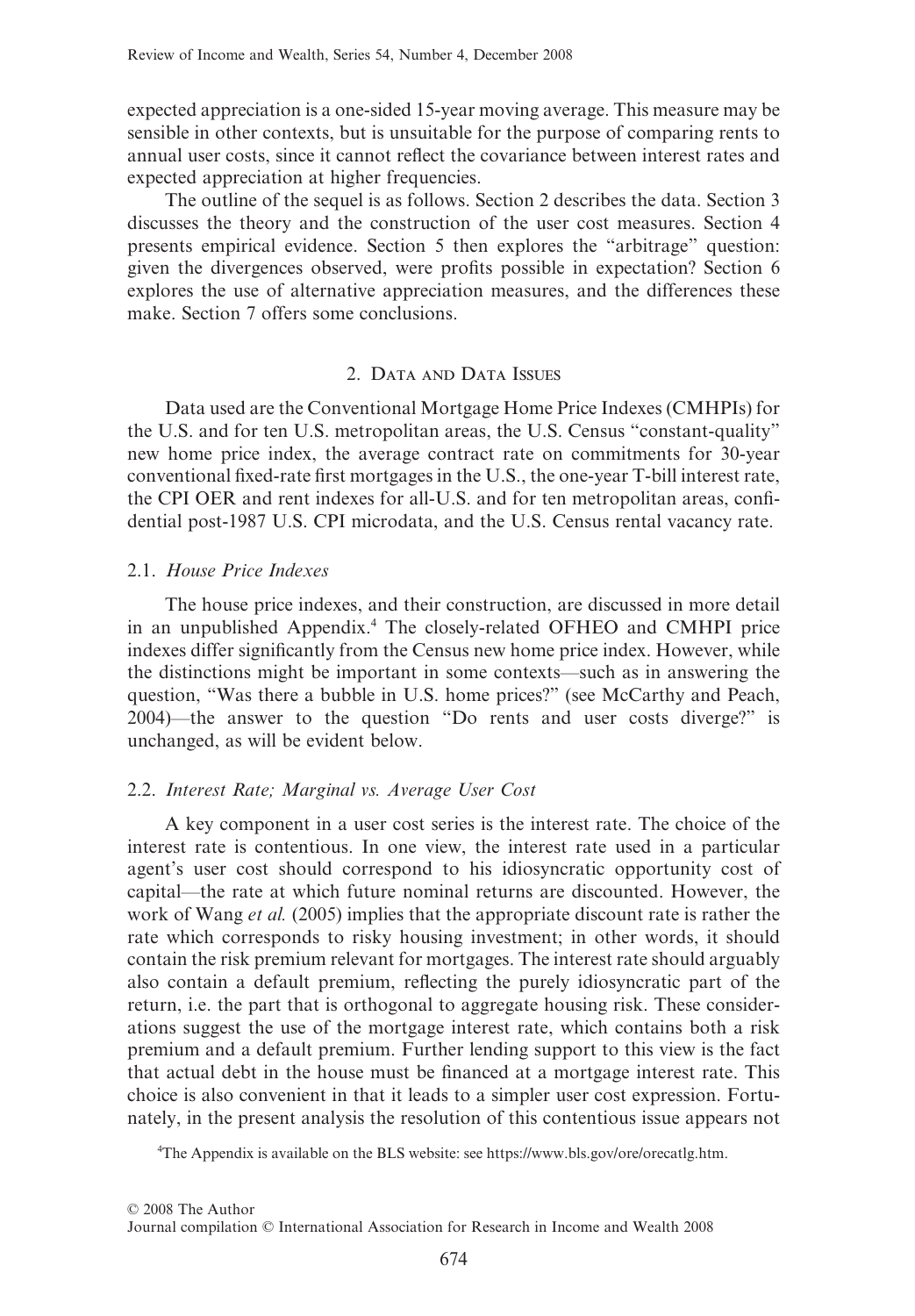to matter. In particular, the basic character of the results is not affected if the T-bill interest rate—a rate which contains neither a risk nor a default premium—is used in place of the mortgage interest rate.<sup>5</sup>

A second issue related to the interest rate is that of marginal versus average user cost. A quarterly user cost measure  $U_t$  will most naturally be a *marginal* user cost, i.e. it will incorporate the current period home price and the current period interest rate. However, rent indexes generally do *not* share this temporal feature. Instead, these indexes are averages constructed from a sample of all extant rent contracts, rather than from a sample of *new* contracts each period. Thus, these indexes are implicitly temporally aggregated, being averages of contracts that were renewed this month, renewed last month, and so on. Additionally, there is an *explicit* temporal aggregation in BLS rent indexes; see Ptacek and Baskin (1996), Poole and Verbrugge (2007), and Verbrugge (2007a) for details on the construction of these indexes.

Fortunately, it is straightforward to transform the marginal user cost series into a temporally aggregated average series which approximately matches the temporal structure of the rent indexes. If one assumes that all rental contracts are renewed on an annual basis (as most are), and that renewal dates (and new contract dates) are distributed uniformly across all quarters, the user-cost series can be put on the same temporal basis by replacing the current user cost with a one-sided five-quarter moving average.<sup>6</sup> This transformation will clearly impact the volatility of the user cost series, but will *not* influence its lower-frequency dynamics.

#### 2.3. *Rent-of-Shelter Indexes*

The goal of this paper is to compare estimated user costs to rents. Ideally, one wants to construct a measure of user costs that is as comparable as possible to the rental data. Thus, at a minimum, the type of quality adjustment on the rent series should be similar to that on the user cost series, and the type of structures for which rents are obtained should be similar to those for which user costs are estimated. As discussed in the Appendix, along both of these dimensions of comparability, neither the CPI OER indexes nor the CPI rent indexes are perfect matches to the home price indexes used. To address these data comparability issues (and to develop a rent index that is more directly comparable to the repeat-sales house price indexes), a monthly rent index using a post-1987 CPI rent microdata set comprised of rents only of single detached dwellings was constructed. The details of the construction are in the Appendix. However, just as in the case of home price indexes, the answers to the questions being posed in this paper are the same, regardless of which rent-of-shelter index is used.

The BLS has made numerous improvements to its shelter indexes over the past quarter-century. While these improvements make the present and future CPI

The smoothed series  $S_t$  is constructed from  $U_t$  as  $S_t = (1/8)\{U_t + U_{t-4}\} + (1/4)\{U_{t-1} + U_{t-2} + U_{t-3}\}.$ 

<sup>5</sup> Housing is a risky investment, but renting carries rent risk; the risk premium choice is open to question. Upon assuming a neoclassical frictionless framework, Campbell *et al.* (2006) find a significant and time-varying housing premium, which could be interpreted as a risk premium. But there is no accepted model for risk premia.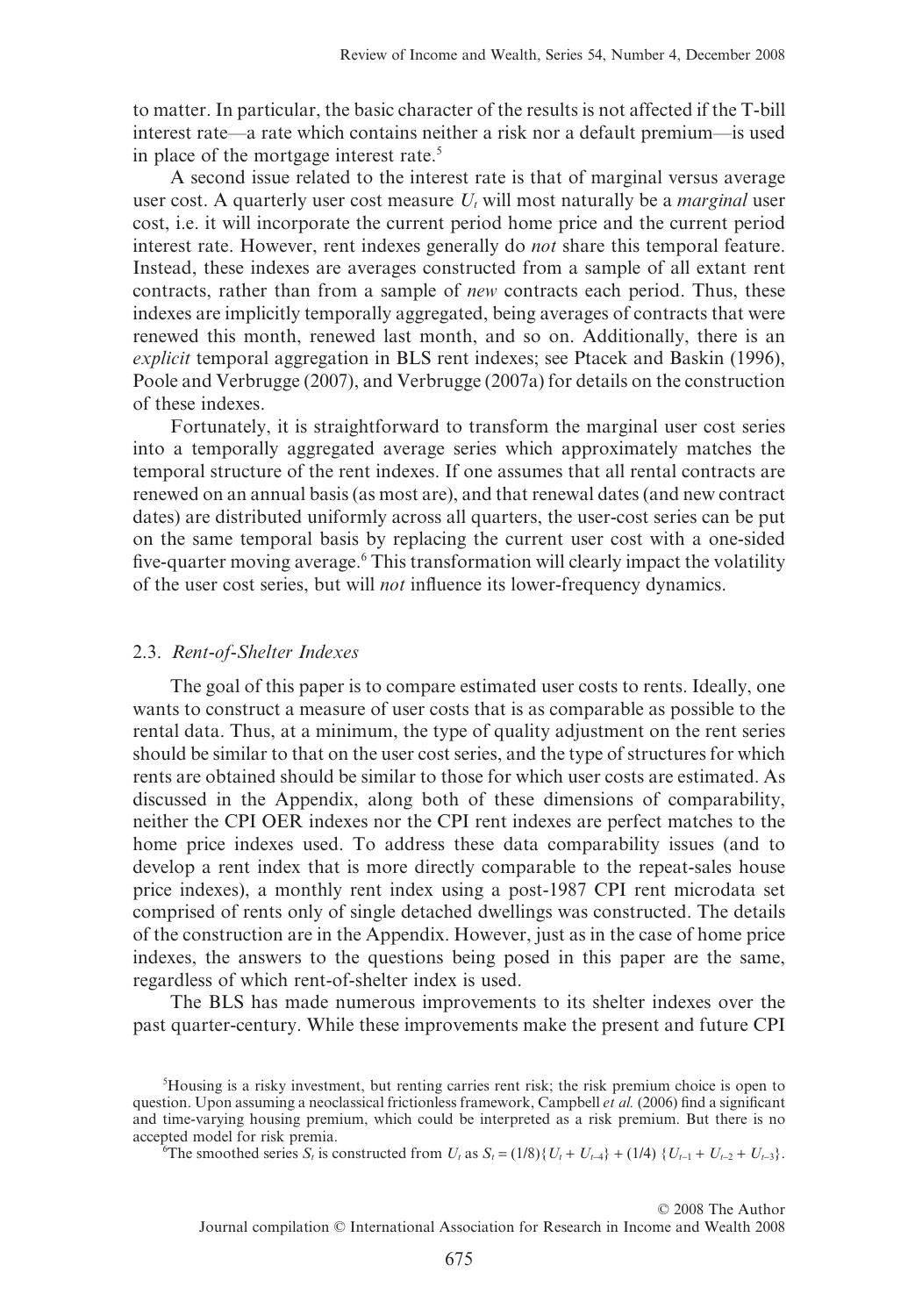more accurate, *historical* price index series are not adjusted to consistently reflect all of these improvements. Crone *et al.* (2006) provide some guidance about adjusting CPI rent-of-shelter indexes; this work followed their suggestions. Details are available in the Appendix.

## 3. USER COSTS

In principle, the *ex ante* user cost is simply the expected annual cost associated with purchasing a house, using it for one period, and selling it at the end of the period.7 Given the presence of risk-neutral landlords, perfect competition, and under the assumption of no transactions costs, this should equal the market rent for an identical home. This paper focuses on annual user costs, since most rental contracts are annual and most rent changes occur on an annual basis. The annual user cost is also the measure appropriate to answering a question facing newlyarriving residents: should I delay purchasing by one year?

The following annual user cost formula, which ignores the preferential tax treatment given to homeowners, $8$  is standard. $9$ 

(1) 
$$
U_t = P_t^h(i_t + \gamma - E\pi_t^h)
$$

$$
:= P_t^h \Psi_t
$$

where  $P_t^h$  is the price of the home;  $i_t$  is a nominal interest rate;<sup>10</sup>  $\gamma$  is the sum of depreciation, maintenance and repair, insurance, and property tax rates (and potentially a risk premium)—all assumed constant, with  $\gamma = 7\frac{6}{11} \pi_t^h$  is the fourquarter constant-quality home price appreciation between now and one year from

7 In this section, transactions costs and financing constraints (such as minimum down payments) are ignored. The relationship between market rents and user costs which takes such complications into consideration has yet to be fully explored. (However, work has begun: see Martin, 2004; Díaz and Luengo-Prado, 2008; Luengo-Prado *et al.*, 2008.) The standard frictionless theory, which builds upon Jorgenson (1963, 1967), Hall and Jorgenson (1967), and Diewert (1974), implies that rents equal user costs, and is exposited in Gillingham (1980, 1983) and Dougherty and Van Order (1982). For more details and extensive discussion about user costs and other housing measures, see Diewert (2008). Wedges resulting from taxes and transactions costs are considered in Section 5.

8 Two other user cost measures, which explicitly incorporate these tax preferences, were also investigated in previous versions of this paper, and are reported in the Appendix. Results were unaffected. Section 5 considers user costs facing financial investors; there, taxes are explicitly considered.

9 See, e.g. Katz (1983, 2004), Diewert (2008), Green and Malpezzi (2003), or Glaeser and Shapiro (2003). These standard approximations ignore a small cross term and are all end-of-period user costs, easily transformed into beginning-of-period user costs by dividing by  $(1 + i<sub>t</sub>)$ , or to middle-of-period user costs by dividing by the square root of this term (Katz, 2004). For the present purposes, this choice turns out to be inconsequential.

 $10$ See Section 2 on the choice of the appropriate interest rate. Both the average current 30-year mortgage rate, and the average one-year T-bill rate, were explored. This choice turns out to be inconsequential.

 $11$ BEA estimates of the depreciation rate are smooth and remain in the range 0.015–0.016. Census estimates of maintenance and repairs imply modest variation outside of a strong seasonal. The true depreciation rate varies by location and value, since structures depreciate but land does not. Increasing  $\gamma$  has little effect on the conclusions.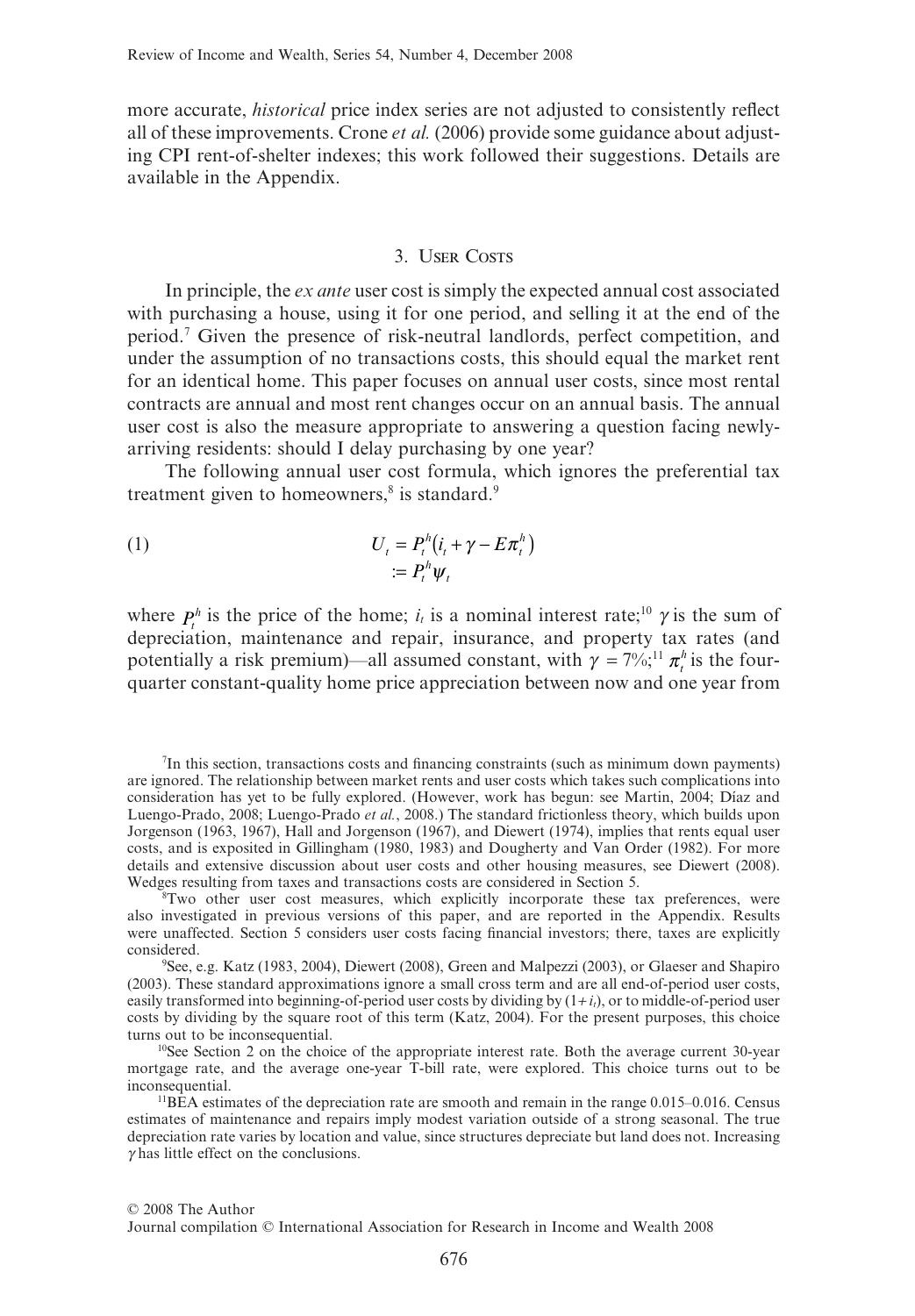now; and *E* represents the expectation operator. As Diewert (2008) points out, one may interpret  $(i_t - E\pi_t^h)$  as a period-*t* real interest rate.<sup>12,13</sup> Since house price data are quarterly, this gives rise to a quarterly user cost series.14

Rather than using a crude proxy, instead a *forecast* for  $E\pi^{h}$  was constructed, as described below. This choice is crucial, for four reasons. First, expected home price appreciation is extremely volatile; setting this term to a constant is strongly at odds with the data, and its level of volatility is central to this study. Second,  $E\pi<sup>h</sup>$ and its evolution vary considerably across cities. Third, the properties of  $(i - E\pi^h)$ are central to user cost dynamics, yet these properties have not been formally studied; to reiterate, setting  $E\pi^{h}$  to a constant—or even to a long moving average would be inappropriate for this study, since this choice suppresses the correlation between *i* and  $E\pi$ <sup>*h*</sup>. Finally, the post-1996 surge in  $E\pi$ <sup>*h*</sup> was well above its 15-year average, implying that the rent/user cost ratio rose dramatically; such movements are the focus of this study. A *single*-year appreciation rate is used since we are considering the *one-year* user cost.<sup>15</sup>

Note that the user cost consists of two terms which are multiplied together: property value  $P_t^h$ , and the parenthetical expression  $\psi_t$ . Movements in  $\psi_t$  are dominated by changes in the gap between interest rates and expected home price appreciation. One would not expect  $\psi_t$  to exceed 20 percent, nor to drop to 0 percent; thus, over long periods of time, user costs must track home prices. However, variations in  $\psi_t$  are *strongly* amplified, since the term is multiplied by the home price. Put differently, unless interest rates and home price appreciation move almost perfectly in sync with each other—i.e. unless expected home price appreciation is driven only by interest rates—one should expect user costs to be highly volatile. The larger is  $\gamma$ , the less volatile are user costs. Furthermore, as Himmelberg *et al.* (2005) point out, the smaller is  $\psi$ , the more sensitive it is to changes in *i*.

To construct user cost measures for each region, one must forecast fourquarter-ahead home price appreciation,  $\pi_h^h$ , for each city or region. The forecasting approach settled upon here (after a fairly intensive search) combines three forecasts: one based only upon the previous annual appreciation rate, a second based only upon three lags of quarterly changes in home prices, and a third which derives from a four-lag vector autoregression (VAR) in  $\pi_t^h$  and  $i_i$ . In each case, only information actually available to agents at time *t* is used for time *t* forecasts; coefficient estimates are updated each quarter to reflect the newly-available information.

15However, longer-horizon forecasts are explored in Section 6.

<sup>&</sup>lt;sup>12</sup>A common mistake is to base the user cost measure upon an expression such as  $(r + \gamma - E\pi^h)$ , where *r* is a *real* interest rate. This is erroneous, as can be understood by comparing two riskless economies which differ only in their rate of inflation. Of course,  $(i - E\pi)^{h} = (i - E\pi) - (E\pi^{h} - E\pi)$ .

<sup>&</sup>lt;sup>13</sup>Simple user cost measures which proxy  $E\pi^h$  with  $E\pi$  (i.e. which substitute expected inflation) are often proposed; see, e.g. Cournède (2005) and OECD (2005). Iceland uses such a measure (Guðnason, 2004, 2005). This measure, which corresponds to an assumption of no real capital gains even in the short run, is explored below. As will be evident, this assumption is at odds with the data. Outside of steady state, there is no reason to believe that expected inflation equals expected home price appreciation.<br><sup>14</sup>Note that some authors refer to  $\psi$  alone as the user cost.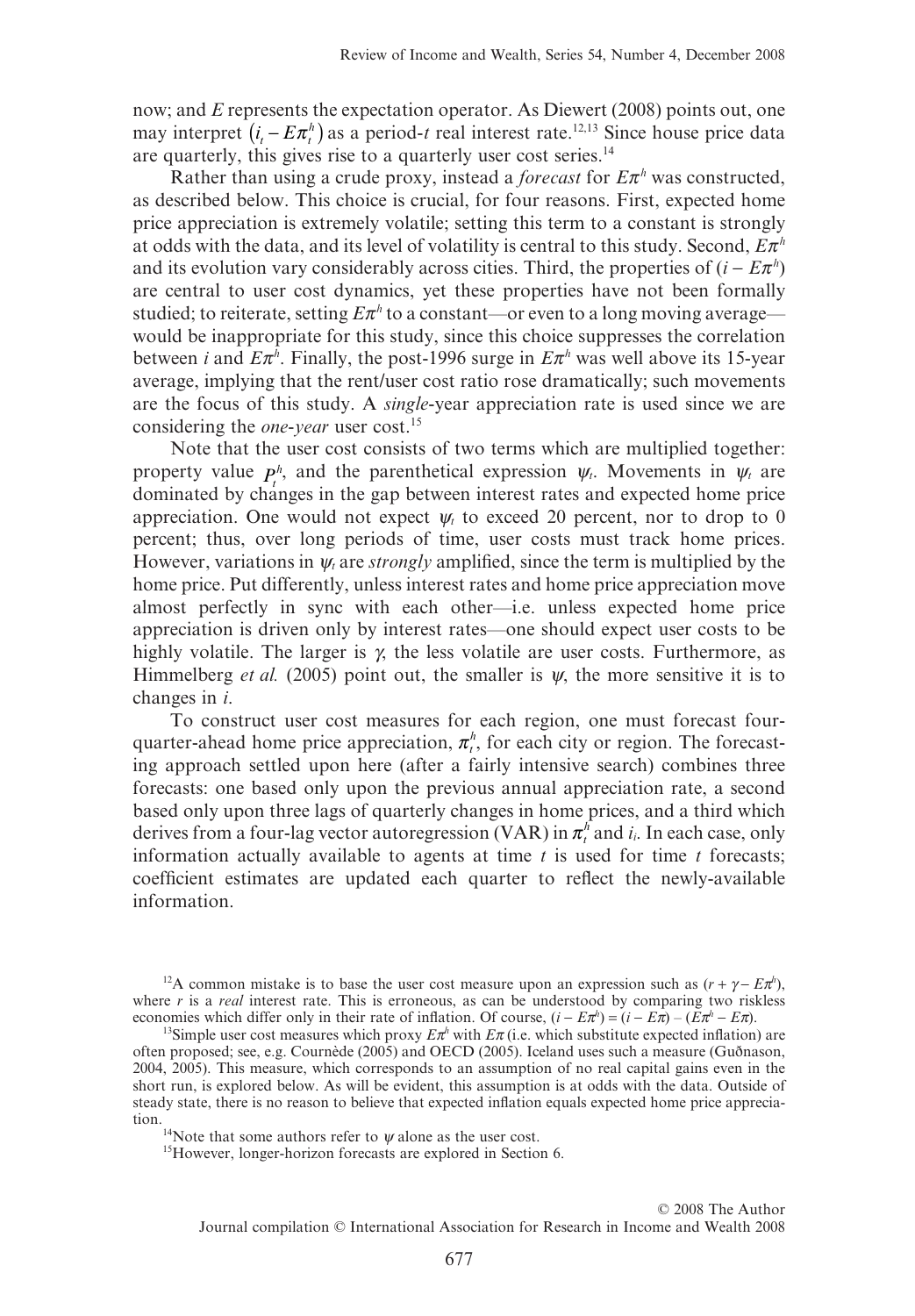In particular, in each quarter *t*, three regressions are run. The first specification is given by

$$
\pi_t^h = \alpha_1 + \beta_1 \pi_{t-4}^h + e_{1,t}
$$

where  $\pi_t^h := \ln p_t^h - \ln p_{t-4}^h$ . The concomitant forecast is given by

$$
\hat{\pi}_{1,t+4}^h = \hat{\alpha}_1 + \hat{\beta}_1 \pi_t^h.
$$

The second specification is given by

$$
\pi_t^h = \alpha_2 + \beta_2^1 \vartheta_{t-4}^h + \beta_2^2 \vartheta_{t-5}^h + \beta_2^3 \vartheta_{t-6}^h + e_{2,t}
$$

where  $\vartheta_t^h := \ln p_t^h - \ln p_{t-1}^h$ . The concomitant forecast is given by

$$
\hat{\pi}_{2,t+4}^h = \hat{\alpha}_2 + \hat{\beta}_2^1 \vartheta_t^h + \hat{\beta}_2^2 \vartheta_{t-1}^h + \hat{\beta}_2^3 \vartheta_{t-2}^h.
$$

The third specification, as noted above, is a bivariate VAR; from this regression, the third inflation forecast,  $\hat{\pi}_{3,t+4}^h$ , is simply the 4th-step-ahead forecast of  $\pi_t^h$ . The combined forecast takes the simple average of these three forecasts:<sup>16</sup>

(2) 
$$
\hat{\pi}_{t+4}^h = \frac{1}{3} \left( \hat{\pi}_{1,t+4}^h + \hat{\pi}_{2,t+4}^h + \hat{\pi}_{3,t+4}^h \right).
$$

For some cities and some time periods, to ensure that the user cost expression (1) remained sensibly bounded below, an alternative "censored" forecast was used. This censored forecast equaled  $\hat{\pi}_{t+4}^h$  except when the inequality  $(i_t + \gamma - \hat{\pi}_{t+4}^h)$  < 0.005 held, in which case the forecast was set to  $\hat{\pi}_t^h = i_t + \gamma - 0.005$ .

Other forecasting approaches were examined, but none provided more reasonable forecasts. In Section 6, the sensitivity to the forecasting approach is explored.

Note that, though commonly practiced or suggested, it is inappropriate to smooth these forecasts: if expectations about future house price inflation are volatile, then this should be reflected in *ex ante* user costs. Smoothing forecasts using two-sided filters is especially inappropriate, since this implicitly grants the forecaster with information from the future, and distorts parameter estimates (see Ashley and Verbrugge, forthcoming). The only smoothing which might be justified in this context is the smoothing outlined in Section 2.2. This procedure transforms a marginal user cost series into a temporally "averaged" user cost series, in order to mimic the temporal structure of the BLS rent indexes.

<sup>&</sup>lt;sup>16</sup>Prior to 1983, only the univariate forecasts are combined. While more complicated forecast combination techniques are available, a common finding in the literature on forecast combination is that equal-weighted forecasts perform quite well and are difficult to beat; see, e.g. Clemen (1989) and Stock and Watson (1999).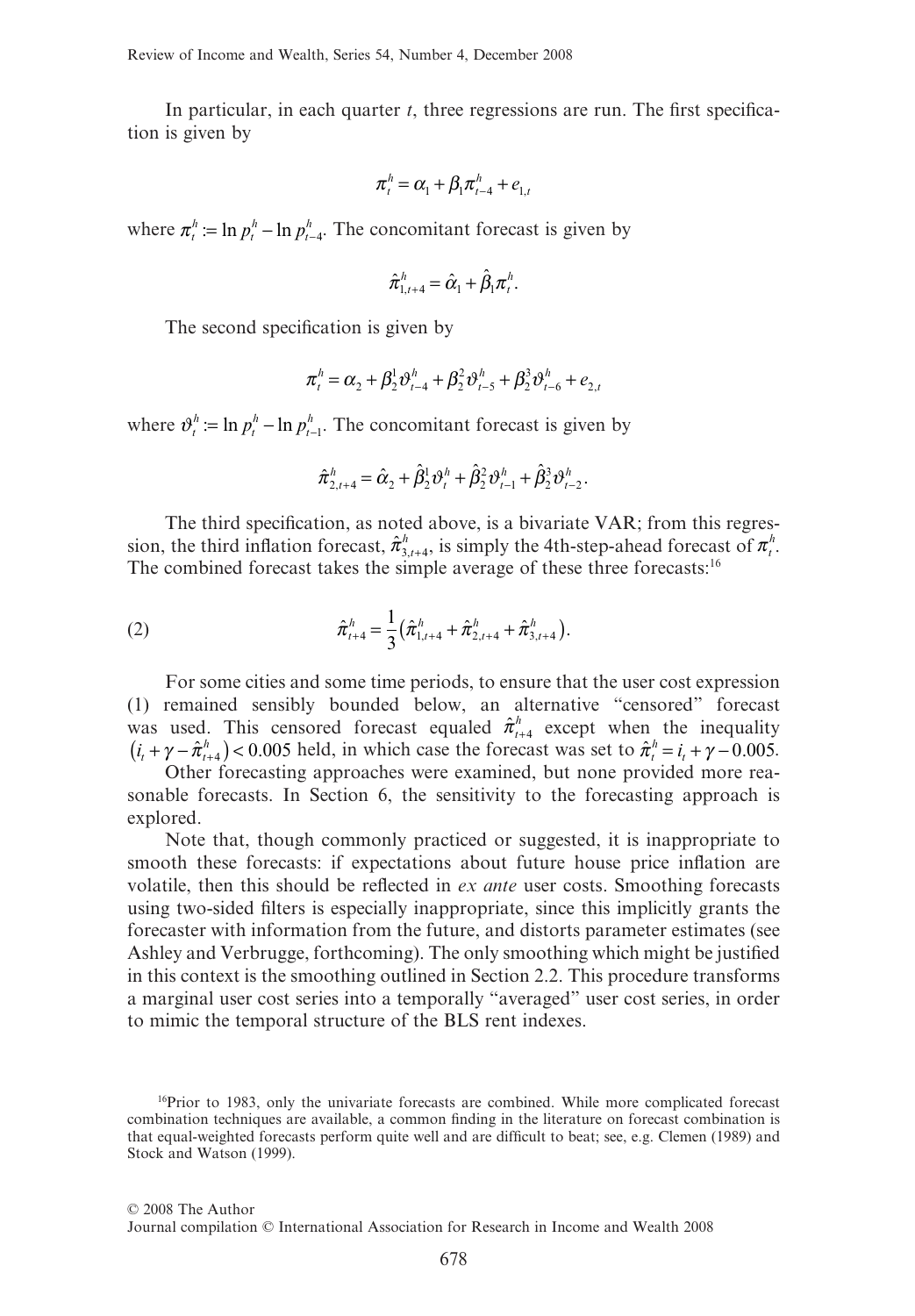

Figure 1. Forecast of Home Price Appreciation (all-U.S.)

#### 4 RESULTS

#### 4.1. *Forecast Adequacy*

Figure 1 displays the actual home price appreciation (using CMHPI), and its forecasted value. The forecast lags the actual home price appreciation, particularly early in the sample. This reflects a surprising amount of persistence of this series, which is well-documented (see, e.g. Case and Shiller, 1989) and evident at all aggregation levels. Home price appreciation has a significant forecastable component, and periods of home price appreciation tend to be followed immediately by periods of similar home price appreciation. In keeping with this, both anecdotal and survey evidence (e.g. Case *et al.*, 2003) suggest that homebuyers' appreciation expectations appear to be simple extrapolations of recent appreciation rates. Figure 1 suggests that the forecast series is not unreasonable, if one bears in mind that 1980 comes on the heels of very high nominal appreciation rates. This reasonable performance contrasts sharply with that of other traditional measures, such as the average appreciation rate over the past 15 years, plotted for 1990 onwards.<sup>17</sup> Note that, contrary to what one might expect, the forecast series is *not* appreciably smoother than the actual home price appreciation series. Unless *i* comoves perfectly with this series, user costs will be correspondingly volatile.

<sup>&</sup>lt;sup>17</sup>A one-sided four-quarter moving average, as in Krainer (2003), is a much better approximation. Other measures, such overall CPI inflation, are investigated in Section 6.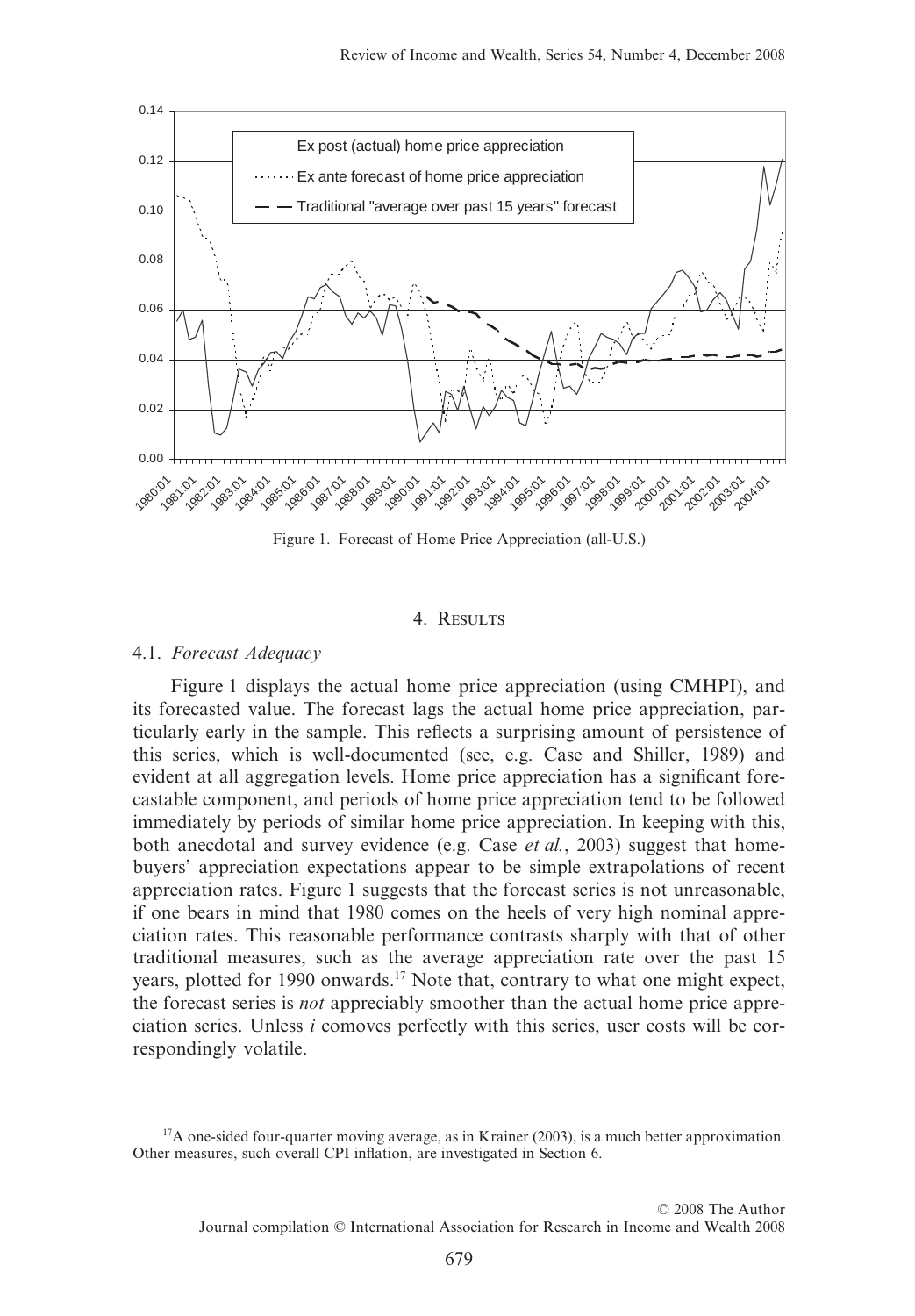

Figure 2. Gap Between Interest Rate and Expected Appreciation

#### 4.2. *Comovement of Interest Rates and Expected Appreciation*

Figure 2 displays the mortgage interest rate along with the aggregate appreciation forecast. It is clear that these series do *not* move perfectly in sync with each other. As Bosworth (in Brookings Institution, 2003) pointed out, liquidity constraints imply that when interest rates fall, the scope and size of approved mortgage loans rise, increasing housing demand—which naturally generates an inverse correlation between price appreciation and interest rate changes. But surprisingly, interest rates are only weakly related to future house price appreciation: a regression of expected (aggregate) home price appreciation on a constant and the mortgage interest rate yielded a coefficient estimate of 0.09, with a standard error of 0.07. Coefficient estimates across regions varied significantly; in the Midwest, this estimate was -0.15, with an estimated standard error of 0.05.<sup>18</sup>

As suggested in Section 3 above, the induced volatility in  $\psi_t$  implies that user costs will be highly volatile. This will be further indicated below.

#### 4.3. *Rent/User Cost Divergence*

Figure 3 compares the movement in the two aggregate rental series, versus the movement in aggregate user costs. The user cost series are constructed using  $(1)$ , using either CMHPI (and CMHPI-based appreciation forecasts) or the Census

<sup>18</sup>Gallin (2006) finds that, for *three*-year-ahead changes, the tax-adjusted interest rate has predictive power for both rent changes and house price changes. Such price responses may reflect the "long and variable lags" which Fratantoni and Schuh (2003) attribute to regional housing dynamics and aggregation.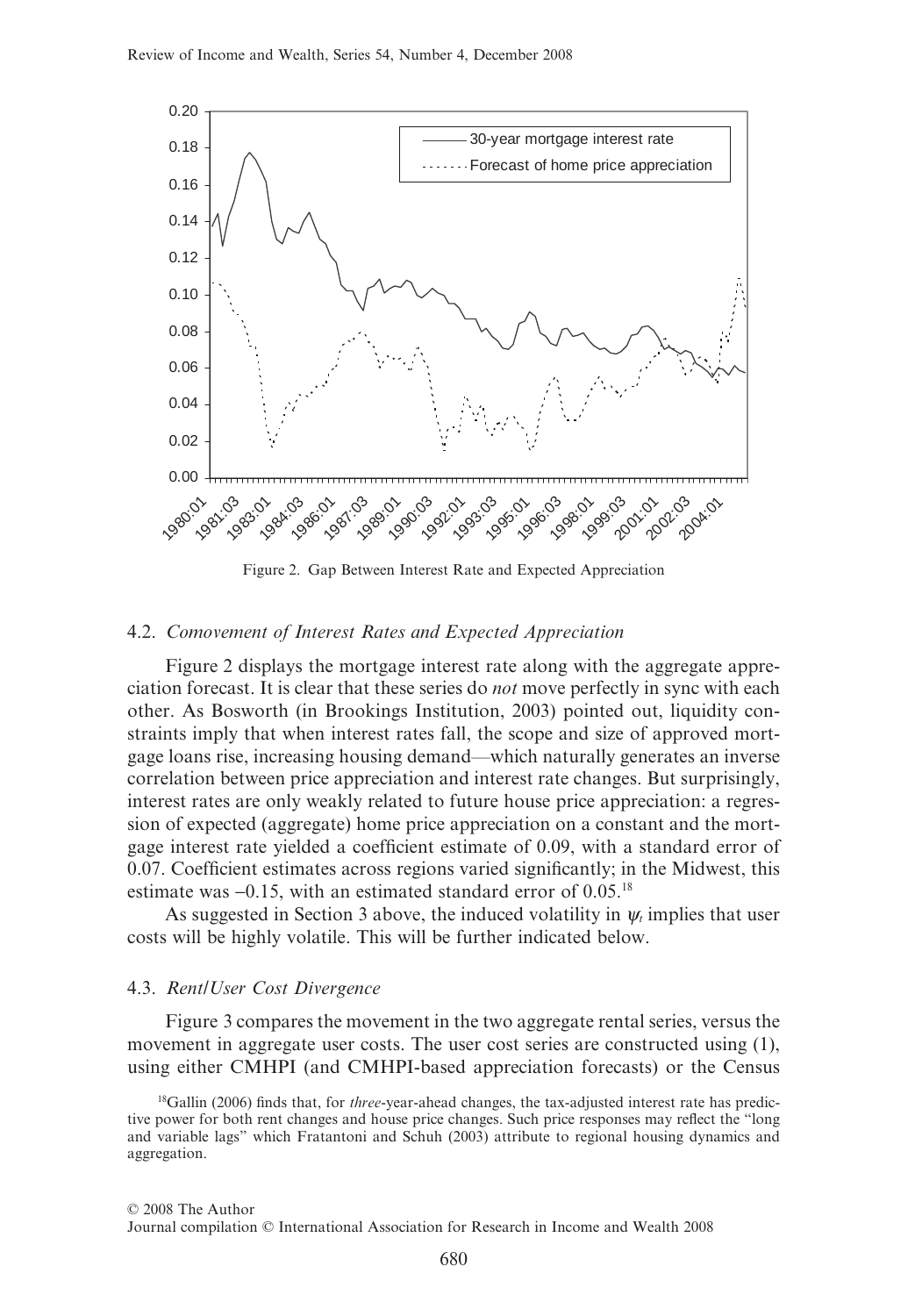

Figure 3. Log User Cost versus Log Rent

index (and Census index-based appreciation forecasts). Each series is logged, and user costs are smoothed as described in Section 2.2 to mimic the implicit smoothing in BLS rent series. Then the log user cost series and the log CPI rent series are shifted by a constant so that each has an average value of 1.0. Finally, the log detached rental series is shifted by a constant so that its value in 1988:1 equals that of the CPI rent series.

This graph provides no evidence in favor of the hypothesis that user costs and rents are equivalent measures of the cost of housing services.19 Over this period we see a large and fluctuating divergence: rents rise steadily and smoothly, while user costs do not even appear to share this trend, and fall dramatically near the end of the period. The relative price of homeownership thus fell, in keeping with the uptick in homeownership and *contra* the views of financial commentators. Since housing *prices* increased steadily over this period, the deviation between rents and user costs is due to the movements in  $\psi$ , movements which rents did not respond to; see Verbrugge (2007b). Seemingly small changes in interest rates or expected appreciation can have very large effects on user costs, since these often represent large *percentage* changes in y*t*. <sup>20</sup> To give a sense of their importance, note that if

<sup>19</sup>One reviewer suggested that *expected* rental revenue—which falls below rents, due to the potential for vacancy—might be the appropriate counterpart to user cost. An expected rent series was thus constructed; it is somewhat more volatile and has a slightly smaller trend, but this only reduced the divergence a little.

<sup>&</sup>lt;sup>20</sup>Recall that  $Δ ln(U_t) ≡ Δ ln P_t^h + Δ ln \psi_t$ .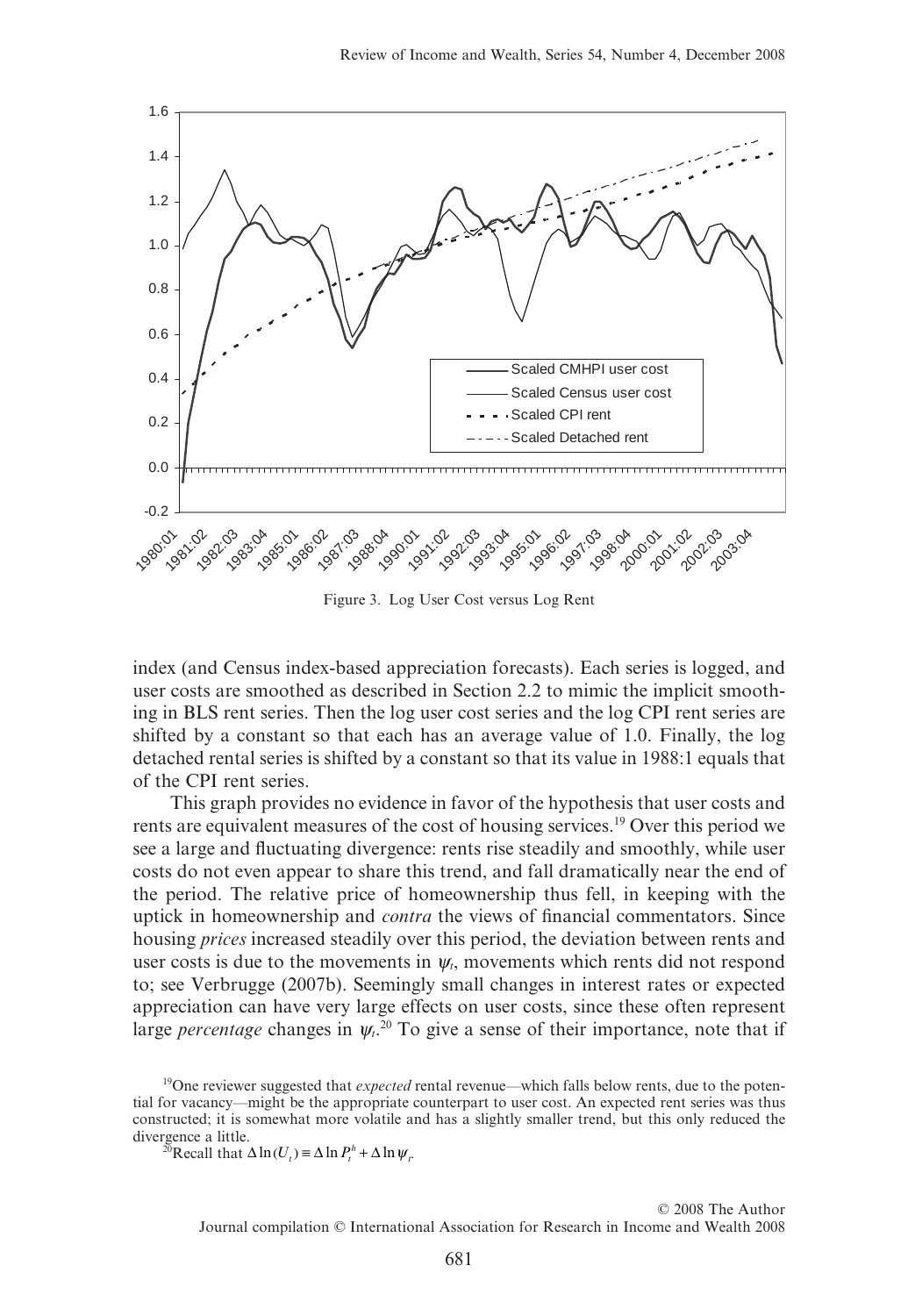one counterfactually imposed a "pessimistic" expected appreciation of 0 percent in the final period, the scaled CMHPI user cost index would rise to a level 26 percent *above* the scaled rent index.

Similar lengthy divergence is visible, to a greater or lesser extent, in each of the ten cities that were examined, and across the four Census regions; see Figure 4a–d, in which series are treated as in Figure 3. In Figure 4a, it is evident that this divergence is somewhat less pronounced for the Midwestern cities of Chicago, Cleveland and Detroit. Conversely, it is evident in Figures 4b and 4c that large and persistent divergences occurred for seven other major metropolitan areas.<sup>21</sup> Divergences are greater for the Northeast and West than for the South and Midwest. Although rents and user costs appear to share the same long run trend, formal cointegration tests reject this hypothesis; see Verbrugge (2007b).

Over the period 1980–2004, nominal aggregate home prices (measured by the CMHPI) rose by 125 percent<sup>22</sup> (or, as measured by the Census price index, by 92 percent), nominal aggregate CPI rents rose by 100 percent, and the CPI-U-RS rose by 82 percent.

### 4.4. *Inflation Volatility Comparison*

The implied quarterly *inflation* series are compared next. This comparison is crucial for statistical agencies that produce inflation statistics, since the rental equivalence method takes rent *inflation* in neighboring rental markets—adjusted for costs of utilities and so on—to be an accurate measure of *inflation* in homeowner shelter costs; in other words, the relevant comparison is growth rates.<sup>23</sup> Not only are the respective *means* of these two series different (rent inflation being, on average, well above user cost inflation over this period), their *volatility* is also strikingly different. In particular, the volatility in the inflation rate of smoothed aggregate user costs is over ten times larger than that in aggregate rents—see Figure 5 for a graphical depiction.<sup>24</sup> The divergence would be even greater on a monthly basis. As owner-occupied housing typically possesses a large weight in consumer price index formulas, this level of volatility would essentially render such indexes useless—such volatile movements in housing costs would drive the entire index on a month-to-month basis, likely drowning out the signal in noise. Further evidence underscoring this point is given in Section 6.

<sup>21</sup>Divergences are more pronounced if the one-year T-bill interest rate is used in place of the 30-year mortgage interest rate. Perhaps the more pronounced divergence for coastal cities results from reduced availability of land, and from greater legal restrictions such as zoning laws, both of which limit equilibrating forces. Davis and Heathcote (2007) point out that house price dynamics will differ depending upon land's share of the value; this share is smaller in the Midwest.

<sup>22</sup>Individual cities had different experiences; e.g. prices in Boston rose by 206 percent, but in Houston by only 64 percent.

<sup>23</sup>Accordingly, Díaz and Luengo-Prado's (2008) claim that the use of rental equivalence imparts bias into the CPI is premature. In their model, user costs are systematically lower than rents, but they do not investigate growth-rates.

<sup>24</sup>As noted earlier, similar temporal and volatility divergences were observed between rents and the two CPI-U experimental ex-post user cost indexes, which were constructed in 1979 (with a start date of 1967) and published through 1983. Both of these measures used five-year appreciation rates. See Bureau of Labor Statistics (1980). The large rent-to-price volatility noted by Phillips (1988a, 1988b) is only about one-fifth as large.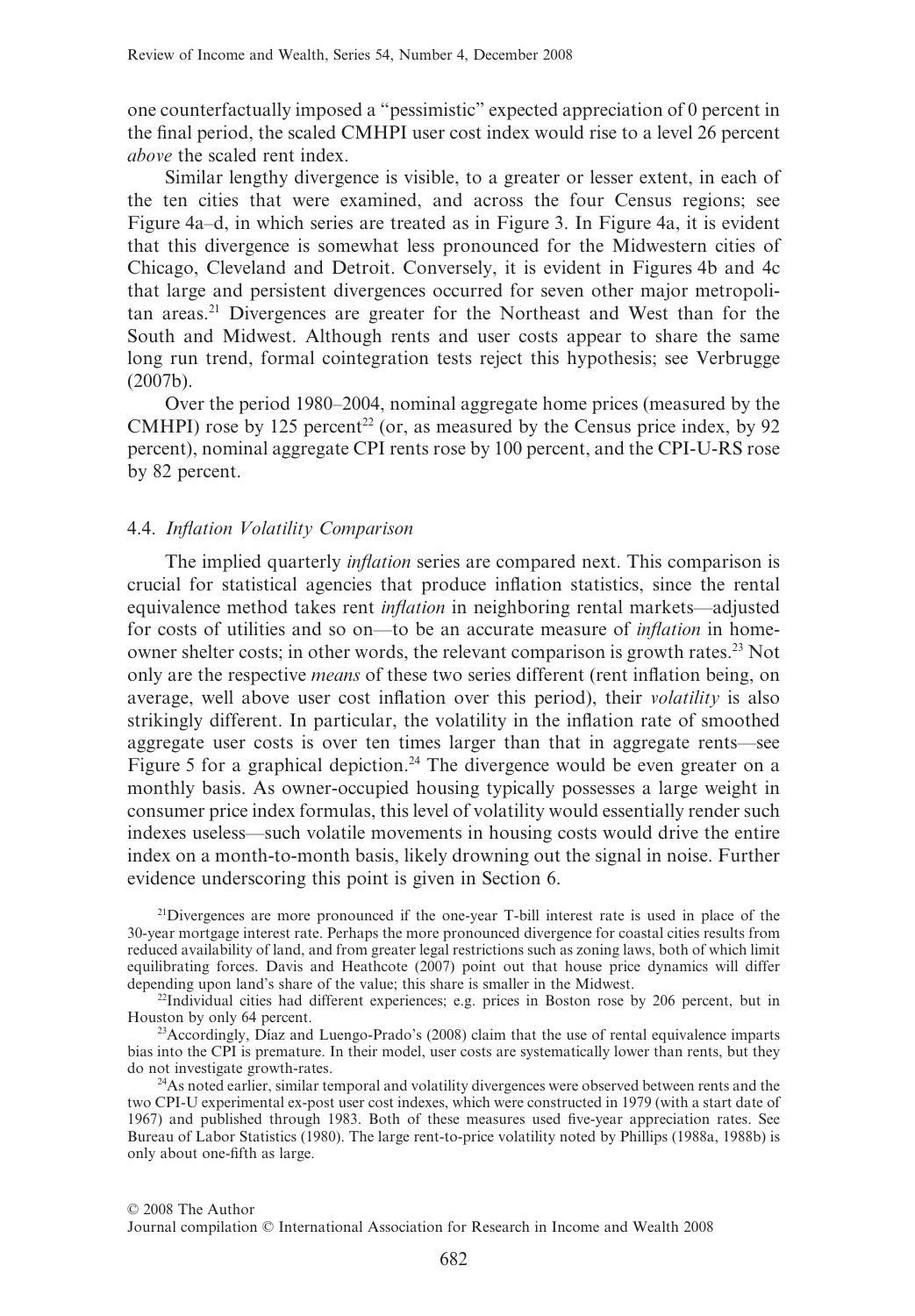# **Log Rents vs Log Smoothed User Costs**

*(Normalized so that each series average = 1)*



Figure 4a. Cities in the Midwest

# **Log Rents vs Log Smoothed User Costs**

*(Normalized so that each series average = 1)*



Figure 4b. Cities in the Northeast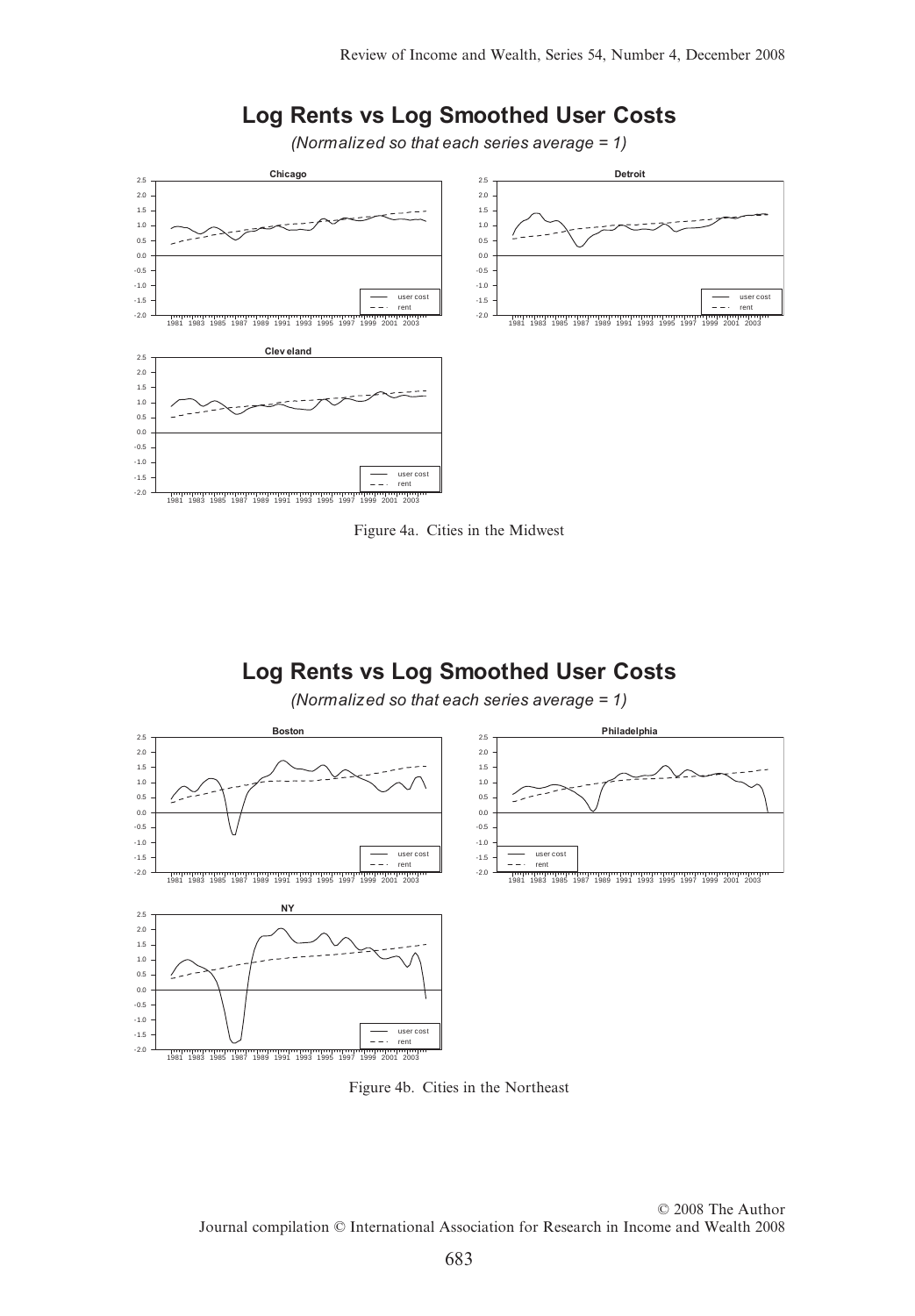

Figure 4c. Cities in California and Texas

# **Log Rents vs Log Smoothed User Costs**

*(Normalized so that each series average = 1)*



Figure 4d. Census Regions

## 5. Do Transactions Costs Prevent Expected Arbitrage Gains?

For each of the ten metropolitan areas investigated, there was at least one extended period of time during which user costs and rents diverged significantly. This naturally raises two questions: First, did these divergences imply the existence of unexploited profit opportunities for a prospective landlord? (In other words, for any of the cities, was there a time during which a risk-neutral agent might have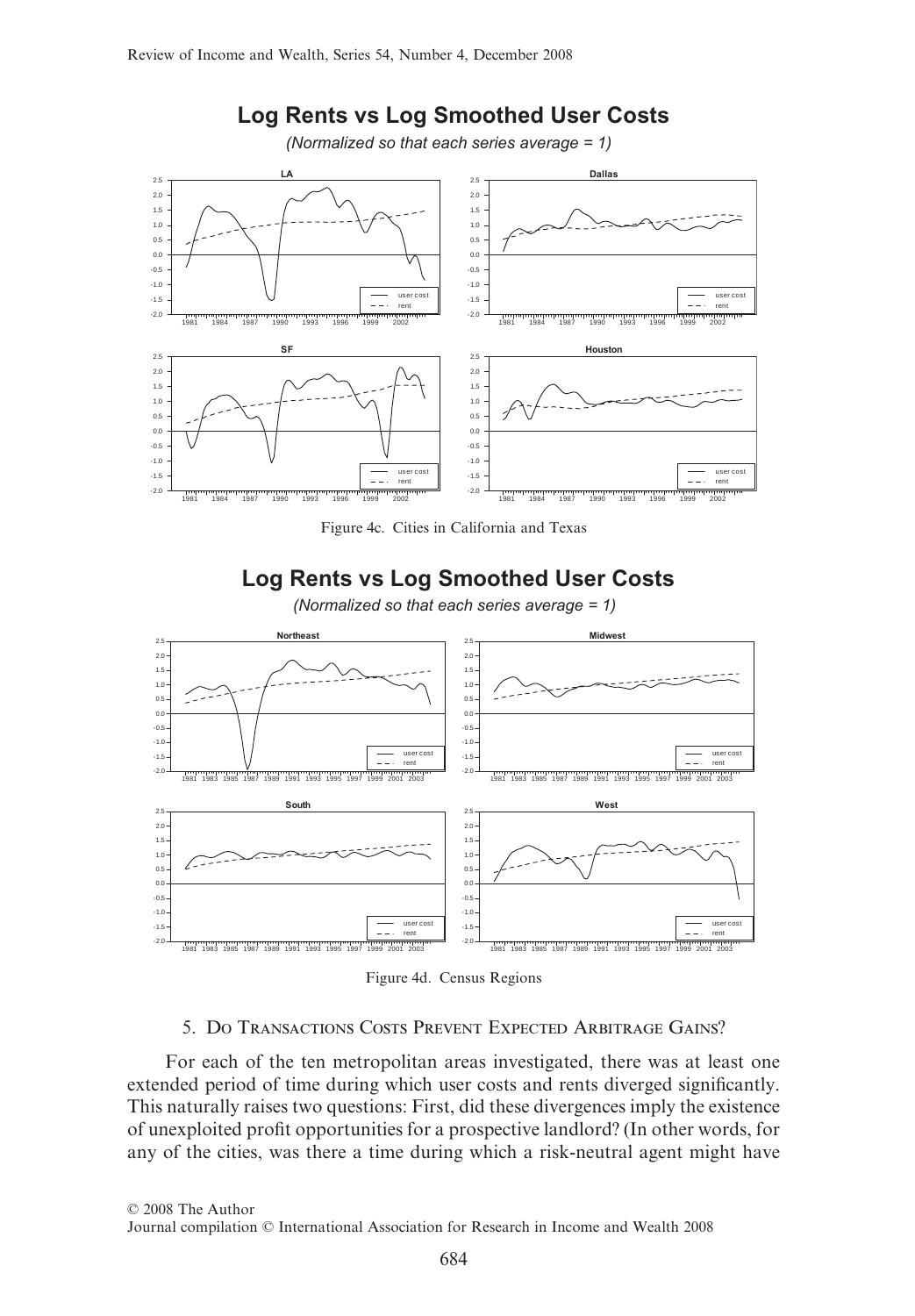

Figure 5. Volatility of User Cost versus Rent

purchased a house, rented it out for a year, and then re-sold the house, to make profits in expectation?25) The second question applies to current homeowners: Was there a time during which a homeowner would have been better off to sell her house, rent an identical structure for a year, then repurchase her house? Since over one-quarter of rental housing is single-family (Green and Malpezzi, 2003), and detached housing can readily move between owner and renter markets, the capital specificity which limits adjustment in other markets (Ramey and Shapiro, 2001) should not here hinder a rapid elimination of profit opportunities.

However, large real estate transactions costs stand in the way of exploiting predictable price movements (see, e.g. Case and Shiller, 1989; Quigley, 2002). But were these large enough? Or were there periods of time during which the real estate market was "out of equilibrium," i.e. were there periods of time during which risk-neutral investors were not "arbitraging away" profits?

One requires *level* data relating rents to house prices in order to answer this question. Quarterly Consumer Expenditure Survey (CE) data between 1982 and 2002 were used to obtain cross-sections (over time) of reported rental equivalences, property values, and number of rooms for owner-occupied structures, for five cities. Then, on a semi-annual basis for each city, $26$  the CE data were used to

<sup>25</sup>The practice of buying real estate with the intent to quickly re-sell is called "flipping," and is sufficiently common that there exist tutorials of various kinds. It is always possible to posit appreciation expectations which validate any decision *ex post*, but the question being asked here is whether the same is true for appropriately disciplined appreciation expectations.

<sup>26</sup>Households remain in the CES for five quarters, but only the second interview from each household is used. Regressions were conducted annually for each city, with a first-half-year dummy variable. A small number of egregious outliers were removed. See Garner and Verbrugge (2008a) for more details on CE data; that study uses CE data to construct rents and user costs, and finds divergences similar to those found in Section 4.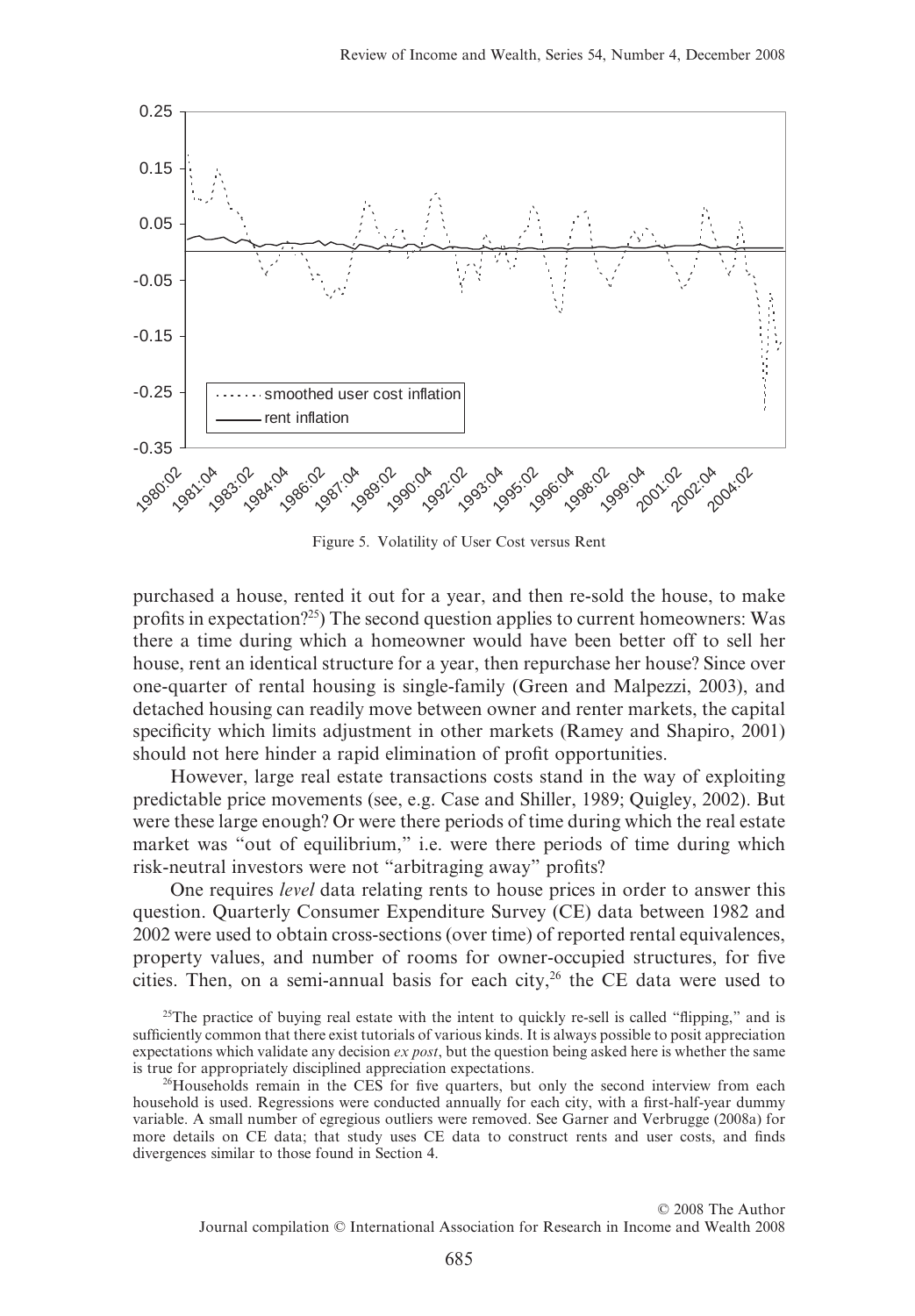estimate the log rent level based upon the property value and number of rooms of the structure. These coefficients were used, after applying the log bias adjustment, to form estimated rent *levels* associated with a structure whose property value, and number of rooms, were approximately at the median. Taking these estimated rents as true market prices, after-transactions-costs and after-tax measures of the returns to the sets of transactions noted above were constructed. The following question was then asked: Were profits ever possible in expectation?

Constructing such measures requires a careful accounting of the various tax wedges facing different agents. As above, appreciation forecasts were constructed, and the federal tax rate facing a family of four at twice the median income was used. It was assumed that homeowners would avoid capital gains taxes (since it is unlikely that the capital gains enjoyed by a "median" homeowner would be large enough to be taxed), but that financial investors would not avoid these taxes. It was assumed that transactions costs of 8 percent of the value for selling—primarily real estate commissions, as well as moving costs—and 2 percent of the value for purchasing—to reflect appraisals and other closing costs. Note that selling costs might be higher for homeowners, if they risk the loss of a social network or a school district which is a good fit.

We first consider the situation facing prospective landlords. An investor who purchases a house at *t* and resells it a year later has end-of-period user costs approximately equaling

(3) 
$$
P_t^h[i_l(1 - \tau_t^{Fed}) + \tau_t^{prop}(1 - \tau_t^{Fed}) + \hat{\gamma} + tc_{buy} + tc_{sell} - (1 - tc_{sell} - \tau_t^{K+}) E \pi_t^h]
$$

where  $tc_{buv}$  refers to the transactions costs faced when purchasing a house,  $tc_{sell}$ for the transactions costs faced when selling the house, and  $\tau_t^{K+}$  refers to the tax rate on capital gains. A financial investor would compare (3), appropriately discounted, to the after-tax discounted rental earnings she would earn on the property. As noted above, the work of Wang *et al.* (2005) implies that the appropriate interest rate to use in the discount factor is the mortgage interest rate. Thus, the user cost (3) is discounted by  $(1 + (1 - \tau_t^{\text{Fed}})i_t)$ , which will slightly *understate* costs. As for post-tax rent revenues, the 12 monthly rent payments are also crudely discounted, so that the present value of rental earnings is approximated with

(4) 
$$
(1 - \tau_t^{Fed}) \frac{1}{2} \left( 1 + \frac{1}{\left( 1 + (1 - \tau_t^{Fed}) i_t^{T-bill} \right)} \right) rent_t.
$$

Here, rental earnings are assumed to be discounted at the one-year T-bill rate. A rational financial investor would purchase a house, rent it out for a year, and resell it if (4) exceeded (3) at time *t*. Note that (4) *overstates* the expected gains from rents, since the possibility of vacancy is ignored.

We next consider the situation facing homeowners. The present value of user costs facing an itemizing homeowner who intends to stay in her house this year is approximately given by

© 2008 The Author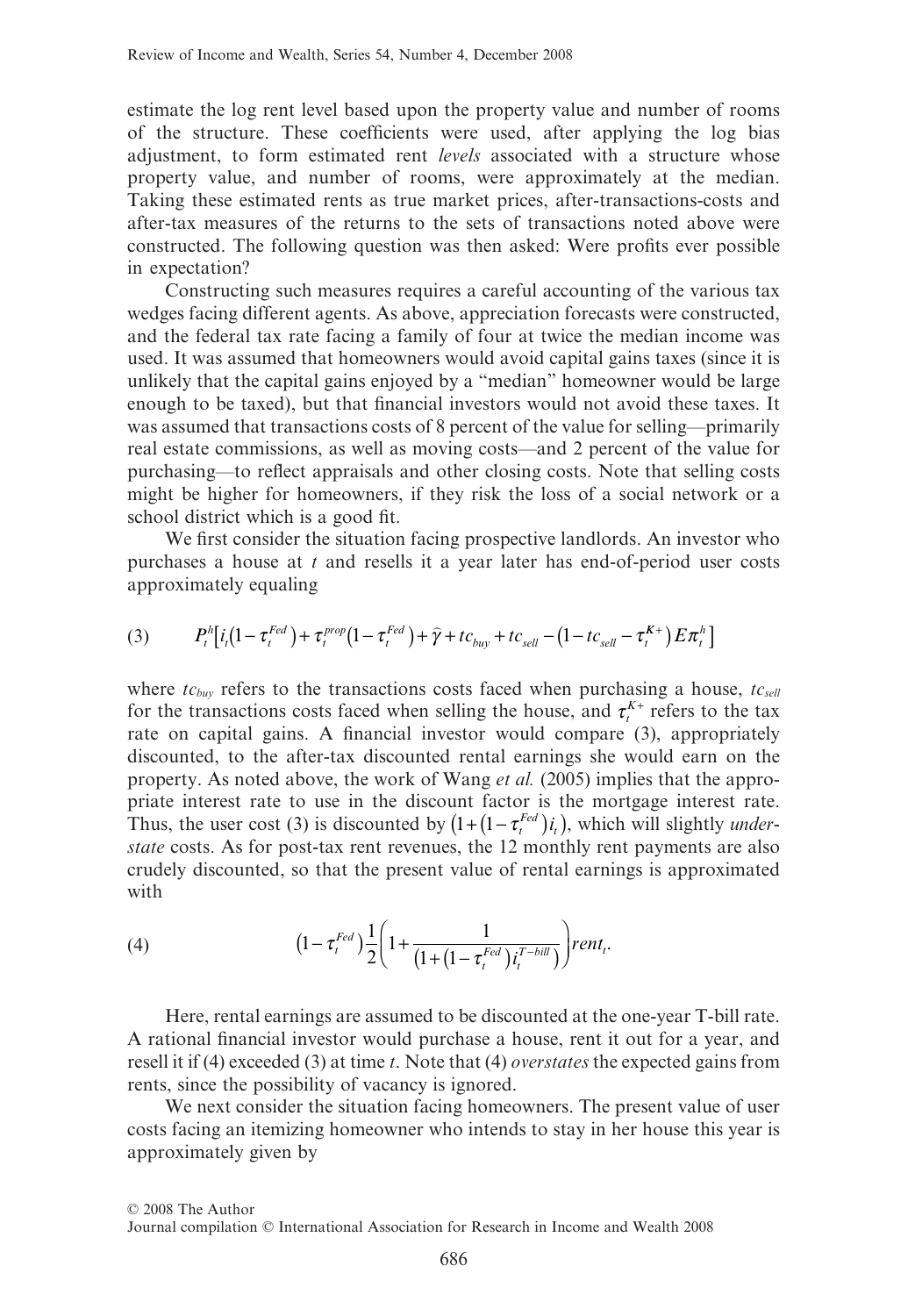(5) 
$$
\left(\frac{1}{\left(1+\left(1-\tau_i^{Fed}\right)i_i^{Tbill}\right)}\right)P_i^h(i_i\left(1-\tau_i^{Fed}\right)+\tau_i^{prop}\left(1-\tau_i^{Fed}\right)+\breve{\gamma}-E\pi_i^h).
$$

This cost-of-staying is compared to the total cost facing an owner who sells her house, rents an identical structure for a year, then repurchases her house. This total cost, discounted, equals

(6) 
$$
\frac{1}{2}\left(1+\frac{1}{\left(1+\left(1-\tau_t^{Fed}\right) i_l^{Tbill}\right)}\right) rent_t + P_t^h \left[tc_{sell} + \frac{tc_{buy}\left(1+Ex_t^h\right)}{\left(1+\left(1-\tau_t^{Fed}\right) i_l^{Tbill}\right)}\right].
$$

The first term in (5) is the present value of rental costs, and the second comprises the present value of the transactions costs the homeowner would face.

The various user costs and discounted after-tax rental earnings are plotted in Figure 6a–e for the five cities investigated. In these figures, "investor user cost" graphs equation (3), "post-tax rent earning" graphs (4), "owner user cost" graphs (5), and "cost to switch to renter for 1 year" graphs (6). Clearly, transactions costs form a huge wedge. Regarding investors, (3) always exceeds (4) by a large margin: for each city and over the entire period, costs were always *well* above benefits. In other words, there is no evidence of unexploited expected profits for prospective landlords. Regarding homeowners, (5) always exceeds (6), with one exception: for Los Angeles, there was a single year, 1994, during which a homeowner should have sold her house, rented for a year, and repurchased her house. For every other time period, and for the entire period for the other four cities, a homeowner was always better off remaining in his house.



Figure 6a. Chicago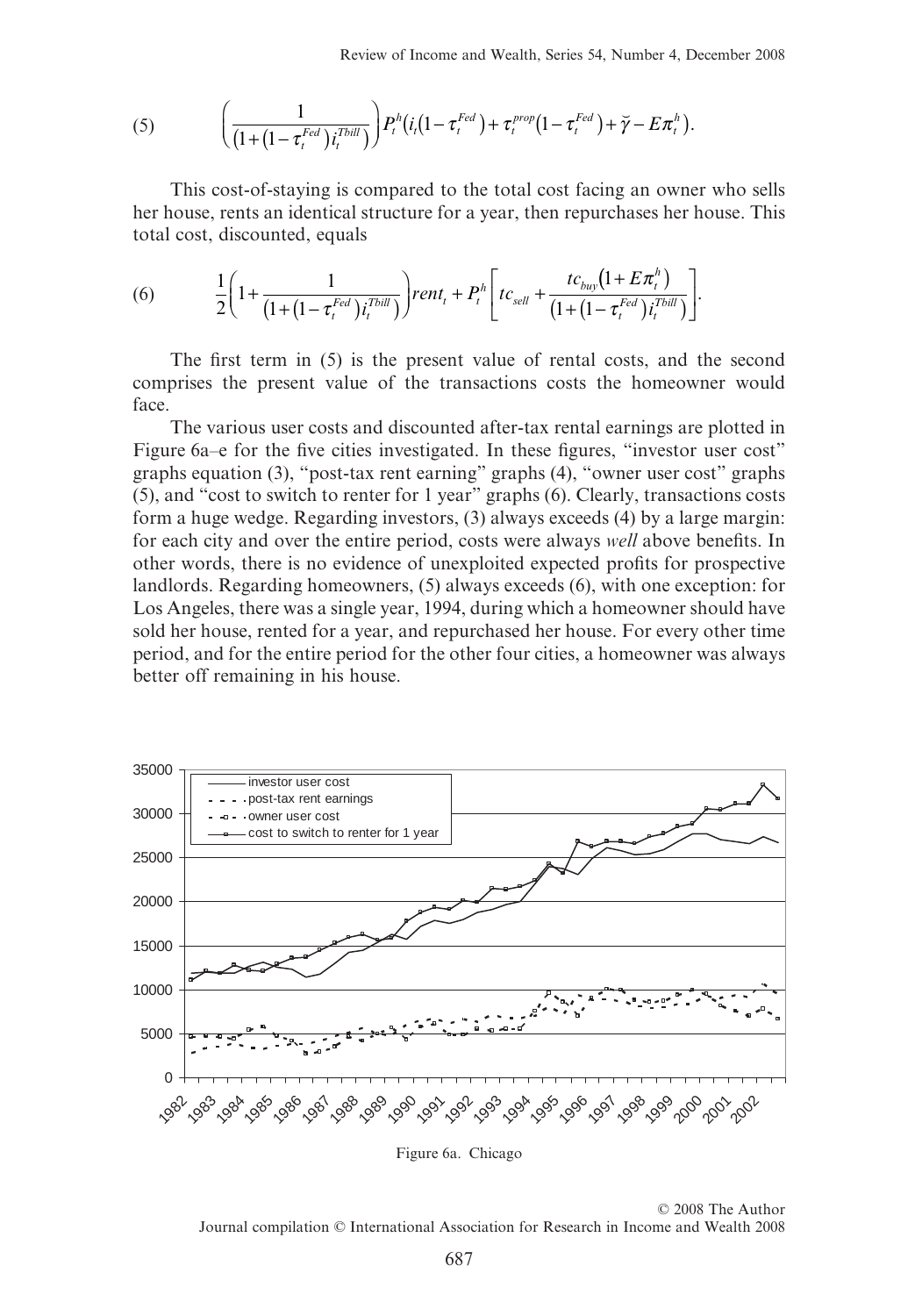

Figure 6b. Houston



Figure 6c. Los Angeles

Thus, there was no evidence of unexploited profits, either for prospective landlords, or (with one exception) for current homeowners. This conclusion is only underscored when one bears in mind that, as noted in Case and Shiller (1989), there is substantial idiosyncratic variation in individual house prices. This makes these prices much less predictable than citywide indexes, and thus makes the hypothetical transaction sequences studied here much more risky. Arbitrage forces are evidently bound to be weak over one-year horizons.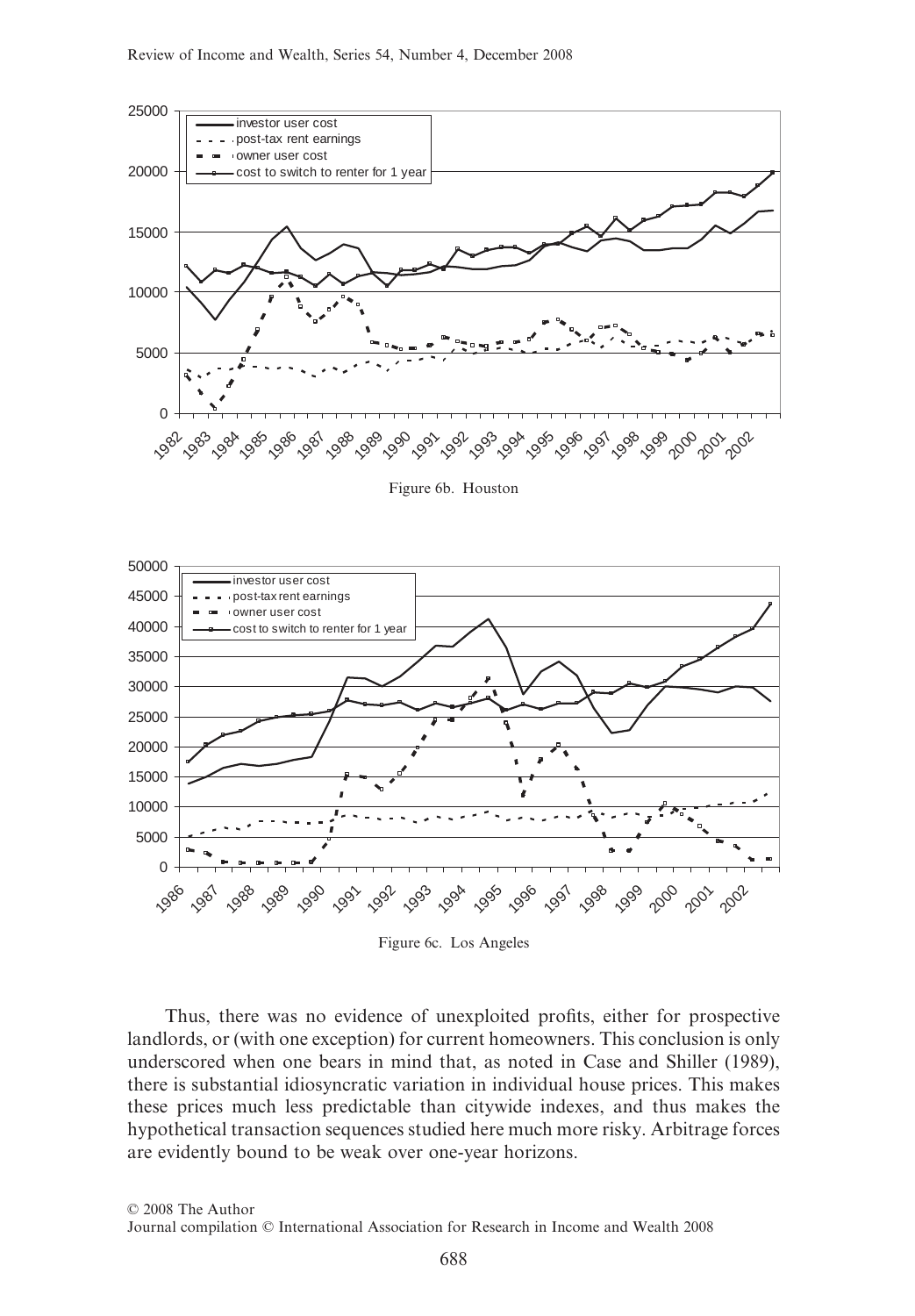

Figure 6d. New York City



Figure 6e. Philadelphia

#### 6. Other Appreciation Measures:AHint at a Resolution

The divergence between user costs and rents does not appear to hinge crucially upon the appreciation measure used, as long as the measure does not depart markedly from actual appreciation. Figure 7 plots user costs computed using three different "forecasting" models: the preferred forecasting method utilized above, perfect foresight (which amounts to computing *ex post* user costs), and fitted values from the following regression specification, estimated over the entire period 1980:1–2004:4: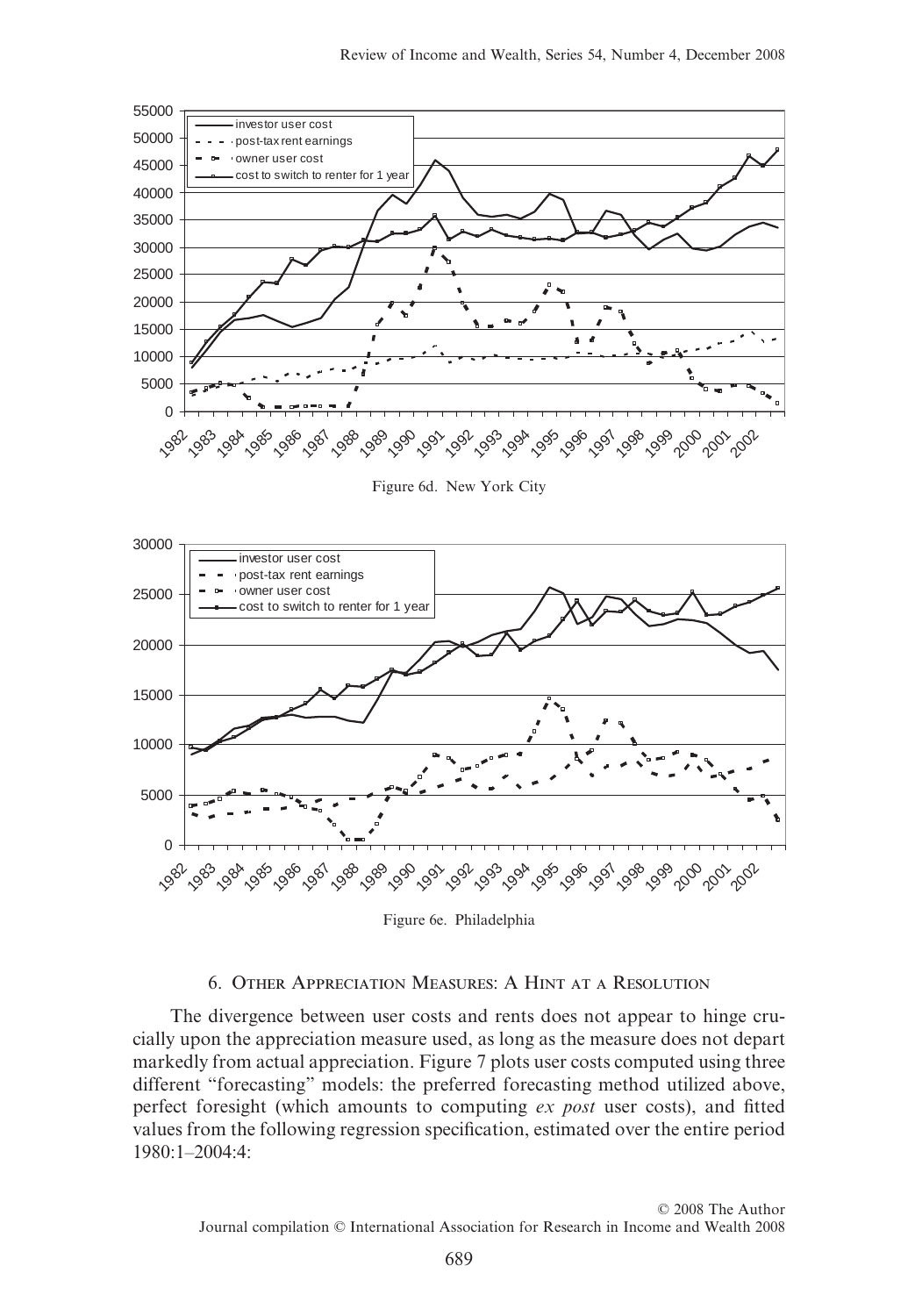



Figure 7. Sensitivity to Forecast Model

(7) 
$$
\pi_t^h = \alpha_1 + \beta_1 \pi_{t-4}^h + \beta_2 i_t + e_{1,t}.
$$

Each series runs from 1980:1 to 2004:2. As can be seen, while using alternative "forecasts" does impact the user cost series appreciably, it does not alter the basic conclusions regarding the divergence of rent and user cost.

However, other appreciation measures might be considered. Indeed, one can *impose* equality—i.e., no divergence—simply by constructing the theoreticallyimplied appreciation, i.e. by setting rents equal to *ex ante* user costs and solving this equation for expected appreciation.<sup>27</sup> The divergence of "implied appreciation" from the forecast used might provide clues about the divergence between rents and the user cost measure being studied.

Furthermore, *longer-horizon* expected appreciation measures have been proposed in user cost approximations (e.g. Diewert, 2008)—and Iceland's shelter price index could be interpreted this way.28 The standard theory applies to a frictionless

<sup>27</sup>Jonathan Heathcote encouraged me to complete my pursuit of this question, and Mark Bils encouraged me to present the results. Subsequently, two anonymous referees prompted a more thorough investigation of various appreciation measures, and their comments greatly enhanced the analysis and discussion in this section.

<sup>28</sup>Iceland's index is a simple user cost, with expected inflation replacing expected house price appreciation (see Guðnason 2004, 2005). This corresponds to an assumption of no real capital gains in housing, which is perhaps not so unreasonable when considering very long horizons (see, e.g. Eichholtz, 1997). Poterba (1992) makes this assumption, and it was used by the OECD in its recent user cost estimates (OECD, 2005).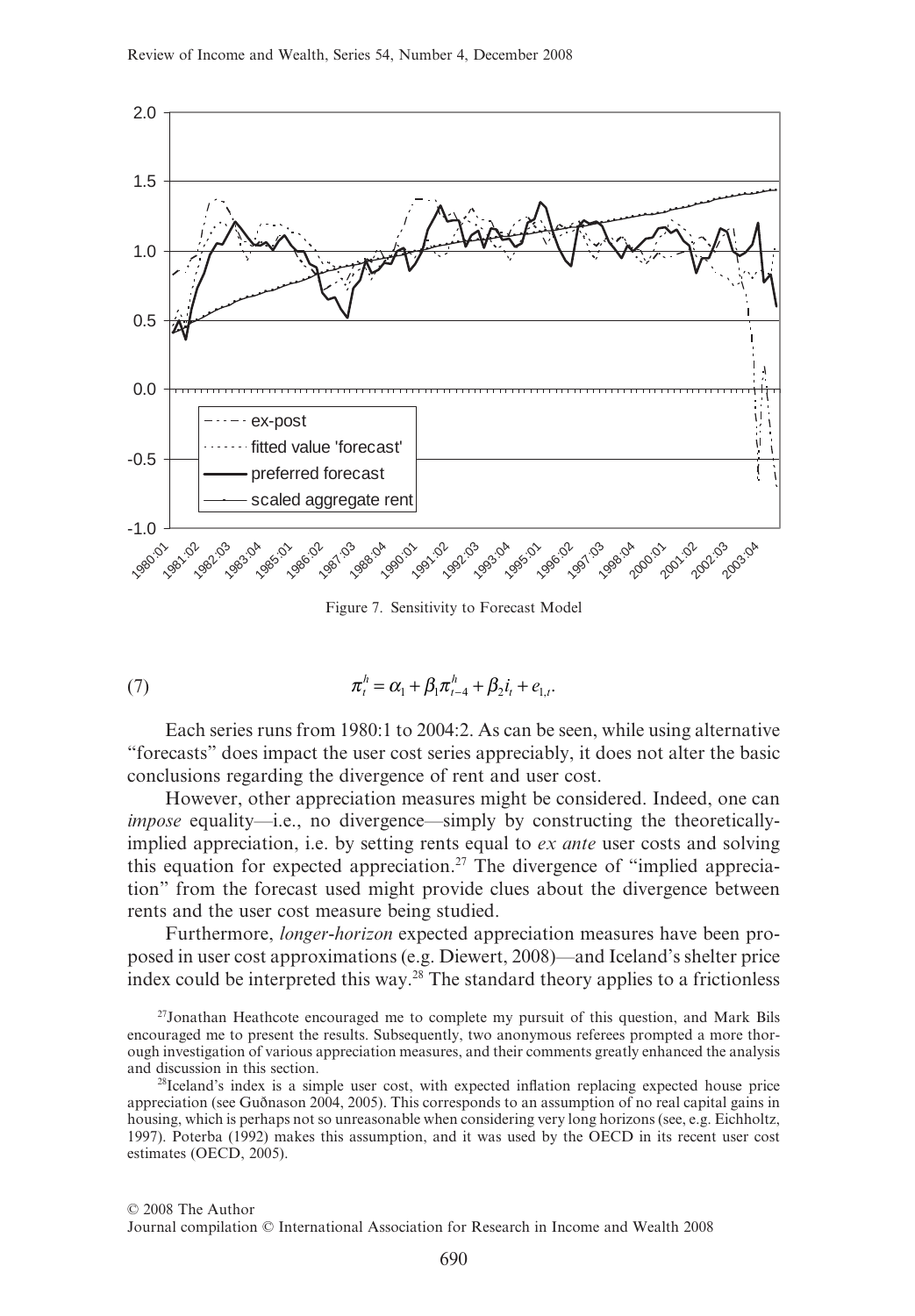economy, in which continuous asset rebalancing occurs. But long-horizon advocates correctly point out that, owing to large transactions costs—and the wedges highlighted in the previous section—the expected tenure for homeowners is much longer than one year; indeed, it is actually closer to a decade. Thus, the forecasting horizon of the typical owner is far longer than one year. The expected tenure for renters, while shorter, is still about four years. This suggests that the margin of indifference between homeownership and renting has an implied horizon longer than the one-year horizon of a rental contract.<sup>29</sup> On this basis, one could argue on behalf of a longer horizon forecast in an otherwise standard user cost expression. A second line of argument in favor of long-horizon forecasts derives from postulated landlord behavior: landlords might use long-run appreciation measures in their own cost calculations, and form rents on that basis.<sup>30</sup> However, this explanation requires a theoretical justification for rent inflation stickiness. One such justification is sketched out in Diewert (2008): landlords, reflecting the preferences of tenants, may attempt to minimize volatility in rent changes.31 A desire to avoid rent inflation volatility leads directly to the use of long-run appreciation rates in landlord user cost calculations.

The argument for placing long-horizon forecasts in standard user cost formulas is not airtight, since transactions costs fundamentally alter the dynamic decision problem facing both households and landlords, leading to complex and idiosyncratic user cost expressions that appear to pose difficult measurement problems; see Martin (2004), Díaz and Luengo-Prado (2008), and Luengo-Prado *et al.* (2008). Still, longer-horizon forecasts must enter such user cost expressions in *some* manner, so it is of interest to see how the rent-user cost comparison fares when they enter in the simplest manner.

Thus, three additional appreciation measures were investigated. Two were two long-horizon forecasts, and the last was a forecast of overall inflation. The first long-horizon forecast was particularly simple: a ten-year moving average of house price appreciation.32 The second was a four-year house price appreciation forecast. Both the four-year forecast and the inflation forecast were constructed using the methods outlined in Section 3.33 These measures are depicted in Figure 8, alongside the preferred annual forecast and the implied appreciation measure.

<sup>29</sup>The question of the appropriate horizon for comparing renting to homeownership is discussed in Sinai and Souleles (2005). I am indebted to my referees for references and for phrasing in this section. <sup>30</sup>This suggestion is due to Tim Erickson (private communication).

<sup>&</sup>lt;sup>31</sup>Rent stickiness is particularly great for continuing tenants; see Genesove (2003) and Gordon and van Goethem (2008). Rent control, which surprisingly impacts aggregate rent inflation, may provide a partial explanation; see Poole and Verbrugge (2007). Diewert and Nakamura (2008) also suggest that the *fear* of rent control imposition acts as a potential explanation of rent inflation stickiness.

 $32$ As CMHPI data are only available from 1975 onwards, the MA(10) series before 1985 was imputed using the growth rate of the National Association of Realtors median house price series.<br><sup>33</sup>The four-year forecast consists of a five-year moving average prior to 1987:2; subsequently, this

MA(5) model receives a weight of 0.5, and the remaining weight is equally split between a realappreciation forecast (which was converted to a nominal basis by adding a two-year moving average of lagged inflation), and a direct forecast of nominal four-year appreciation based upon four-yearappreciation and inflation, each lagged four years. The inflation forecast is computed exactly analogously to the annual appreciation forecasts.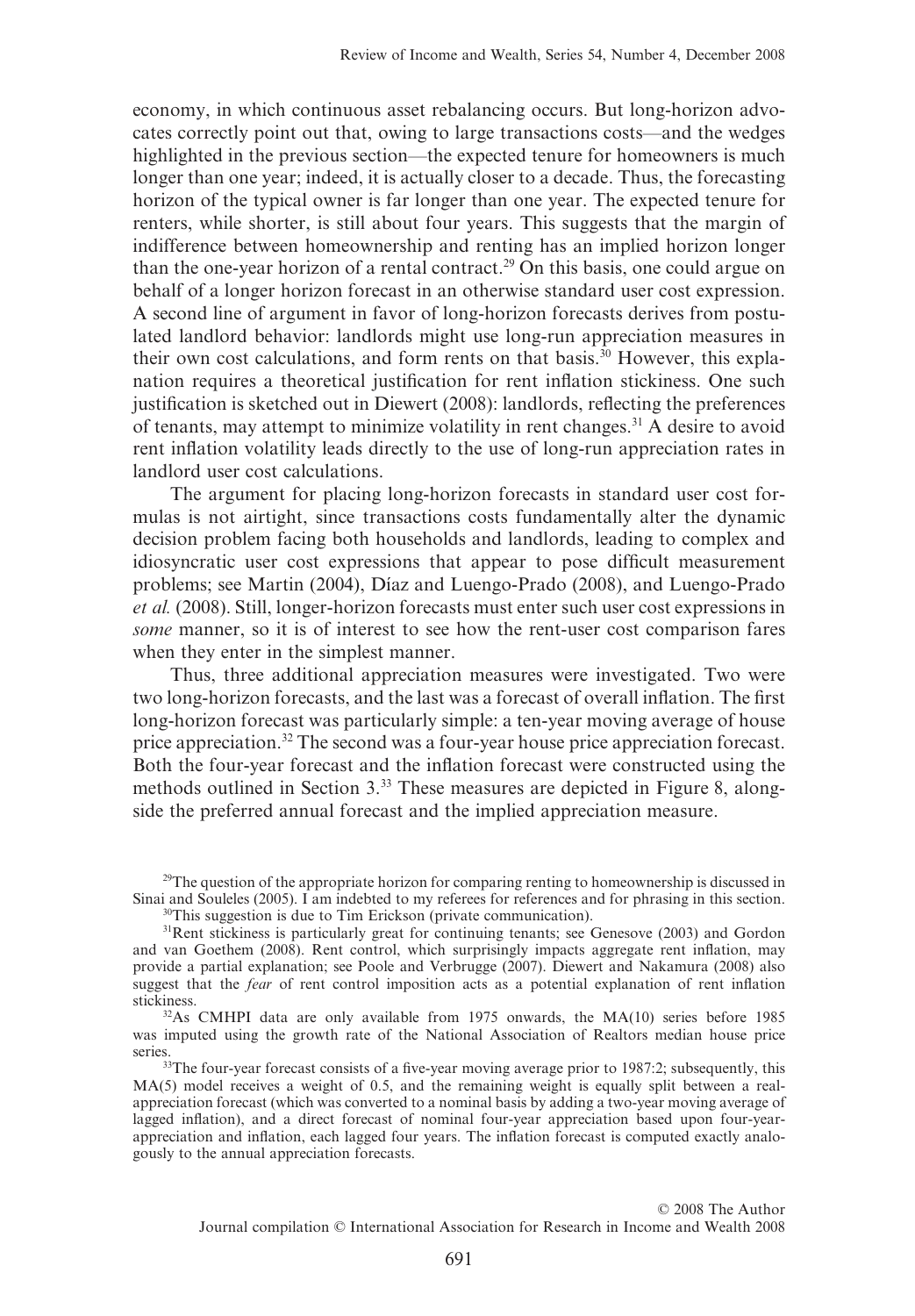

Figure 8. Alternative Appreciation Measures Compared

There are several notable features. First, the inflation forecast is broadly similar to the implied appreciation measure both initially and after 1987. Second, the four-year forecast and the ten-year moving average are both fairly smooth. Third, the four-year forecast—reflecting predictable real appreciation in housing—lies persistently above the inflation forecast (with brief exceptions) after 1987, with a marked divergence opening up after 2000. This corresponds to the period of time during which the price/rent ratio in the U.S. (and in many other countries) was rising; see Girouard *et al.* (2006) and Davis *et al.* (2008).<sup>34</sup> Fourth, the ten-year moving average behaves as one would expect, and sluggishly reflects the predictable appreciation. Fifth, all four alternative appreciation measures implied appreciation, the two long-run forecasts, and expected inflation—are terrible annual forecasts, diverging from the preferred forecast significantly and persistently.

These alternative appreciation measures are theoretically questionable proxies for the  $E\pi^h$  term in a simple annual user cost. But if the goal is to approximate low-frequency movements in rents, each—to a varying degree represents an improvement.<sup>35</sup> Figure 9 plots the implied user cost series using these measures. All series are scaled as in Figure 3, and user costs are smoothed as in Section 2.2.

These alternative user costs measures are far less volatile and evolve much more closely to rent than do the standard measures in Figure 3; the sum of squared

© 2008 The Author

<sup>&</sup>lt;sup>34</sup>Heston and Nakamura (2008) emphasize the decline in the rent/price ratio as price rises. Changes in the rent/price ratio, either cross-sectionally or over time, likely translate into changes in the rent/user cost ratio.

<sup>&</sup>lt;sup>35</sup>Johannessen (2004) attempted something similar using data from Norway, and found much larger divergence.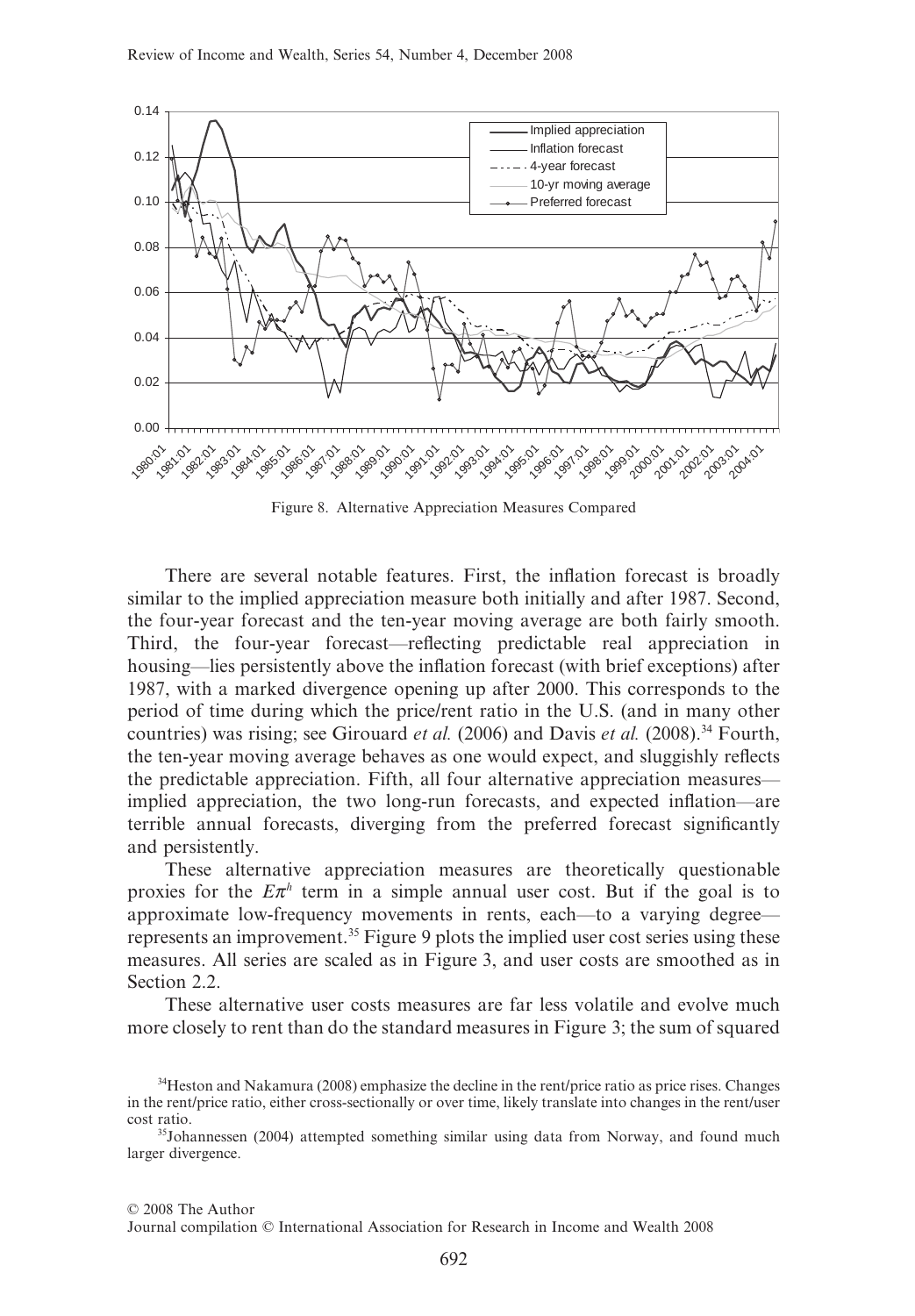

Figure 9. User Costs with Alternative Appreciation Measures

deviations from rent are approximately 1.2 for the inflation user cost, 1.3 for the MA(10) user cost, 2.6 for the four-year user cost, versus 10.8 for the annual user cost.

Still, there are significant and persistent divergences, which derive from deviations between the respective appreciation measures and implied appreciation. The user cost series remain disappointingly volatile: for example, the implied volatility of housing services inflation in the inflation user cost series, after smoothing as in Section 2.2, is still roughly five times larger than that implied by the aggregate rent series.36 This can be quantitatively important. To illustrate this, note that the four-year user cost and the MA(10) user cost imply that inflation in homeowner costs was about -17 percent between 2000:4 and 2003:4, reflecting predictable real appreciation. In contrast, CPI rent inflation was +11 percent. In the U.S., the overall CPI weight for owner-occupied housing is roughly 0.24; but even given Canada's or Sweden's weight of 0.16, moving from the rent measure to either of these alternative measure would have resulted in moving from an overall CPI inflation contribution of +0.6 percent to a contribution of -0.9 percent, *three years in a row*. In each smoothed user cost series, increases or declines of 5 percent in a *single quarter* occur in almost 10 percent of the periods; changes of this magnitude would probably swamp all other influences in the overall CPI.

<sup>&</sup>lt;sup>36</sup>This is also true if one constructs an alternative inflation user cost by replacing the forecast of inflation with a two-year moving average of inflation, then smoothes this as in Section 2.2. Eiglsperger (2006) also calls attention to high volatility in the OECD (2005) estimates. Smooth appreciation forecasts evidently do not necessarily imply smooth user costs. Iceland practices interest-rate smoothing; see Guðnason and Jónsdóttir (2008).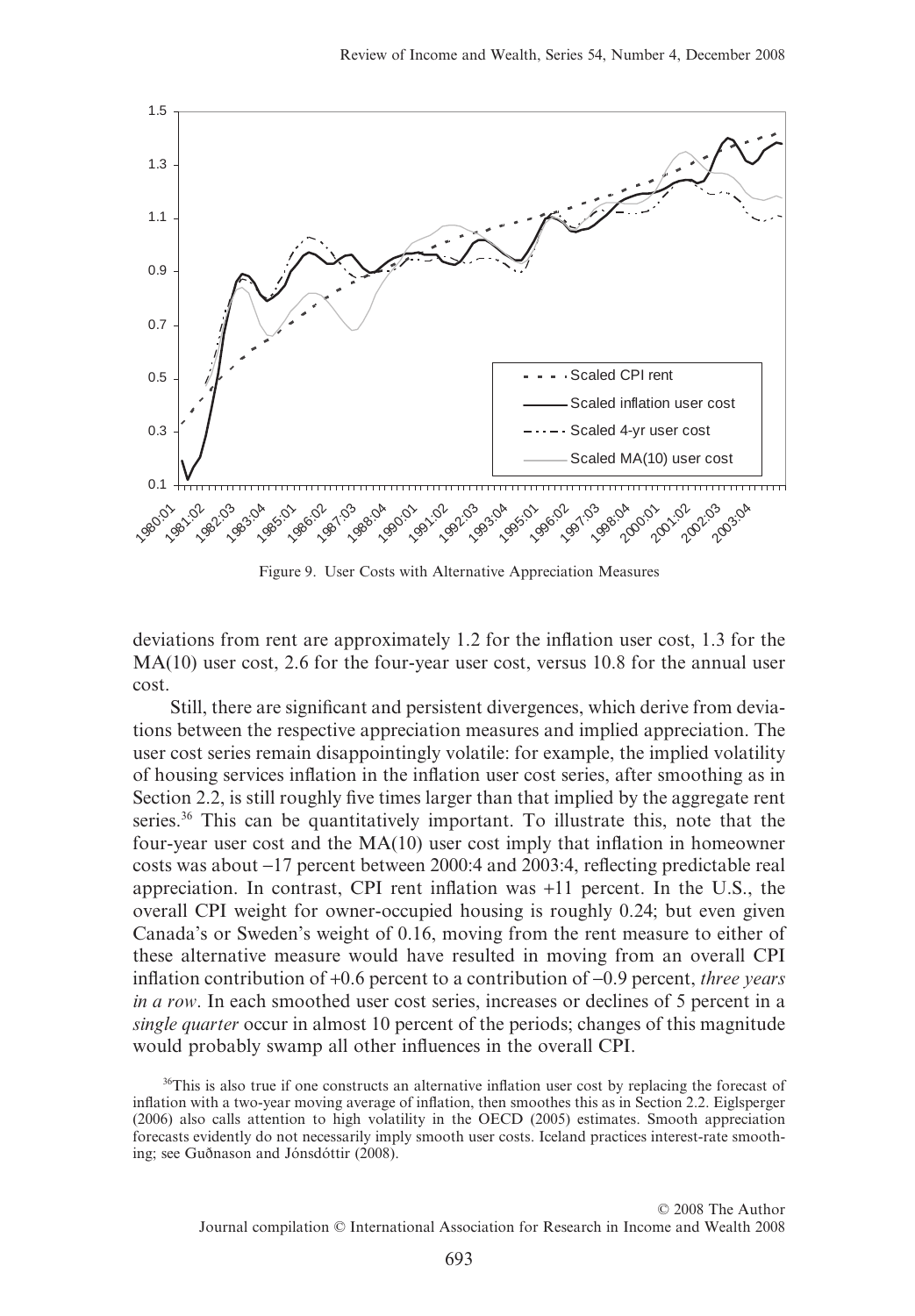Thus, while long-horizon forecasts do lead to better-behaved user cost measures, there remain both practical and theoretical reasons to prefer a rent-based approach to homeowner cost measurement, when this is feasible. When it is not, this research suggests that a very long horizon appreciation forecast (such as a long moving average), or an inflation forecast, should be used in the user cost formula. But this work also suggests that the resulting index may still be too volatile. The conclusion offers some practical suggestions for statistical agencies.

## 7. Conclusions

What is the per-period cost of owning a durable good? For long-lived durable goods, there are two commonly-proposed measures: rents, and user costs. In the simple frictionless theory, these measures are equivalent. Yet it is demonstrated here that, in the U.S. housing data, these measures diverge markedly, over extended periods of time.

However, despite this divergence, the large costs associated with real estate transactions would have prevented risk-neutral agents from making profits in expectation. Arbitrage is evidently rather slow.

This is an interesting and important puzzle, and further research is needed to understand what drives rents, and why they diverge from user costs. Verbrugge (2007b) finds that the response of rents to changes in user costs is economically small. One could point to several possible reasons. Landlords might set rents based upon long-run user cost measures, as discussed in Section 6—although rents are still smoother than smoothed long-run user costs. There are pricing frictions in rental markets, perhaps resulting from asymmetric information between landlords and tenants and/or implicit insurance to tenants; but the theory has yet to be fully developed. Construction is inherently slow, and hinges upon the availability of suitable land, permits, and so on. It is costly to convert structures between owned and rental properties. Information frictions related to search and to distinguishing permanent from transitory movements could also slow down adjustment. Smith and Smith (2006) emphasize the weakness of the mechanisms which would correct inefficiency in the housing market. One might conjecture that the non-specificity of detached housing would allow these structures to be moved rather readily between the owner and renter markets, to take advantage of transitory profit opportunities. But as noted in Section 5, the sizable real estate transactions costs have a first-order impact on adjustment.

Many potential explanations of divergence can be ruled out. One might argue that some of the divergence is attributable to errors in construction of various indexes. Along these lines, it would be of interest to compare the results here with those obtained using hedonic regression models of both rents and house prices. Work in progress (with Joshua Gallin) is investigating a hedonic rent index constructed from CPI microdata. But other work which finds similar results based upon entirely different data sources—particularly Garner and Verbrugge (2008a)—suggests that index construction errors cannot account for this divergence. It is possible that inappropriate aggregation, even at the level of a city, might mask a much tighter relationship at the micro level. Poole and Verbrugge (2007) find that rent inflation can vary dramatically within a single city, and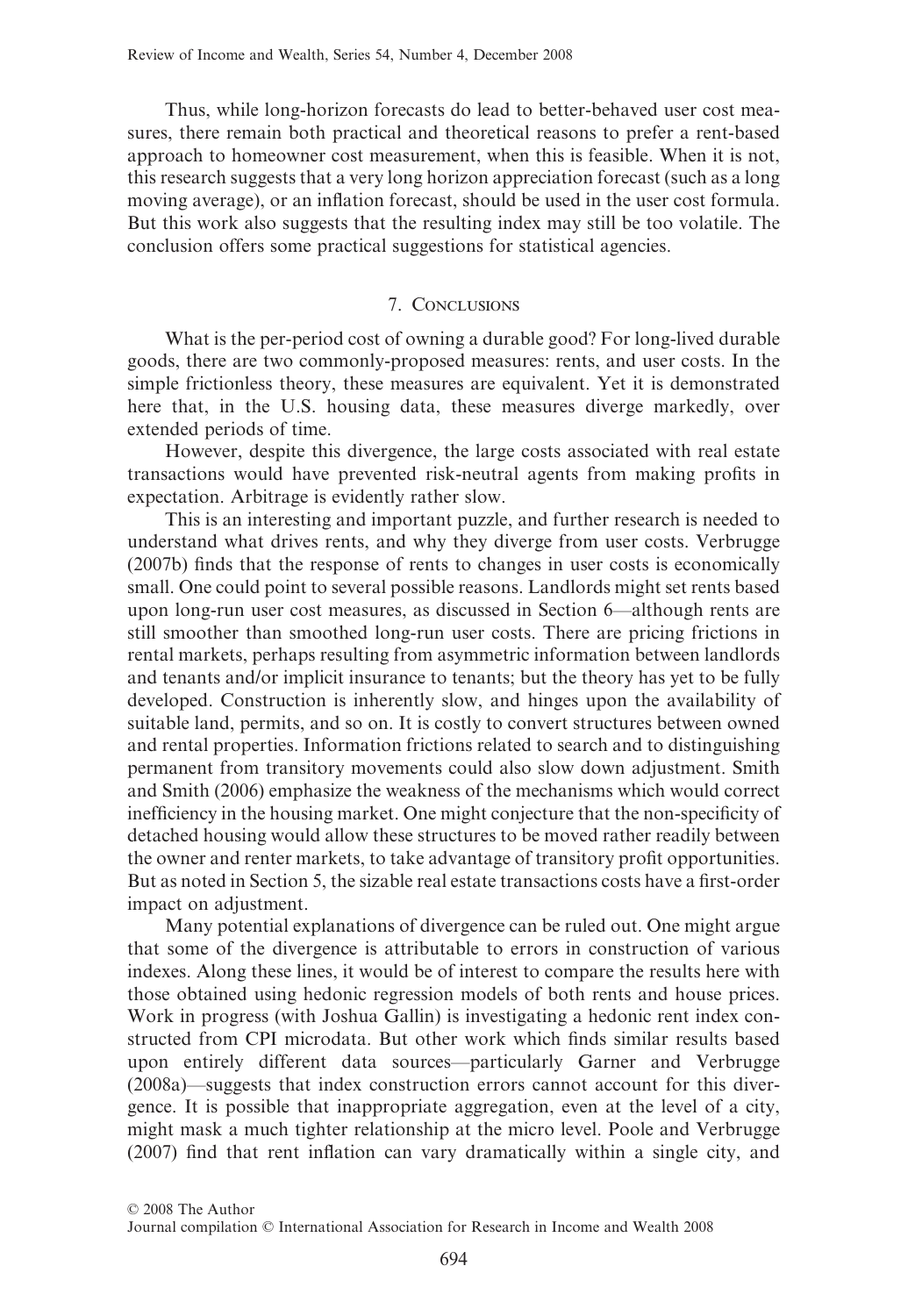Hwang and Quigley (2006) emphasize the micro-spatial dimension in home prices.<sup>37</sup> Garner and Verbrugge (2008b) explore this possibility using CE microdata, which include both prices and rents for each structure; their results suggest that aggregation is not the culprit—though any such study will have to use aggregated expected appreciation measures of one form or another.

A different measurement detail is not quite so easy to dismiss. The above analysis hinges upon an assumption that expectations are formed via a forecasting approach. While there is abundant evidence in favor of this hypothesis, and while home price appreciation is extremely persistent, one might nonetheless argue that rational agents admit the possibility of rational bubbles, and hence—during periods in which bubbles are suspected—would reduce their appreciation forecast via attaching positive probability to a bubble burst. This point was made more generally by Matthew Shapiro,38 who noted that determining the *correct* measure of expected appreciation would be challenging. The correct measure derives not from a statistical forecasting exercise, but rather from applying the correct model to the data. In other words, "fundamentalist" forecasts are required, i.e. forecasts of home price appreciation should hinge upon the true underlying structural factors  $\dots$  as difficult as these may be to determine.<sup>39</sup> This fundamentalist model will likely distinguish between land price and structure price dynamics. But until the profession agrees upon the correct model of house price dynamics—which does not appear likely in the near future—forecasting approaches are probably the best one can do.

What about a more sophisticated user cost measure? This paper demonstrates that if the standard frictionless model applies, and a forecasting approach to expectations is approximately correct, then either rents or house price dynamics make no sense. However, there are important frictions in real estate markets, and these alter user costs. Would the user-cost measures derived from more realistic (current-generation) models featuring adjustment costs have similar dynamics? Presumably such user costs will differ from the frictionless user costs outlined in Section 3 in that, in place of the expected appreciation term, there will be a term reflecting the *average probability of adjustment and realization of the after-costs capital gain*. However, many of the same forces—home prices, interest rates, and expected home price appreciation—will continue to be important determinants of user cost dynamics. Home price appreciation is extremely persistent, and mortgage interest rates are not that tightly related to this appreciation. A substantial reduction in volatility of user costs would appear to require substantial negative correlation between the probability of moving and the gap between interest rates and expected appreciation. This does not seem plausible. For example, consider a period of sluggish interest rates and a sudden increase in home price appreciation, such as occurred during 2003. Standard user cost measures fall dramatically during such episodes; only an equally large *decrease* in the probability of moving

<sup>&</sup>lt;sup>37</sup>In this regard, an interesting extension of this paper would be to apply these methods to the Korean data set exploited in Hwang *et al.* (2005).

<sup>38</sup>Private communication, December 2005.

<sup>&</sup>lt;sup>39</sup>Martin (2006) provides a structural model of house price dynamics, with some surprising implications. Glaeser and Gyourko (2007) also provide a dynamic rational expectations model of house price dynamics.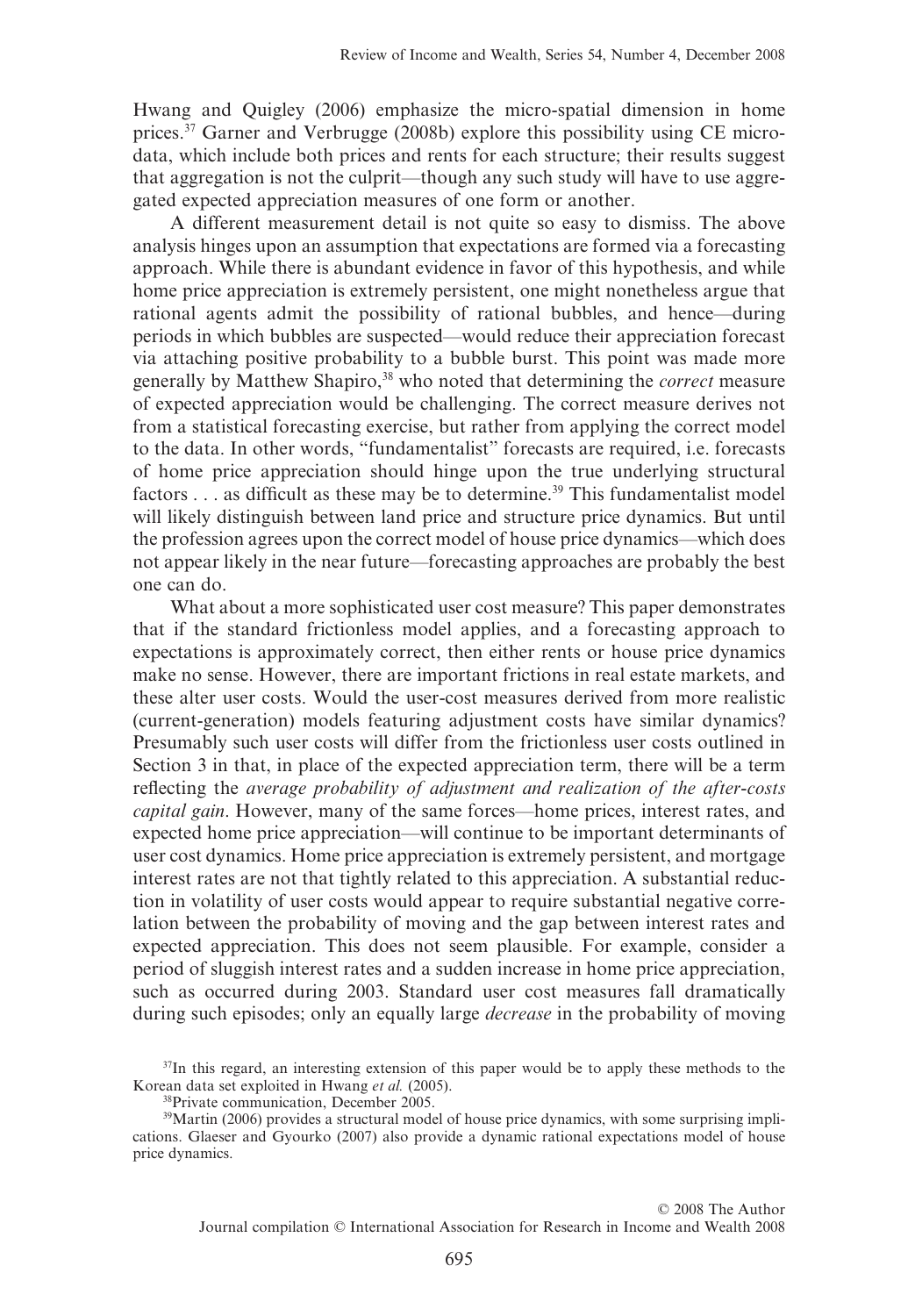would keep a more realistic user cost measure from falling dramatically. On the other hand, user costs are idiosyncratic, so compositional effects brought about by a shifting margin might move in the opposite direction. This underscores the need for continued research on user costs.

Finally, the findings of this study suggest that statistical agencies responsible for compiling price statistics should use rental equivalence as their measure of homeowner user costs, when this is feasible. Residential real estate is typically a composite good: the structure, a depreciating capital good which delivers a flow of consumption services over a long period of time; and land, an appreciating asset. But financial assets are considered out-of-scope for most price indexes—consumer price indexes seek to track inflation in *current* consumption costs—which suggests that the financial aspects of homeownership are also out-of-scope. A focus on pricing the flow of services, but separating out the financial aspects, leads rather immediately to the idea of estimating the value of those services using the prices of market analogues. Reinforcing this conclusion is the perplexing nature of asset price dynamics. To the extent that these dynamics are poorly understood by current theory, it is difficult to convincingly defend the use of one appreciation imputation over against another. Furthermore, standard measures of *ex ante* user costs are highly volatile, even if they are smoothed to mimic the implicit smoothing in the CPI rent series; this volatility alone probably renders them unsuitable in a price index. Longer horizon forecasts ameliorate this problem, but do not completely resolve it.

Of course, in some countries the rental equivalence method may not be practicable. To price the service flow from an owned dwelling, then, a user cost approach is necessary. In that case, this research suggests using a very long horizon appreciation forecast (such as a long moving average), or an inflation forecast, in the user cost formula. The resulting estimates are still likely to be excessively volatile, so a statistical agency might have to resort to further alterations of some sort. Two possibilities are using longer moving averages of marginal user costs (perhaps justified by appealing to the high level of price and rent stickiness experienced in Europe),<sup>40</sup> or smoothing interest rates, as is the practice of Iceland (see Guðnason and Jónsdóttir, 2008).

#### **APPENDIX**

The Appendix is available on the BLS website: see ht[tps://www.bls.gov/ore/](http://www.bls.gov/ore) orecatlg.htm.

#### **REFERENCES**

Ashley, Richard and Randal Verbrugge, "Frequency Dependence in Regression Model Coefficients: An Alternative Approach for Modeling Nonlinear Dynamic Relationships in Time Series," *Econometric Reviews*, forthcoming.

Blackley, Dixie M. and James R. Follain, "In Search of Empirical Evidence that Links Rent and User Cost," *Regional Science and Urban Economics*, 26, 409–31, 1996.

40Hoffmann and Kurz-Kim (2006, p. 5) report: "In Germany, as in other euro area countries, prices change infrequently . . . In our sample, prices last on average more than two years . . . The longest price durations are found for housing rents, which, on average, are for more than four years."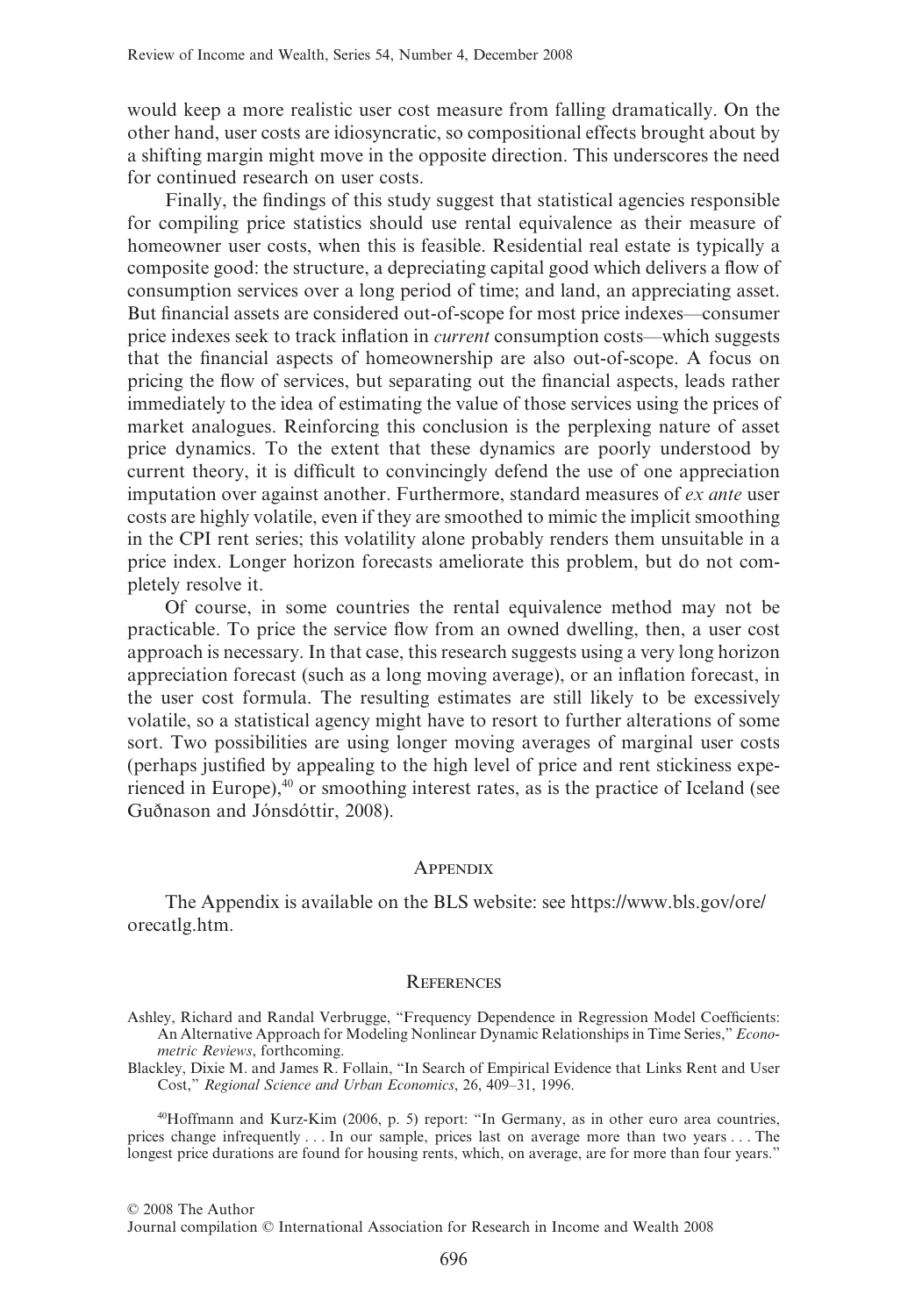Brookings Institution, "CPI Housing: Summary," Summary of Workshop*: Two Topics in Services: CPI Housing and Computer Software*, May 23, 2003, Brookings Institution, 2003.

Bureau of Labor Statistics, "CPI Issues," Bureau of Labor Statistics Report #593, February 1980.

- Campbell, Sean D., Morris A. Davis, Joshua Gallin, and Robert F. Martin, "What Moves Housing Markets: A Trend and Variance Decomposition of the Rent-Price Ratio," Federal Reserve Board, 2006.
- Case, Karl and Robert Shiller, "The Efficiency of the Market for Single-Family Homes," *American Economic Review*, 79, 125–37, 1989.
- Case, Karl, John M. Quigley, and Robert Shiller, "Home-buyers, Housing and the Macroeconomy," in Anthony Richards and Tim Robinson (eds), *Asset Prices and Monetary Policy*, Reserve Bank of Australia, 149–88, 2003.
- Clemen, R. T., "Combining Forecasts: A Review and Annotated Bibliography," *International Journal of Forecasting*, 5, 559–83, 1989.
- Cournède, Boris, "House Prices and Inflation in the Euro Area," OECD Economics Dept Working Papers #450, 2005.
- Crone, Theodore, Leonard Nakamura, and Richard Voith, "Rents Have Been Rising, Not Falling, in the Postwar Period," Federal Reserve Bank of Philadelphia, 2006.
- Davis, Morris A. and Jonathan Heathcote, "The Price and Quantity of Residential Land in the United States," *Journal of Monetary Economics*, 54, 2595–620, 2007.
- Davis, Morris A., Andreas Lehnert, and Robert F. Martin, "The Rent-Price Ratio for the Aggregate Stock of Owner-Occupied Housing," *Review of Income and Wealth*, 54, 279–84, 2008.
- Díaz, Antonia and María J. Luengo-Prado, "On the User Cost and Home Ownership," *Review of Economic Dynamics*, 11, 584–613, 2008.
- Diewert, W. Erwin, "Intertemporal Consumer Theory and the Demand for Durables," *Econometrica*, 42, 497–516, 1974.
	- "The Treatment of Owner Occupied Housing and Other Durables in a Consumer Price Index," in W. E. Diewert, J. Greenlees and C. Hulten (eds), *Price Index Concepts and Measurement*, NBER Studies in Income and Wealth, University of Chicago Press, 2008.
- Diewert, W. Erwin and Alice O. Nakamura, "Accounting for Housing in a CPI," in W. Erwin Diewert, Bert M. Balk, Dennis Fixler, Kevin J. Fox, and Alice O. Nakamura (eds), *Price and Productivity Measurement, Volume 1: Housing*, 2008.
- DiPasquale, Denise and William C. Wheaton, "The Costs of Capital, Tax Reform, and the Future of the Rental Housing Market," *Journal of Urban Economics*, 31, 337–59, 1992.
- Dougherty, Ann and Robert Van Order, "Inflation, Housing Costs, and the CPI," *American Economic Review*, 72, 154–64, 1982.
- Eichholtz, Piet M. A., "A Long Run House Price Index: The Herengracht Index, 1628–1973," *Real Estate Economics*, 25, 175–92, 1997.
- Eiglsperger, Martin, "The Treatment of Owner-Occupied Housing in the Harmonized Index of Consumer Prices," *IFC Bulletin*, 24, 68–79, 2006.
- Follain, James R., Donald R. Leavens, and Orawin T. Velz, "Identifying the Effects of Tax Reform on Multifamily Rental Housing," *Journal of Urban Economics*, 34, 275–98, 1993.
- Fratantoni, Michael and Scott Schuh, "Monetary Policy, Housing Investment, and Heterogeneous Regional Markets," *Journal of Money, Credit and Banking*, 35, 557–90, 2003.
- Gallin, Joshua, "The Long-Run Relationship Between House Prices and Rents," *Real Estate Economics*, 34, 417–38, 2006.
- Garner, Thesia and Randal Verbrugge, "The Puzzling Divergence of Rents and User Costs, 1980–2004: Summary and Extensions," in W. Erwin Diewert, Bert M. Balk, Dennis Fixler, Kevin J. Fox, and Alice O. Nakamura (eds), *Price and Productivity Measurement*, Trafford Press, 2008a.

———, "Reconciling User Costs and Rental Equivalence: Evidence from the U.S. Consumer Expenditure Survey," Bureau of Labor Statistics, 2008b.

Genesove, David, "The Nominal Rigidity of Apartment Rents," *The Review of Economics and Statistics*, 85, 844–53, 2003.

Gillingham, Robert, "Estimating the User Cost of Owner-occupied Housing," *Monthly Labor Review*, 103, 31–5, 1980.

———, "Measuring the Cost of Shelter for Homeowners: Theoretical and Empirical Considerations," *The Review of Economics and Statistics*, 65, 254–65, 1983.

- Girouard, Nathalie, Mike Kennedy, Paul van den Noord, and Christophe André, "Recent House Price Developments: The Role of Fundamentals," OECD Economics Dept Working Papers #475, 2006.
- Glaeser, Edward L. and Joseph Gyourko, "Housing Dynamics," Harvard Institute of Economic Research Discussion Paper #2137, 2007.
- Glaeser, Edward L. and Jesse Shapiro, "The Benefits of the Home Mortgage Interest Deduction," *Tax Policy and the Economy*, 17, 37–82, 2003.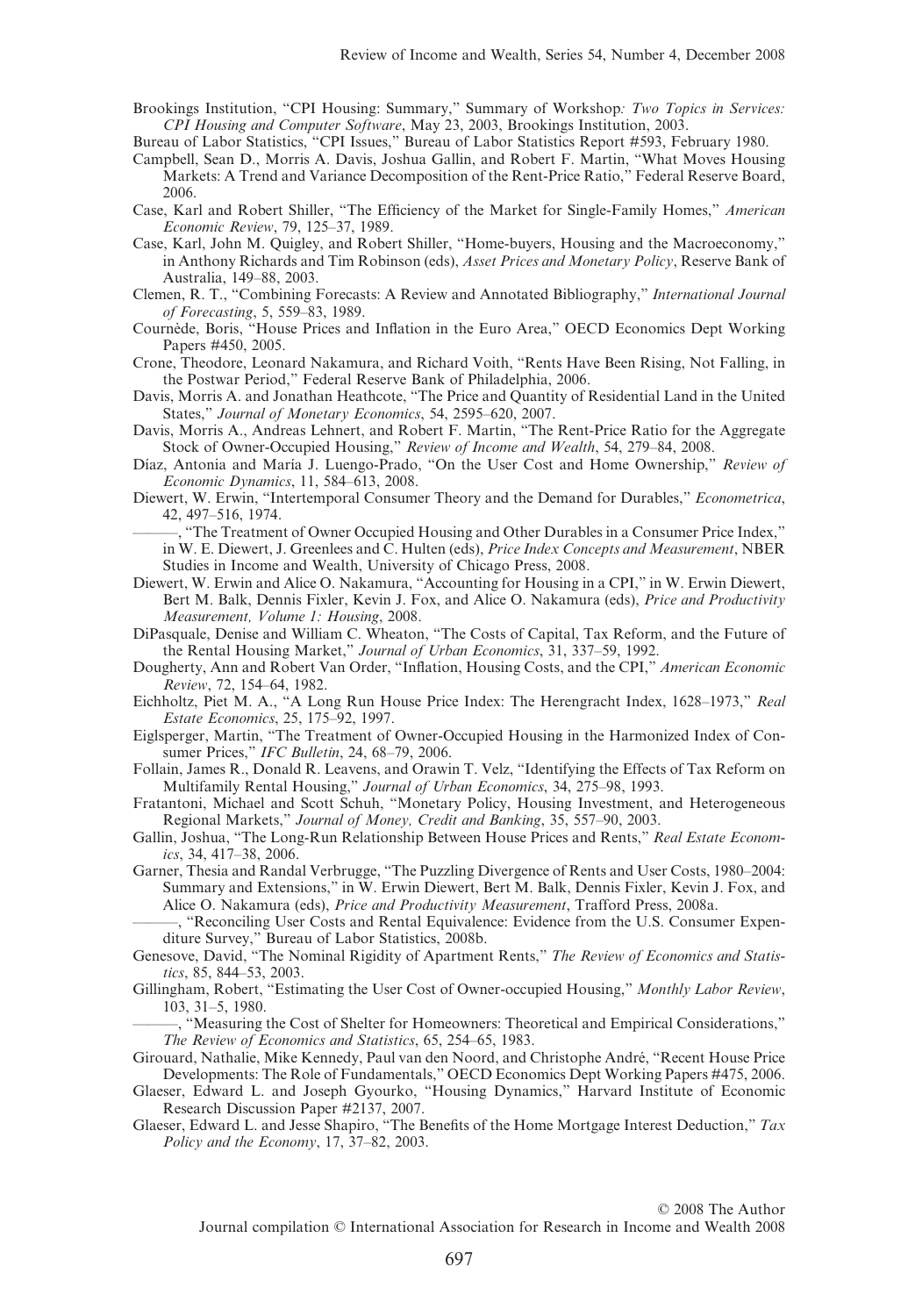- Gordon, Robert J. and Todd van Goethem, "A Century of Downward Bias in the Most Important Component of the CPI: The Case of Rental Shelter, 1914–2003," in E. R. Berndt and C. R. Hulten (eds), *Hard-to-Measure Goods and Services: Essays in Memory of Zvi Griliches*, Studies in Income and Wealth No. 67, University of Chicago Press, 2008.
- Green, Richard and Stephen Malpezzi, *A Primer on U.S. Housing Markets and Housing Policy*, The Urban Institute Press, Washington DC, 2003.
- Guðnason, Rósmunder, "Simple User Cost and Rentals," Statistics Iceland, 2004.

———, "Market Prices and User Cost," Statistics Iceland, 2005.

- Guðnason, Rósmunder and Guðrún R. Jónsdóttir, "House Price Indexes, Approaches and Methods," Statistics Iceland, 2008.
- Hall, Robert E. and Dale W. Jorgenson, "Tax Policy and Investment Behavior," *American Economic Review*, 57, 391–414, 1967.
- Heston, Alan, "Spatial Comparisons of Costs of Housing Services," Presented at the SSHRC International Conference on Index Number Theory and the Measurement of Prices and Productivity [\(http://www.ipeer.ca/papers/Heston,](http://www.ipeer.ca/papers/Heston)Alan,June22,2004Vancouver1.pdf), 2004.
- Heston, Alan and Alice O. Nakamura, "Reported Prices and Rents of Housing: Reflections of Costs, Amenities, or Both?" in W. Erwin Diewert, Bert M. Balk, Dennis Fixler, Kevin J. Fox, and Alice O. Nakamura (eds), *Price and Productivity Measurement*, *Volume 1: Housing*, 2008.
- Himmelberg, Charles, Christopher Mayer, and Todd Sinai, "Assessing High House Prices: Bubbles, Fundamentals, and Misperceptions," *Journal of Economic Perspectives*, 19(4), 67–92, 2005.
- Hoffmann, Johannes and Jeong-Ryeol Kurz-Kim, "Consumer Price Adjustment Under the Microscope: Germany in a Period of Low Inflation," European Central Bank Working Paper Series No. 652, 2006.
- Hwang, Min and John M. Quigley, "Price Discovery in Time and Space: The Course of Condominium Prices in Singapore," University of California, Berkeley, 2006.
- Hwang, Min, John M. Quigley, and Jae Young Son, "The Dividend Pricing Model: New Evidence from the Korean Housing Market," University of California, Berkeley, 2005.

Johannessen, Randi, "Owner-Occupied Housing in Norway: Why the Rental Equivalence Method is Preferred," Statistics Norway, 2004.

Jorgenson, Dale W., "Capital Theory and Investment Behavior," *American Economic Review*, 53, 247–59, 1963.

———, "The Theory of Investment Behavior," in R. Ferber (ed.), *Determinants of Investment Behavior*, National Bureau of Economic Research, 129–57, 1967.

Katz, Arnold J., "Valuing the Services of Consumer Durables," *Review of Income and Wealth*, 29, 405–27, 1983.

———, "Estimating Dwelling Services in the Candidate Countries: Theoretical and Practical Considerations in Developing Methodologies Based on the User Cost of Capital Measure," Bureau of Economic Analysis #BE-54, 2004.

- Krainer, John, "House Price Bubbles," Federal Reserve Bank of San Francisco Economic Letter 2003-06, 2003.
- Landefeld, J. Steven and Stephanie H. McCulla, "Accounting for Nonmarket Household Production within a National Accounts Framework," *Review of Income and Wealth*, 46, 289–307, 2000.

Luengo-Prado, María J., Paul Sullivan, Randal Verbrugge, and Kamila Vetechova, "The Dynamics of User Costs and Rents," Bureau of Labor Statistics, 2008.

Martin, Robert, "User Cost of Housing: Do Transactions Costs Matter?" Board of Governors of the Federal Reserve System, 2004.

———, "The Baby Boom: Predictability in House Prices and Interest Rates," Board of Governors of the Federal Reserve System, 2006.

McCarthy, Jonathan and Richard W. Peach, "Are Home Prices the Next 'Bubble'?" *FRBNY Economic Policy Review*, December 2004.

OECD, *OECD Economic Survey of the Euro Area 2005*, OECD, Paris, 2005.

Phillips, Robyn, "Residential Capitalization Rate: Explaining Inter-Metropolitan Variation, 1974– 1979," *Journal of Urban Economics*, 23, 278–90, 1988a.

———, "Unraveling the Residential Rent-Value Puzzle: An Empirical Investigation," *Urban Studies*, 25, 487–96, 1988b.

Poole, Robert and Randal Verbrugge, "Explaining the Rent-OER Inflation Divergence, 1999–2006," Bureau of Labor Statistics, 2007.

Poterba, James M., "Taxation and Housing: Old Questions, New Answers," *American Economic Review*, 82, 237–42, 1992.

Prescott, Edward C., "On Defining Real Consumption," *Federal Reserve Bank of St Louis Review*, May/June, 47–53, 1997.

© 2008 The Author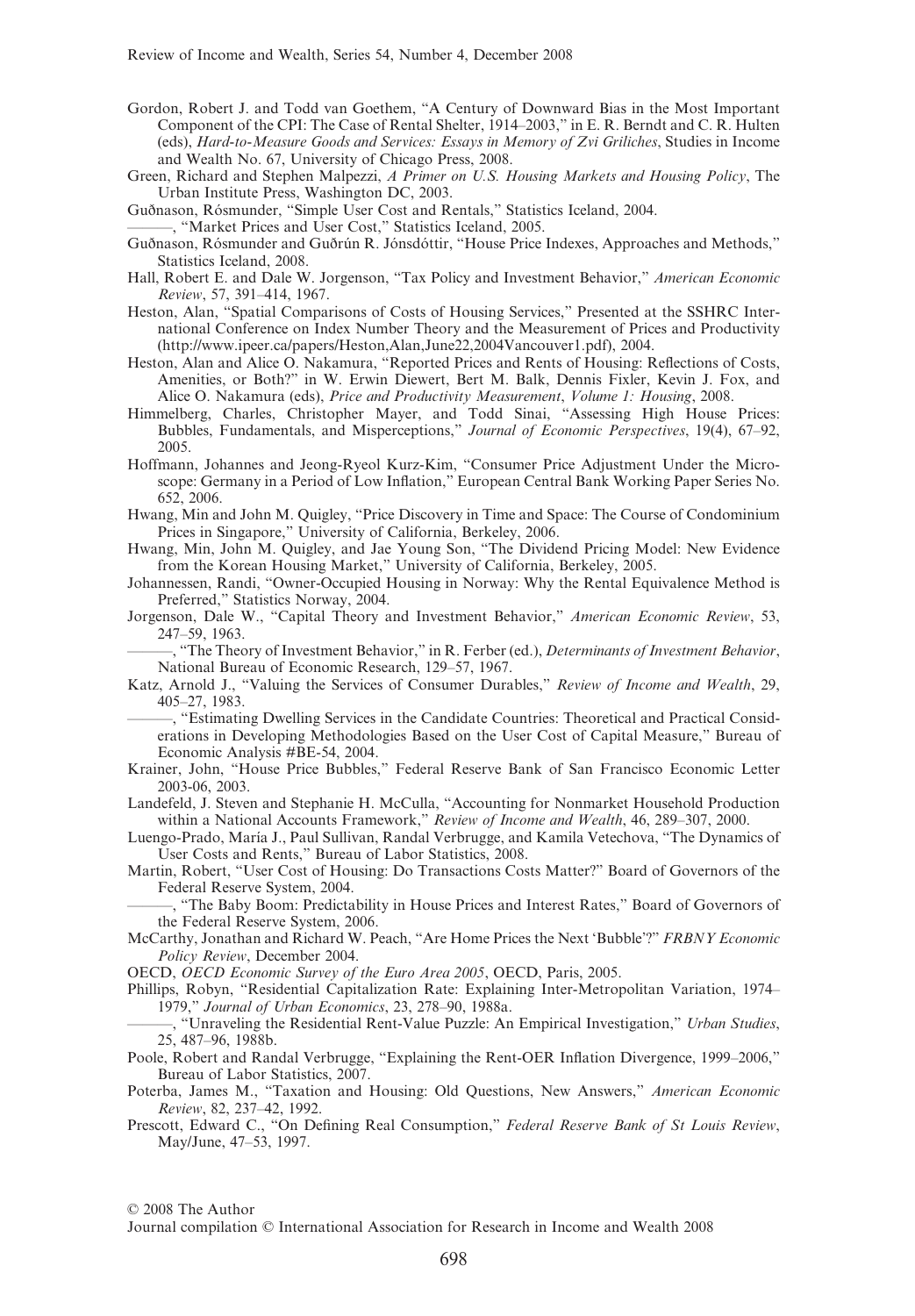- Ptacek, Frank and Robert M. Baskin, "Revision of the CPI Housing Sample and Estimators," *Monthly Labor Review*, December, 31–9, 1996.
- Quigley, John M., "Transactions Costs and Housing Markets," Berkeley Program on Housing and Urban Policy Working Papers #W02-005, 2002.
- Ramey, Valerie and Matthew Shapiro, "Displaced Capital: A Study of Aerospace Plant Closings," *Journal of Political Economy*, 109, 958–92, 2001.
- Sinai, Todd and Nicholas S. Souleles, "Owner-Occupied Housing as a Hedge Against Rent Risk," *Quarterly Journal of Economics*, 120, 763–89, 2005.
- Smith, Margaret Hwang and Gary Smith, "Bubble, Bubble, Where's the Housing Bubble?" Pomona College, 2006.
- Stock, James H. and Mark Watson, "A Comparison of Linear and Nonlinear Univariate Models for Forecasting Macroeconomic Time Series," in Robert F. Engle and Halbert White (eds), *Cointegration, Causality, and Forecasting: A Festschrift in Honour of Clive Granger*, Oxford University Press, 1–44, 1999.
- Verbrugge, Randal, "Do the CPI's Utilities Adjustments for OER Distort Inflation Measurement?" Bureau of Labor Statistics, 2007a.

, "Investigating the Rent-User Cost Paradox," Bureau of Labor Statistics, 2007b.

Wang, Christina, Susanto Basu, and John Fernald, "A General-Equilibrium Asset-Pricing Approach to the Measurement of Nominal and Real Bank Output," University of Michigan, 2005.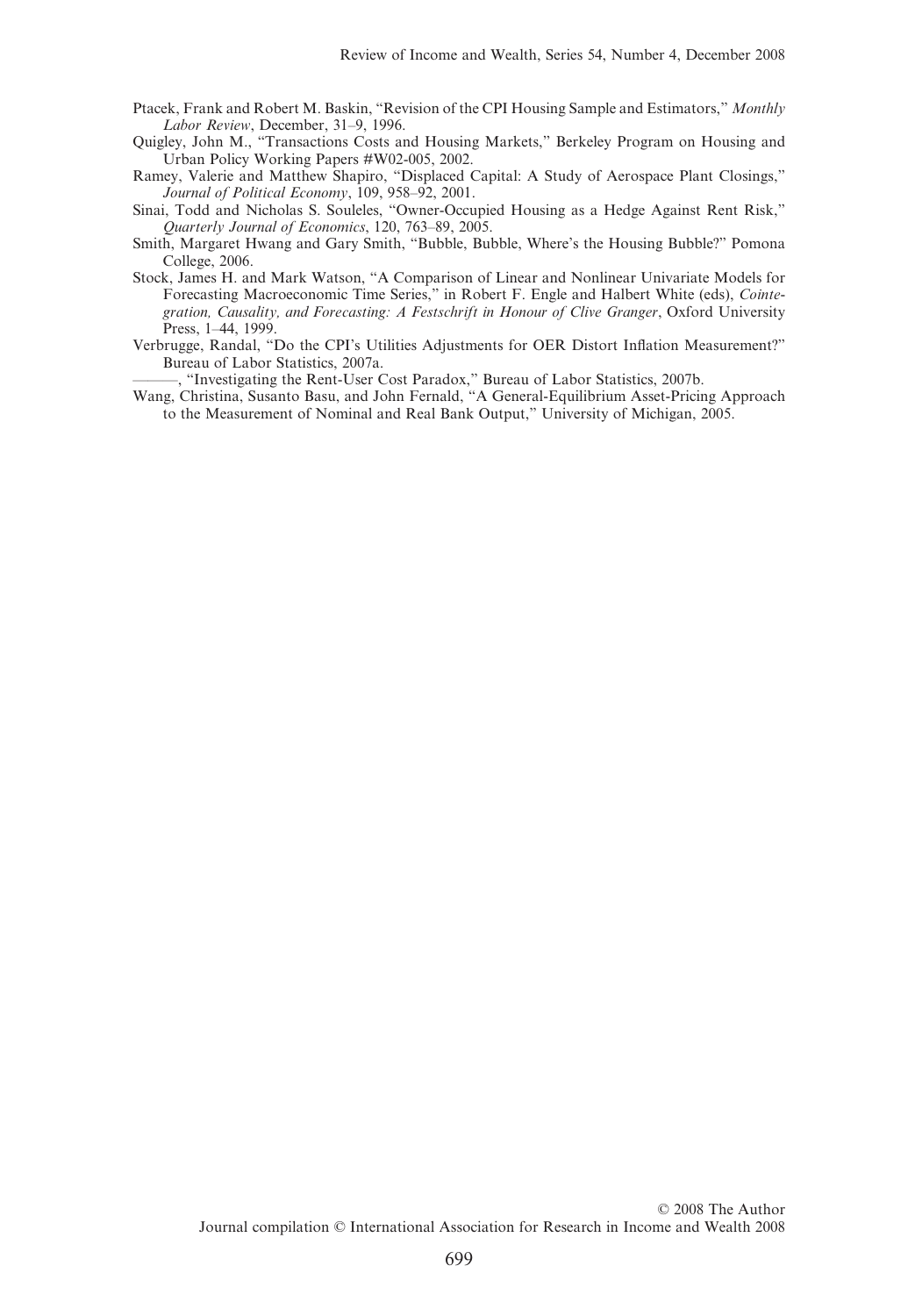# Unpublished Appendix to "The puzzling divergence of rents and user costs, 1980-2004"

*Review of Income and Wealth*  Series 54, Number 4, December 2008

> Randal Verbrugge Division of Price and Index Number Research Bureau of Labor Statistics 2 Massachusetts Ave NE Washington, DC 20212 Email: verbrugge.randal@bls.gov

# **A.1 House Prices**

# **a) The OFHEO and CMHPI price indexes**

To compute homeowner user costs, one must use a measure of home prices. The most widely-used US home price data series are the OFHEO house price indexes, and the Freddie Mac CMHPIs. Each of these quarterly indexes uses a common data set (described below) to construct an index using a weighted repeat sales method (see Case and Shiller, 1987, 1989); the OFHEO index construction is described in Calhoun (1996), and the CMHPI construction is described in Stephens et al. (1995). These indexes behave similarly. Each is available at several levels of disaggregation.

The common data source consists of repeat mortgage transactions – both purchases and refinancings – for single family homes in a database of loans purchased or securitized by Freddie Mac and Fannie Mae. These comprise approximately 60% of all loan originations. However, the housing stock of the US is not completely represented in this data; in particular, neither the lower end nor the upper end of the market is fully represented. The lower end is not fully represented because: a), lower-valued properties are not as frequently sold (e.g., some drop out of the housing stock); b), such low-value transactions are more easily accomplished without mortgage financing; and c), such transactions are more likely to make use of government-insured loans. The upper end is not fully represented both because such transactions are less likely to use conventional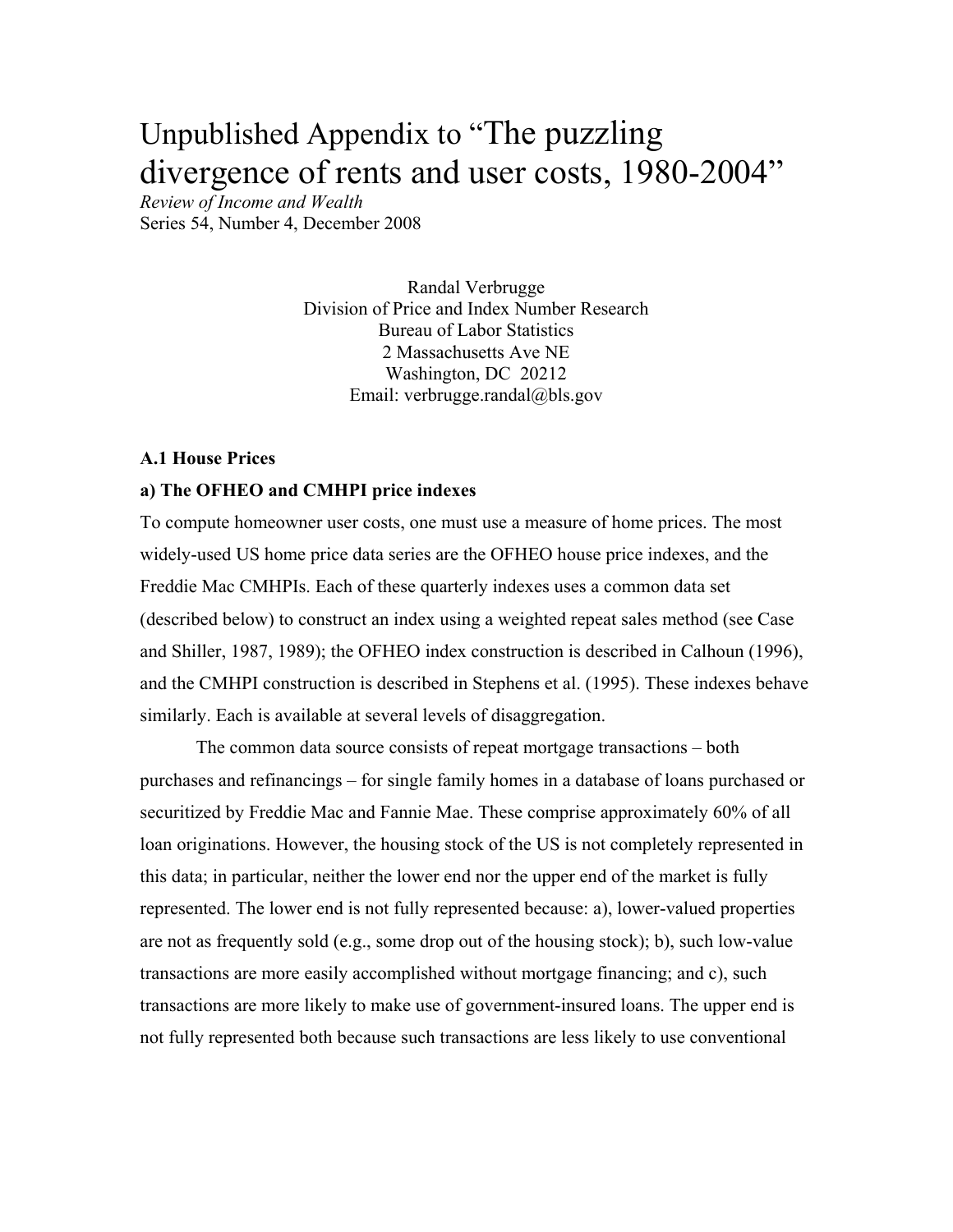mortgage loans, and because the size of the associated mortgages can lie above the conforming loan limits (loan amount restrictions) in the agencies.<sup>1</sup>

Repeat-sales methodologies limit the extent to which changes in the composition of the sample can influence the estimated index – since only price *changes* on the *same property* are used in estimating the index. But there are four potential sources of bias.

First, as Gallin (2003, 2004) and McCarthy and Peach (2004) point out, these repeat-sales indexes are not constant-quality price measures, in that these methods do not control for changes in the physical characteristics of the home, such as improvements, additions, or deterioration. McCarthy and Peach (2004) note that inflation in the repeat sales indexes has roughly matched the inflation of the median new home built; since the quality of new homes sold has clearly increased over time, they argue that the repeat sales indexes are hopelessly contaminated by unmeasured quality change. (Baker (2004) conversely notes that, between 1991 and 2002, spending on improvements did not increase as a percentage of the value of the housing stock; his take on the evidence is that such spending could not account for more than 1% of home price appreciation. Gallin (2004) also notes that BEA estimates on improvements and depreciation suggest that these measures are roughly equal.<sup>2</sup>) Second, refinancings comprise more than 80% of the data, which is problematic since: a), appraisers might have an upward bias; and b), low appraisals are less likely than high appraisals to result in loan closure. Empirical evidence on appraisal bias is reviewed in Leventis (2006); however, as this author points out, an upward bias in appraisals does not necessarily bias the index movement. The argument is straightforward: to enter into the repeat-sales data, a given residence must appear twice, either as an appraisal or as a sale. There are four possible transactions pairs: (sale, sale), (sale, appraisal), (appraisal, sale), (appraisal, appraisal). Upward bias in appraisals would only lead to error for pairs of the second and third types: they would lead to an erroneously high value increase for pairs of the second type, but lead to an erroneously *low* value increase for pairs of the third type. Still, there may be selection bias: Case, Pollakowski and Wachter (1997) note that homes which are resold more often tend to

 $\overline{a}$ 

<sup>&</sup>lt;sup>1</sup> Greenlees (1982ab) studied the implications of truncation in FHA data.

 $2$  Neither depreciation nor improvements is likely to be estimated completely accurately. The relevant depreciation rate for the present study would be an admixture of (significant) structural depreciation and (negligible) land depreciation; BEA improvements data do not measure the implicit labor cost of do-ityourself home improvements.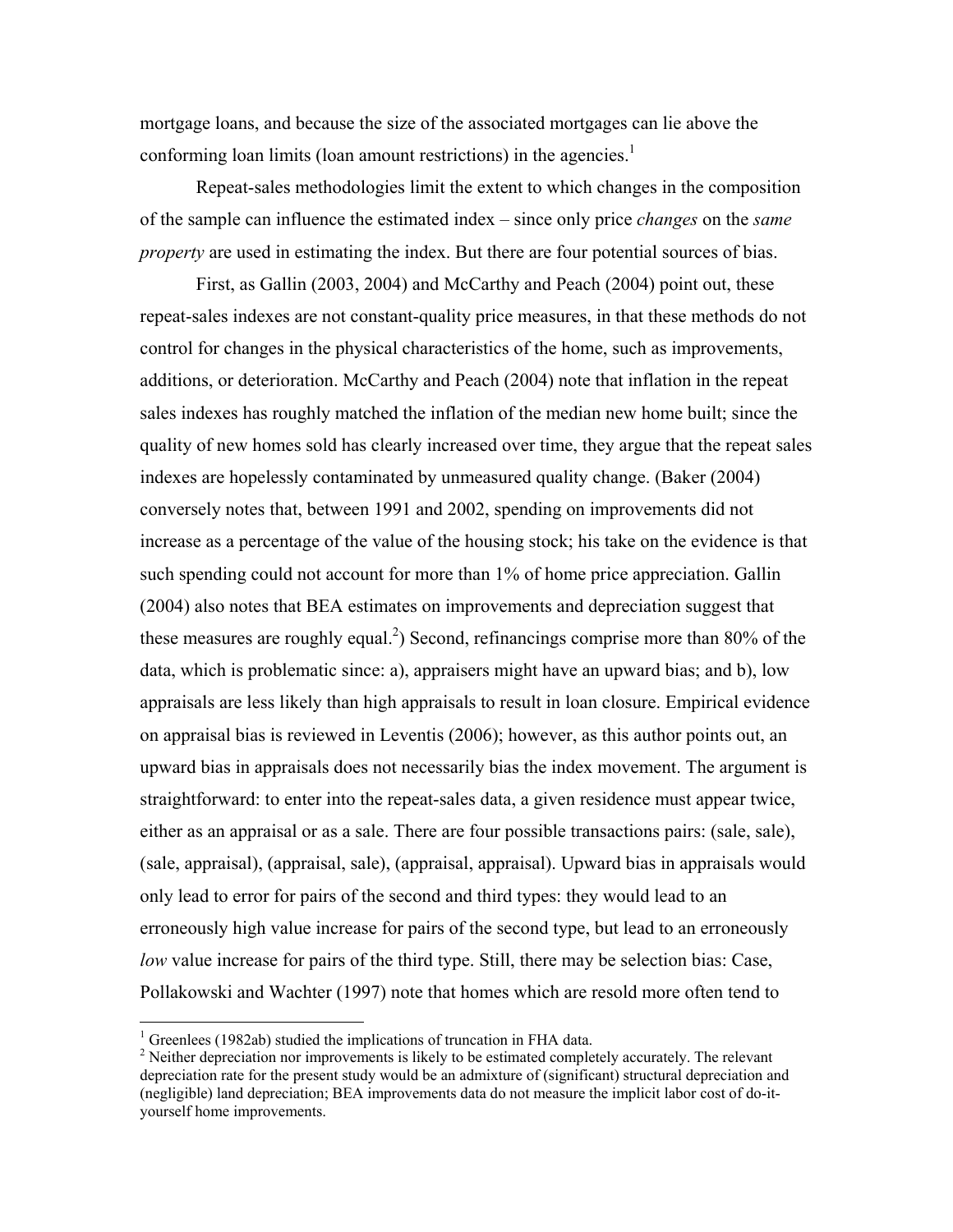have greater price appreciation; and using 1971-1995 Miami metropolitan microdata, Gatzlaff and Haurin (1997) find that the repeat-sales methodology created an upward bias of 0.33 percentage points a year. Finally, the variance assumptions underlying the repeatsales methodology might lead to bias: Dreiman and Pennington-Cross (2004) demonstrate that these assumptions violate the data and create an upward bias of between 0.1 and 0.6 percentage points a year. (Haurin, Hendershott and Kim (1991) also find the repeat-sales indexes to be upward-biased.) To take account of these potential biases, following the conservative adjustments of Gallin (2004), I reduce the growth rate of the repeat-sales-based indexes by 0.3 percentage points a year. However, this choice is not consequential for inference.

Unlike CPI rent indexes, OFHEO/CMHPI home price indexes are simple averages, i.e. they are not expenditure-weighted.

# **b) The Census Bureau's "constant quality" housing price index**

An alternative measure of *aggregate* house price inflation is the Census new house price index. This is an index which uses hedonic regression techniques to estimate a price index for constant-quality *newly-constructed* homes over time; independent variables include numbers of bedrooms and bathrooms, air conditioning, and so on. Coefficient estimates are allowed to vary by Census region.

Using this index to construct a measure of user costs might be problematic for three reasons. First, such an index cannot be fully representative, since new homes comprise only a small fraction of the housing stock. Second, Census hedonic methods do not account for differences in building materials. Third, the price of each house includes the value of the land; since the land used for new construction might well vary in value over time (e.g., as building occurs further and further away from the central city, or as lot sizes change), the price index is shifted by an unknown amount. (Put differently, the hedonic regressions used to estimate the index do not and cannot control for differences in the "quality of land.") Davis and Heathcote (2005) demonstrate that land's share of the house price is quite large. Baker (2004), among others, argues that there is a significant downward bias, i.e. that the land bundled with recently-constructed new homes is less desirable than that bundled with housing built in earlier periods. Conversely, McCarthy and Peach (2004) conversely argue that "fill-in development" has grown in the last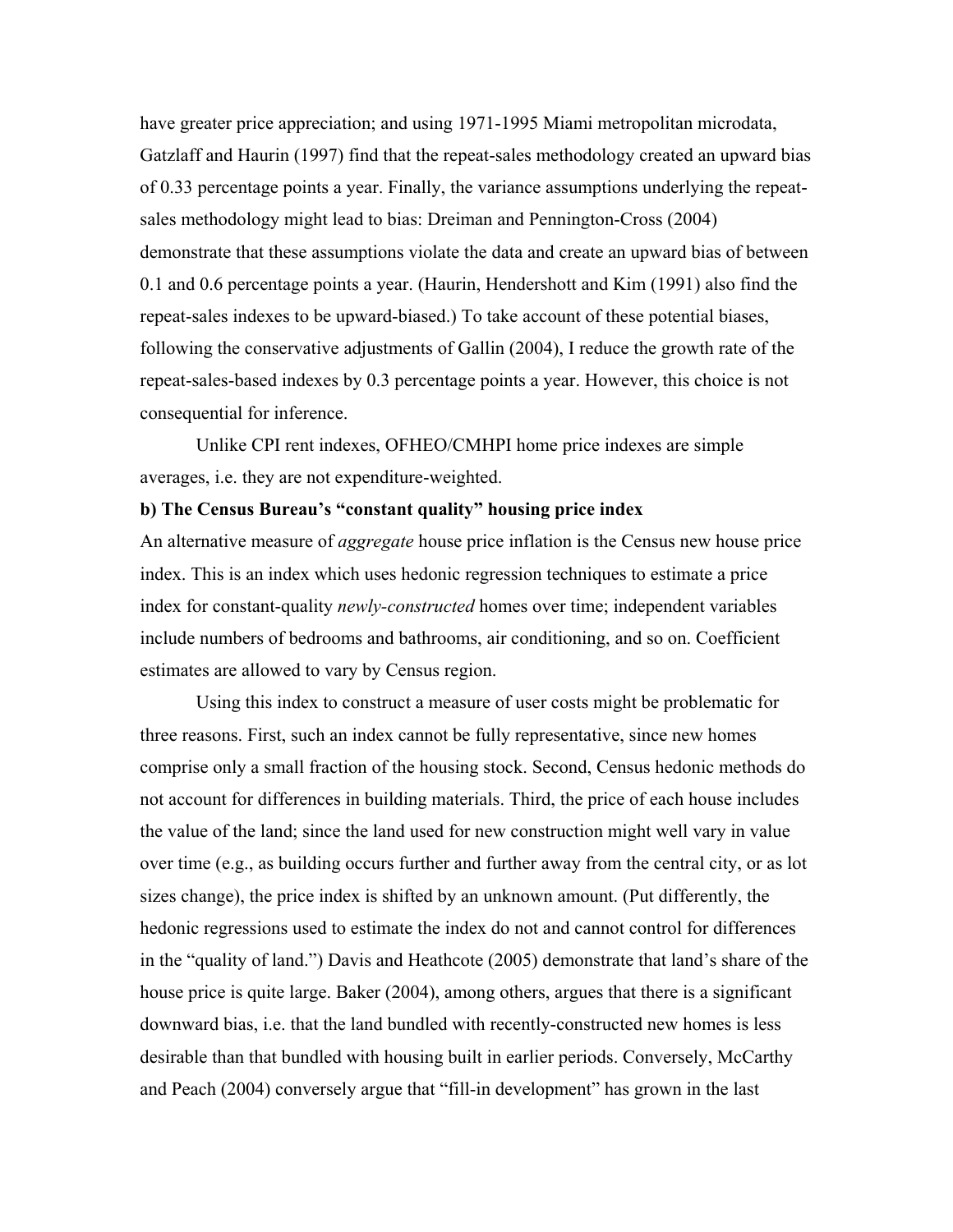decade, and that land prices are influenced by many factors, such as crime, local government and school quality, and so on.

# **A.2 Rent-of-Shelter Indexes**

# **a) Comparability of official CPI indexes to house price indexes**

The CPI shelter indexes are described in some detail in Ptacek and Baskin (1996) and in Poole, Ptacek and Verbrugge (2005). They are not perfectly comparable to the home price indexes described above. Both CPI shelter indexes are constructed based upon data from many types of rental properties, not just the more limited set of structures found in the data underlying the home price indexes. Furthermore, the CPI rent data include the rents of a modest number of rent-controlled apartments. In addition, CPI rent indexes do not treat utilities symmetrically with owner-occupied housing. (The CPI's OER indexes control for latter two problematic issues, but are shorter time series. For more details on the theory and practice of utilities adjustment for OER series, see Verbrugge 2007a.) Finally, the CPI adjusts for quality changes in the dwellings whose rents are being tracked.

# **b) Detached shelter index**

To address these data comparability issues (and to develop a rent index that is more directly comparable to the repeat-sales house price indexes), I constructed a monthly rent index using a post-1987 CPI rent microdata set comprised of rents only of single detached dwellings. AHS data indicates that well over half of the entire US housing stock is comprised of this type of structure, and over one-quarter of rental housing is singlefamily (Green and Malpezzi 2003). In theory, then, the dwellings whose rents are tracked by this index should be similar to the dwellings whose prices are tracked by the repeatsales price indexes.

To explain how the detached rent index was constructed, we must first recall some aspects of BLS rent collection. Periodically, the BLS selects a new sample for rentcollection in a particular city, and divides this sample into six subsamples  $(i = 1, \ldots, 6)$  or "panels," each panel corresponding to one of the first six months of the year. Rent data on each housing unit in a panel is collected every six months; thus, for example, rent data for a unit in the January panel is collected every January and July. A unit continues in the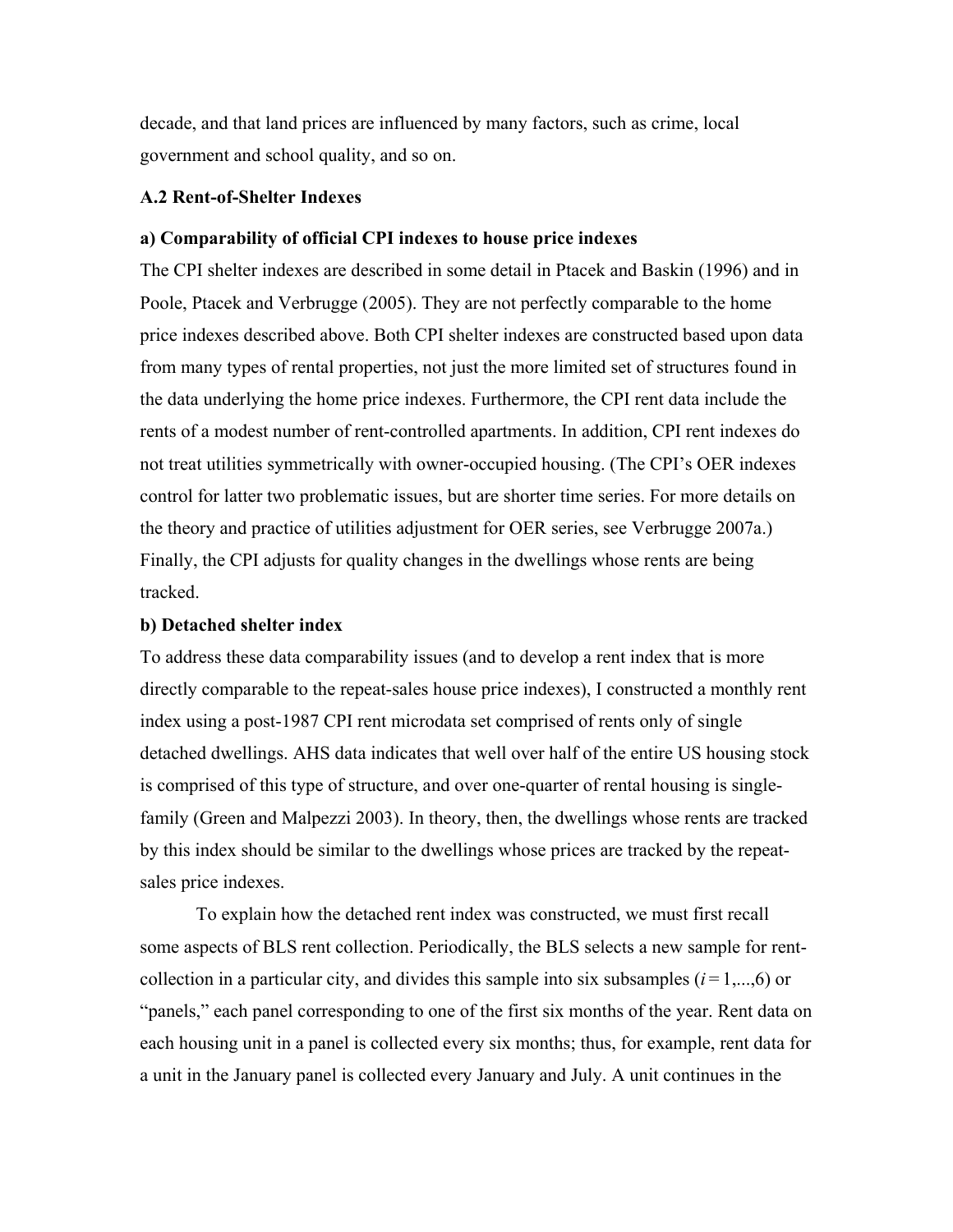panel until an entirely new sample is drawn, or until the unit in question drops out of the sample. Only six-month rent *changes* are used to construct the CPI rent index.

Since panel *i* units never appear in panel *j*, it is impossible to construct a single rent index using methods identical to those used in constructing repeat-sales indexes. (Put differently, there is no information linking the level of the index in February to that in January; there is only information linking the level of the index in February to that in the previous August.) In principle, however, similar assumptions and methodology could be used to construct six separate rent indexes – one corresponding to each sample – which should all share the common national market rent trend over the period.

However, to date, attempts to adapt this method to the CPI rent data have proved unsatisfactory. Instead, I constructed six detached rent index series using a related method. It is fairly standard practice in the housing literature to characterize individual house prices as arising from a stochastic process in which the average rate of change is represented by a market index, and the dispersion and volatility of individual house prices around this market index are modeled as log-normal diffusion processes. (Indeed, this assumption forms the basis of the repeat-sales method.) The corresponding assumption for rents would be that the log of the rent of an individual home *i* at time *t* equals a market rent  $B_t$  plus an idiosyncratic Gaussian random walk  $H_{i,t}$  plus an idiosyncratic white noise component  $N_{i,t}$ , as in

$$
\ln(\text{rent}_{it}) = B_t + H_{i,t} + N_{i,t}
$$

This implies that

$$
\ln\left(rent_{i,t+6}\right) - \ln\left(rent_{i,t}\right) = B_{i+6} - B_{i} + H_{i,t+6} - H_{i,t} + N_{i,t+6} - N_{i,t}
$$

$$
= B_{i+6} - B_{i} + \nu_{i,t+6}
$$

where  $v_{i,t}$  is white noise.

Under this assumption, the national average of 6-month rent changes for sample *j* should be a reasonable estimate of the change in the national market rent over that period. (The monthly sample size is on the order of 1000 observations.) Thus, in constructing the six detached-rent indexes, the average 6-month change in panel *j* was used to move index *j* forward every six months. (As in the repeat sales method, this limits the extent to which changes in the composition of the sample can influence the estimated index.)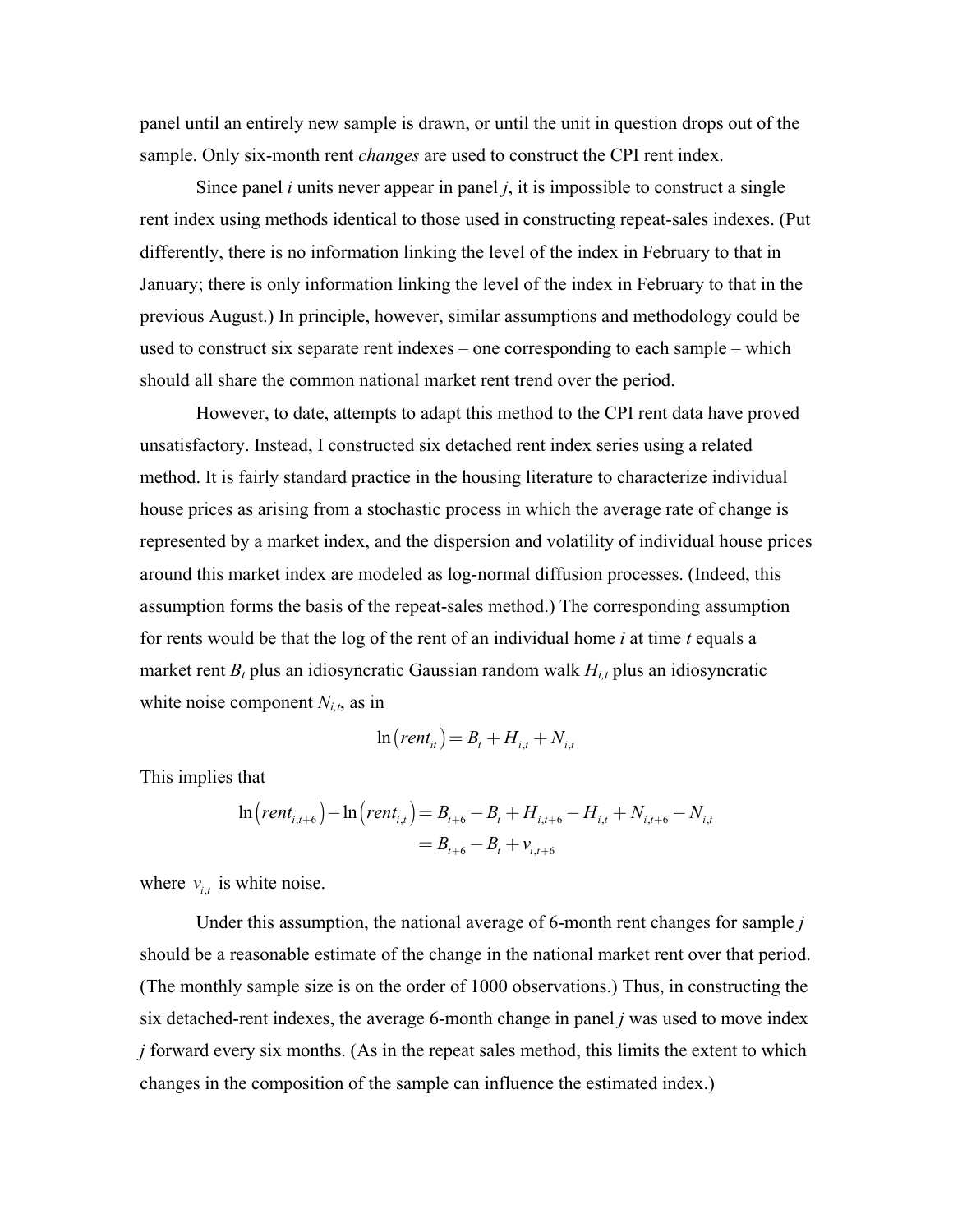The six series were then merged into a single series by selecting the initial index number for each series to minimize the sum of squared changes in the resulting combined series. Then the aging-bias adjustment, and an approximate adjustment for vacancy bias (from Crone, Nakamura and Voith (2000), were applied. After transforming this detached-home monthly index into the quarterly frequency, its appearance is broadly similar to the CPI rent index.

# **c) Adjustments to historical series**

The BLS has made numerous improvements to its shelter indexes over the past quartercentury. While these improvements make the present and future CPI more accurate, *historical* price index series are not adjusted to consistently reflect all of these improvements. For example, two quantitatively important improvements were introduced in the 1980s. In 1983, the BLS removed a bias related to the treatment of vacant rental units; and in 1988, the BLS began to adjust for the effects of age and deterioration in rental units. Also, in constructing its OER indexes between 1987 and 1995, the BLS employed a Sauerbeck formula, which introduced a "chain-drift" bias into these indexes. Armknecht, Moulton, and Stewart (1995) estimate that the bias was about 0.5% per year.

However, the findings in this paper are basically unchanged whether one applies the adjustments suggested in Crone, Nakamura and Voith (2000), or the more extensive adjustments suggested in Crone, Nakamura and Voith (2006), which are given below.

| CPI Rent Indexes   |                               | CPLOFR Indexes           |
|--------------------|-------------------------------|--------------------------|
|                    | * $-84$ : $1.19\pi + .36\%$   | $83-84:1.19\pi+.36\%$    |
|                    | $*85-87$ : 1.018 $\pi$ + .36% | $85-86:1.018\pi+.36\%$   |
| $*88-93: 1.018\pi$ |                               | $87:1.018\pi+.36\%+.5\%$ |
|                    |                               | $88-93:1.018\pi+.5\%$    |
|                    |                               | 94-95: $\pi$ +.5%        |

# **A.3 Tax-Corrected User Costs**

Two alternative user cost measures are constructed, based the user cost formula below, which explicitly takes account of the preferential tax treatment given to homeowners (and assumes that the homeowner is itemizing):

$$
usercost_t = P_t^h \left( i_t \left( 1 - \tau_t^{Fed} \right) + \tau_t^{prop} \left( 1 - \tau_t^{Fed} \right) + \tilde{\gamma} - E \pi_t^h \right)
$$
  
 := 
$$
P_t^h \psi_t^{\tau}
$$
 (6)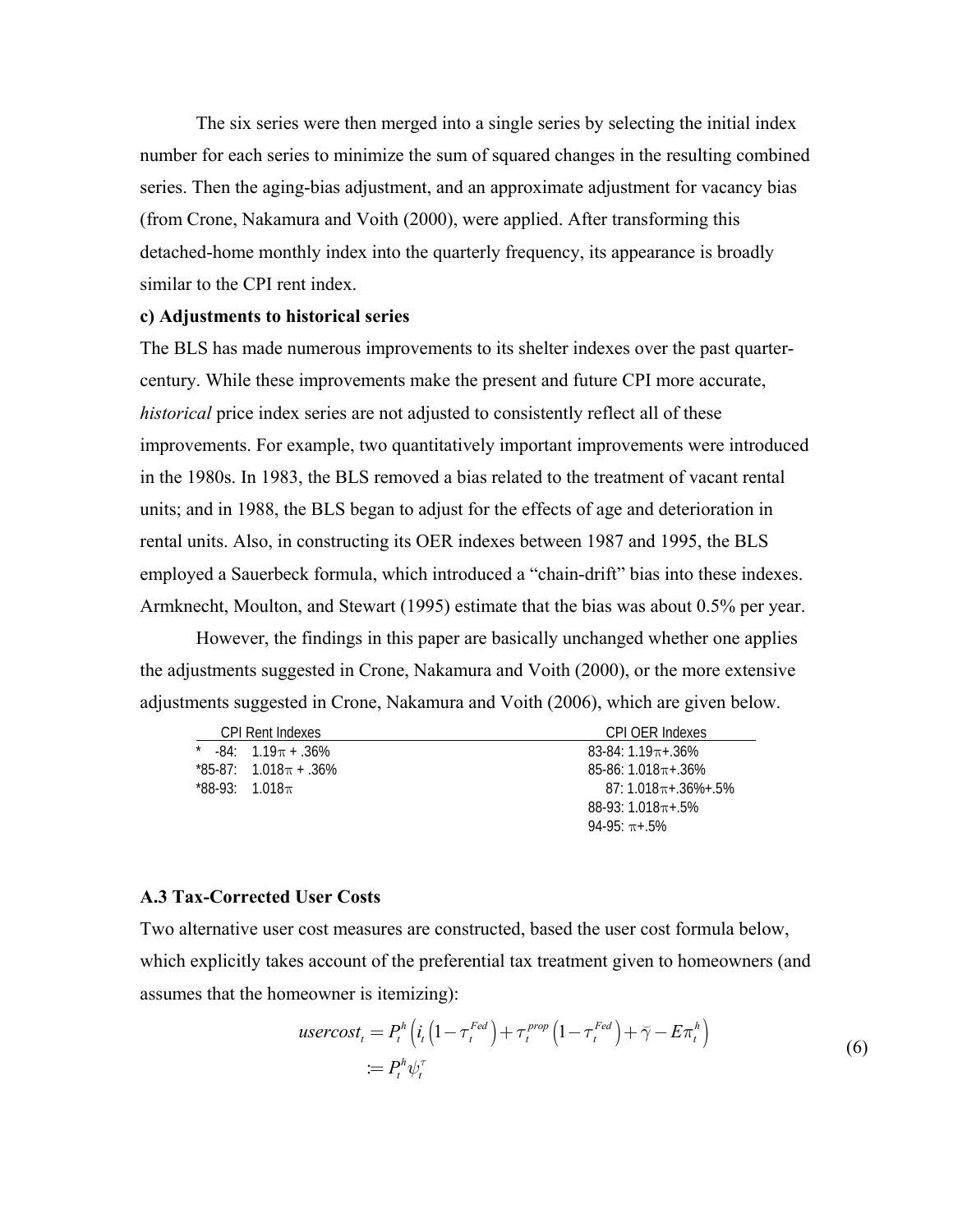Here,  $\tau_t^{prop}$  is the property tax rate,  $\tau_t^{Fed}$  is the marginal federal income tax rate, and  $\breve{\gamma}$ now no longer includes the property tax rate.

The two measures use different measures of taxes. In the first of these, I assume – following Glaeser and Shapiro (2002) – that the federal income tax rate is fixed at 0.25, and that the property tax is 2%. I assume that the sum of depreciation, maintenance and insurance costs,  $\tilde{\gamma}$ , equals 5% (results are insensitive to these choices). The second user cost measure computed using expression (6) is identical to this one, except that it uses the actual marginal federal income tax rate facing a family of four with twice the median income.<sup>3</sup> The key results are insensitive to these choices, as will be clear below. For the present purpose, I ignore state taxes; these would change the dynamics of the user cost, but would not alter the basic findings of this paper.

Figure 10 presents the estimates of the three different aggregate user cost measures, using the aggregate CMHPI as the measure of home prices. Recall that the first user cost measure ignores deductibility, the second assumes fixed tax rates over the period, and the third assumes that the relevant federal tax rate is the marginal rate facing a family of four with twice the median income. They tell the same story. After 1980, following a period of very low user costs, user costs rose rapidly, driven – as is evident in Figure 2 above – by rising interest rates and falling expected appreciation rates. The rise in user cost between 1987 and 1990 resulted primarily from a decline in expected home price appreciation, not the direct tax-deductibility impact of the reduction in marginal tax rates resulting from the 1986 tax reform act. (Nominal interest rates rose a bit between 1987 and 1988, but then resumed their steady downward trend. By 1990, interest rates were about equal to their value in late 1986.) Since 1981, despite rising home prices, user costs – while volatile – have displayed no upward trend at all: the steady upward trend in home prices has been effectively "cancelled out" by a reduction (over this period) in the gap between the mortgage interest rate and the expected home price appreciation. (Indeed, over the recent period, expected appreciation in housing prices has caused user costs to plummet.) In contrast, rental prices *have* risen steadily over this period. Thus, the relative price of homeownership to renting has fallen substantially over the period. The decline in

<u>.</u>

 $3$  These tax rates were constructed, and graciously shared, by Elaine Maag; see Maag (2003).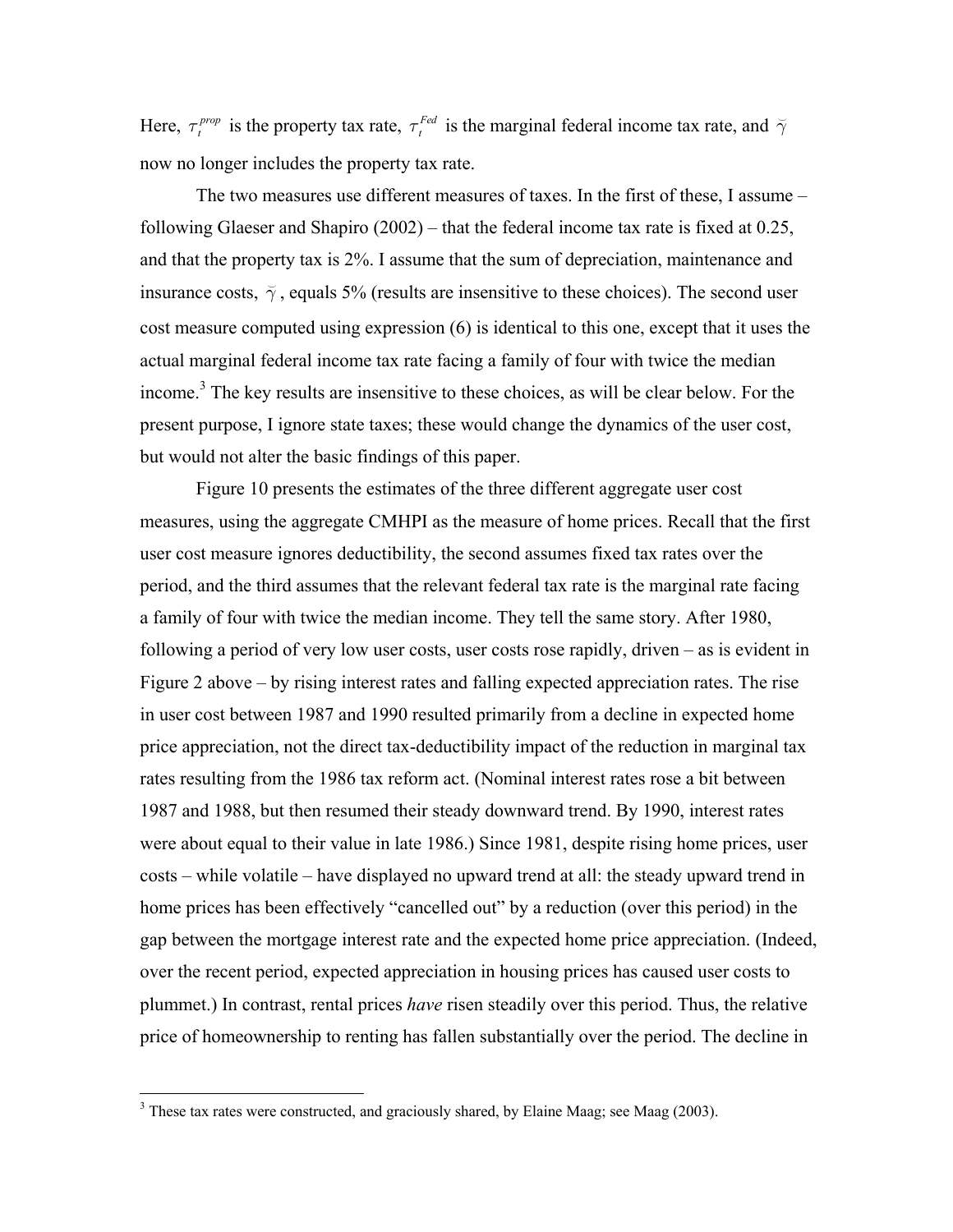the relative price of homeownership is consistent with the concurrent uptick in homeownership rates.<sup>4</sup>



Figure 10: Alternative user cost measures (all-US)

# References

1

Armknecht, Paul A., Brent R. Moulton, and Kenneth J. Stewart (1995) "Improvements to the Food at Home, Shelter, and Prescription Drug Indexes in the U.S. Consumer Price Index." Bureau of Labor Statistics Working Paper 263.

Baker, Dean (2004) "Too much bubbly at the Fed? The New York Federal Reserve Board's analysis of the run-up in home prices." Manuscript, Center for Economic and Policy Research.

Calhoun, Charles. (1996). "OFHEO House Price Indices: HPI Technical Description." Manuscript, OFHEO.

Case, Bradford, Henry O. Pollakowski and Susan M. Wachter. (1997) "Frequency of transaction and house price modeling." *Journal of Real Estate Economics* 14, 173-187.

<sup>&</sup>lt;sup>4</sup> Chambers, Garriga and Schlagenhauf (2004) attribute this to innovations in the mortgage market. The explanations are complementary, since demand is not unrelated to appreciation.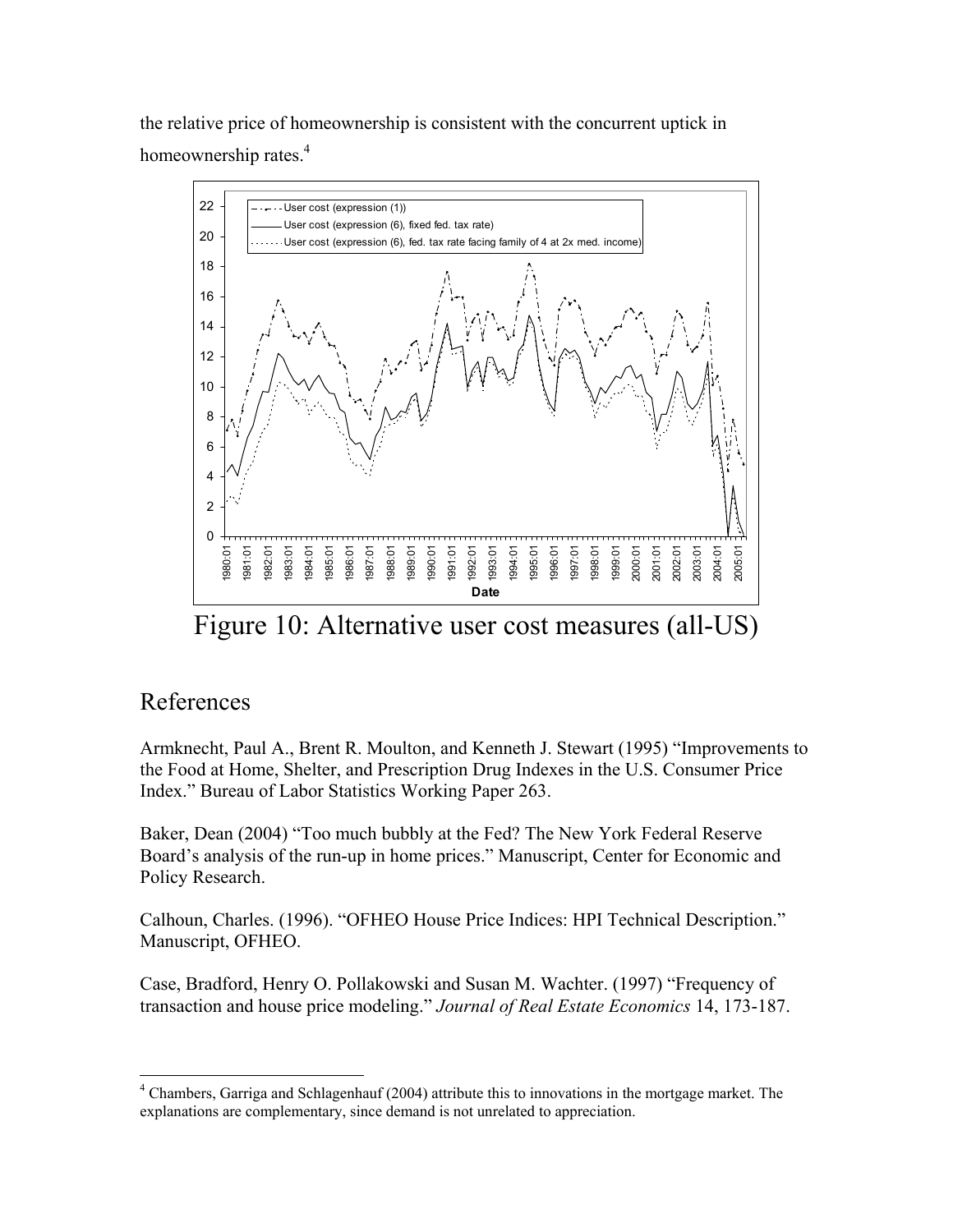Case, Karl, and Robert Shiller (1987) "Prices of single-family homes since 1970: new indices for four cities." *New England Economic Review* (September/October), 45-56.

Case, Karl, and Robert Shiller (1989) "The efficiency of the market for single-family homes." *The American Economic Review* 79, 125-137.

Case, Karl, John M. Quigley, and Robert Shiller (2003) "Home-buyers, Housing and the Macroeconomy," in Anthony Richards and Tim Robinson, Eds., *Asset Prices and Monetary Policy*, Reserve Bank of Australia, 149-188.

Crone, Theodore, Leonard Nakamura and Richard Voith. (2000) "Measuring housing services inflation." *Journal of Economic and Social Measurement* 26, 153-171.

Crone, Theodore, Leonard Nakamura and Richard Voith. (2006) "Rents have been rising, not falling, in the postwar period." Manuscript, Federal Reserve Bank of Philadelphia.

Davis, Morris A., and Jonathan Heathcote (2005) "The price and quantity of residential land in the United States." Manuscript, Georgetown University.

Dreiman, Michelle H., and Anthony Pennington-Cross (2004). "Alternative Methods of Increasing the Precision of Weighted Repeat Sales House Prices Indices." *Journal of Real Estate Finance and Economics*, 28.4, 299-317.

Gallin, Joshua (2003). "The long-run relationship between house prices and income: evidence from local housing markets." Manuscript, Federal Reserve Board.

Gallin, Joshua (2004). "The long-run relationship between house prices and rents." Manuscript, Federal Reserve Board.

Gatzlaff, Dean H., and Donald R. Haurin (1997) "Sample-selection bias and repeat-sales index estimates." *Journal of Real Estate Economics* 14, 33-50.

Glaeser, Edward L., and Jesse Shapiro (2003). "The benefits of the home mortgage interest deduction," *Tax Policy and the Economy* 17, 37-82.

Green, Richard, and Stephen Malpezzi (2003) *A Primer on U.S. Housing Markets and Housing Policy.* Washington DC: The Urban Institute Press.

Greenlees, John S. (1982a) "An Empirical Evaluation of the CPI Home Purchase Index, 1973-1978." *American Real Estate and Urban Economics Journal* 10.1 (Spring), 1-24.

Greenlees, John S. (1982b) "Sample Truncation in FHA Data: Implications for Home Purchase Indexes." *Southern Economic Journal* 48.4, 917-931.